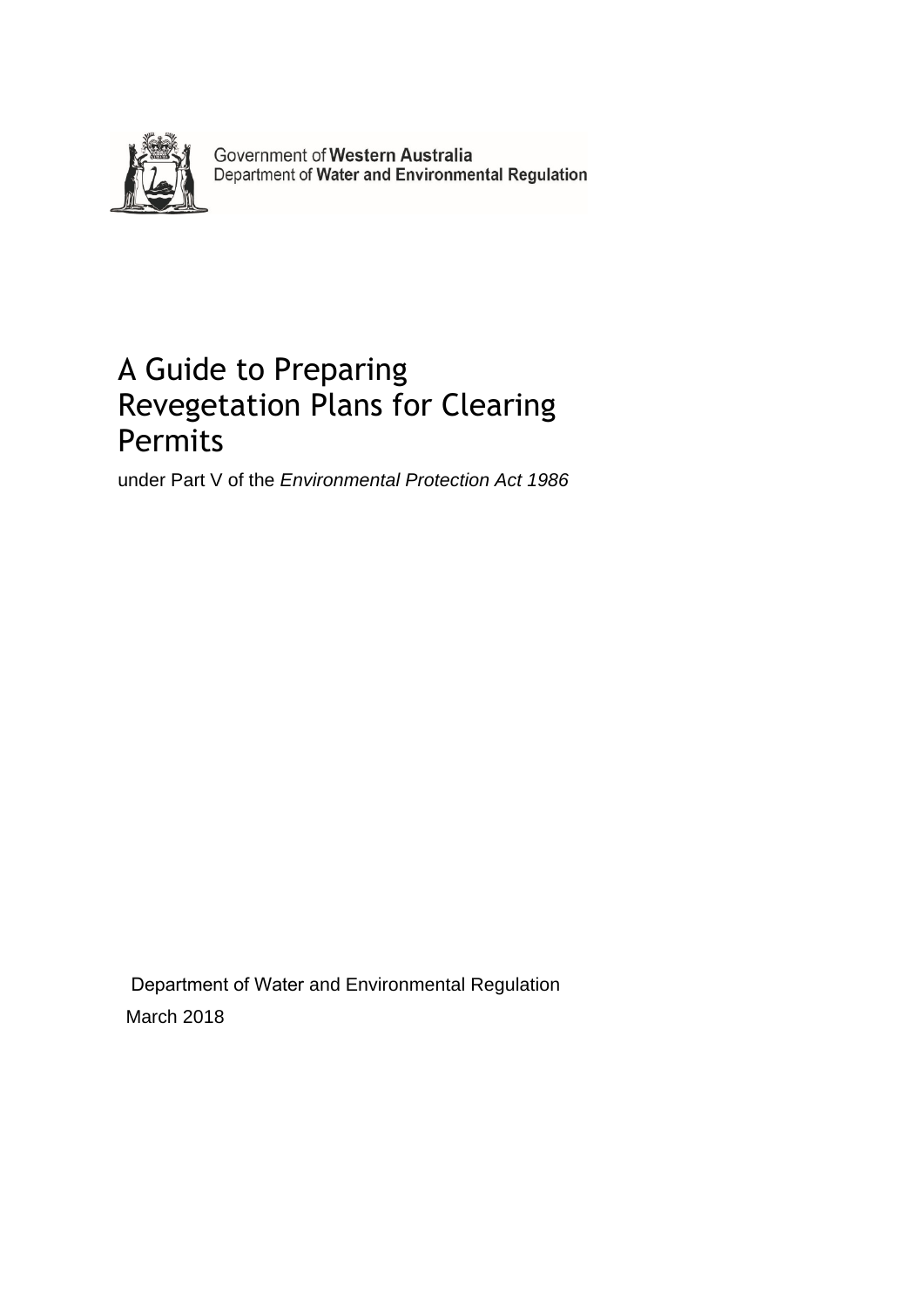Department of Water and Environmental Regulation 168 St Georges Terrace Perth Western Australia 6000 Telephone +61 8 6364 7000 Facsimile +61 8 6364 7001 National Relay Service 13 36 77 www.dwer.wa.gov.au

#### © Government of Western Australia

March 2018

This work is copyright. You may download, display, print and reproduce this material in unaltered form only (retaining this notice) for your personal, non-commercial use or use within your organisation. Apart from any use as permitted under the *Copyright Act 1968*, all other rights are reserved. Requests and inquiries concerning reproduction and rights should be addressed to the Department of Water and Environmental Regulation.

ISBN [978-1-925524-63-5] (online)

#### **Disclaimer**

This document has been published by the Department of Water and Environmental Regulation. Any representation, statement, opinion or advice expressed or implied in this publication is made in good faith and on the basis that the Department of Water and Environmental Regulation and its employees are not liable for any damage or loss whatsoever which may occur as a result of action taken or not taken, as the case may be in respect of any representation, statement, opinion or advice referred to herein. Professional advice should be obtained before applying the information contained in this document to particular circumstances.

*This publication is available at [www.dwer.wa.gov.au](http://www.dwer.wa.gov.au/) or for those with special needs it can be made available in alternative formats such as audio, large print, or Braille.*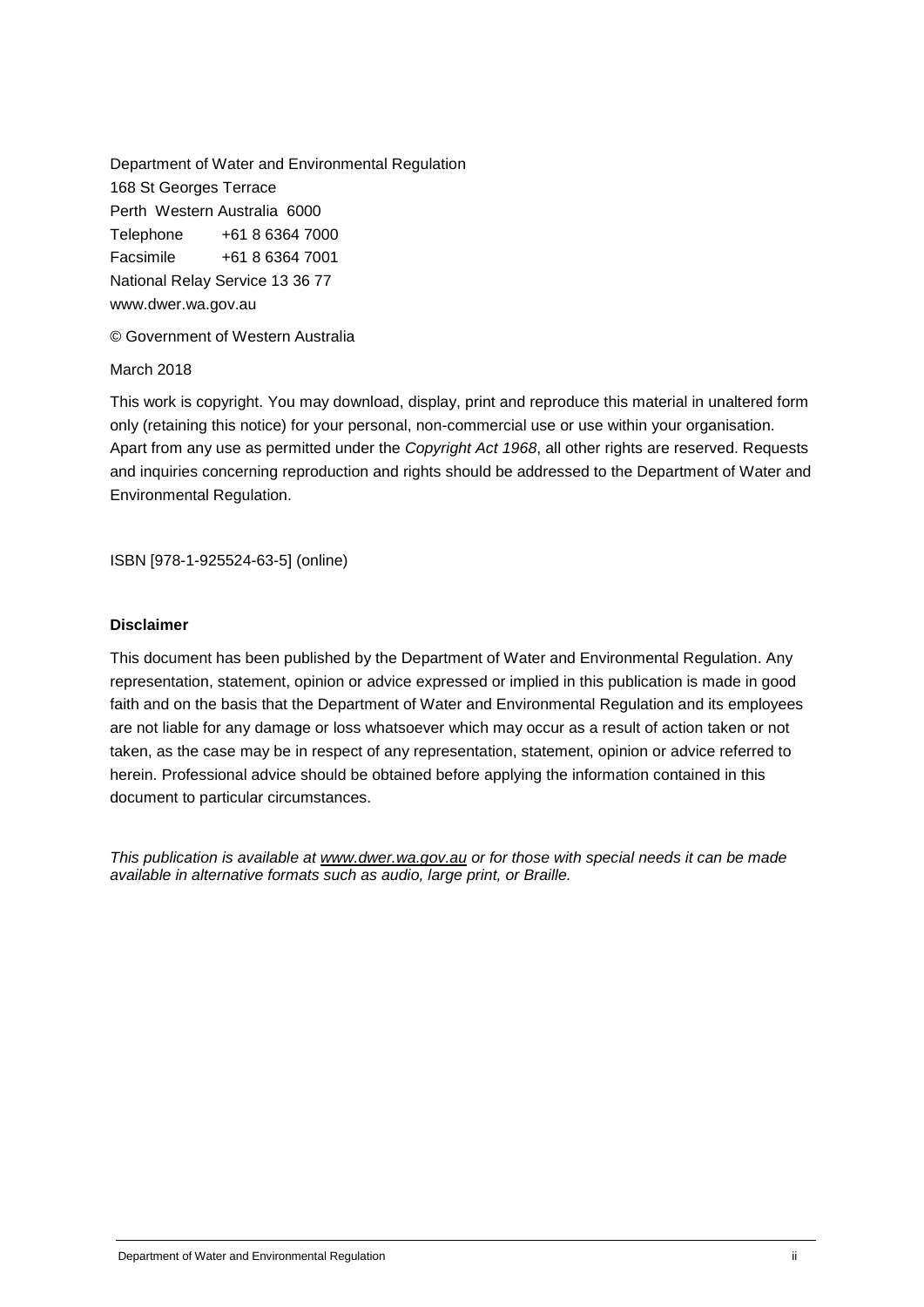# Contents

| 1              |     |  |  |  |  |  |  |  |
|----------------|-----|--|--|--|--|--|--|--|
| $\overline{2}$ |     |  |  |  |  |  |  |  |
| 3              |     |  |  |  |  |  |  |  |
| 4              |     |  |  |  |  |  |  |  |
| 5              |     |  |  |  |  |  |  |  |
|                | 5.1 |  |  |  |  |  |  |  |
|                |     |  |  |  |  |  |  |  |
|                | 5.2 |  |  |  |  |  |  |  |
|                |     |  |  |  |  |  |  |  |
|                | 5.3 |  |  |  |  |  |  |  |
|                |     |  |  |  |  |  |  |  |
|                |     |  |  |  |  |  |  |  |
|                |     |  |  |  |  |  |  |  |
|                |     |  |  |  |  |  |  |  |
|                |     |  |  |  |  |  |  |  |
|                |     |  |  |  |  |  |  |  |
|                | 5.4 |  |  |  |  |  |  |  |
|                |     |  |  |  |  |  |  |  |
|                | 5.5 |  |  |  |  |  |  |  |
|                |     |  |  |  |  |  |  |  |
|                |     |  |  |  |  |  |  |  |
|                |     |  |  |  |  |  |  |  |
|                |     |  |  |  |  |  |  |  |
|                |     |  |  |  |  |  |  |  |
|                |     |  |  |  |  |  |  |  |
|                |     |  |  |  |  |  |  |  |
|                |     |  |  |  |  |  |  |  |
|                | 5.6 |  |  |  |  |  |  |  |
|                | 5.7 |  |  |  |  |  |  |  |
| 6              |     |  |  |  |  |  |  |  |
|                | 6.1 |  |  |  |  |  |  |  |
|                |     |  |  |  |  |  |  |  |
|                |     |  |  |  |  |  |  |  |
|                |     |  |  |  |  |  |  |  |
|                |     |  |  |  |  |  |  |  |
|                | 6.2 |  |  |  |  |  |  |  |
|                | 6.3 |  |  |  |  |  |  |  |
|                | 6.4 |  |  |  |  |  |  |  |
| 7              |     |  |  |  |  |  |  |  |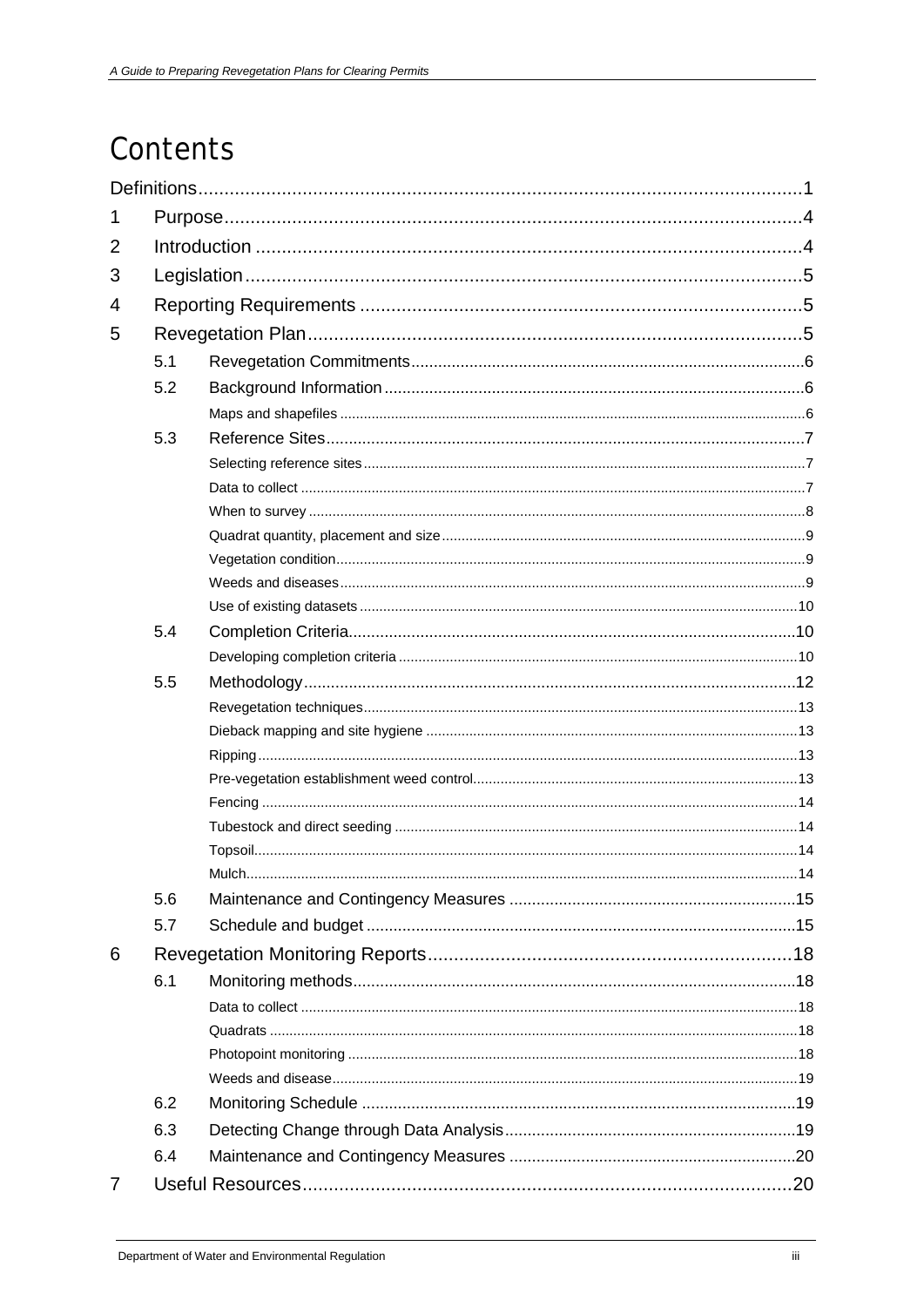|   | 7.1         |                                                                           |  |
|---|-------------|---------------------------------------------------------------------------|--|
|   | 7.2         |                                                                           |  |
|   | 7.3         |                                                                           |  |
|   | 7.4         |                                                                           |  |
|   | 7.5         |                                                                           |  |
|   | 7.6         |                                                                           |  |
| 8 |             |                                                                           |  |
|   |             |                                                                           |  |
|   | Appendix A: |                                                                           |  |
|   | Appendix B: |                                                                           |  |
|   | Appendix C: | Measuring Vegetation Condition for the South West and Interzone Botanical |  |
|   | Appendix D: | Measuring Vegetation Condition for the Eremaean and Northern Botanical    |  |
|   | Appendix E: | Examples of Budgets for Revegetation in Two Different Western Australian  |  |
|   |             |                                                                           |  |
|   |             |                                                                           |  |

# Tables

| Table 2: Example framework for the completion criteria of a revegetation project |  |
|----------------------------------------------------------------------------------|--|
|                                                                                  |  |
| Table 3: Example completion targets and criteria developed for Banksia woodland  |  |
|                                                                                  |  |
|                                                                                  |  |
|                                                                                  |  |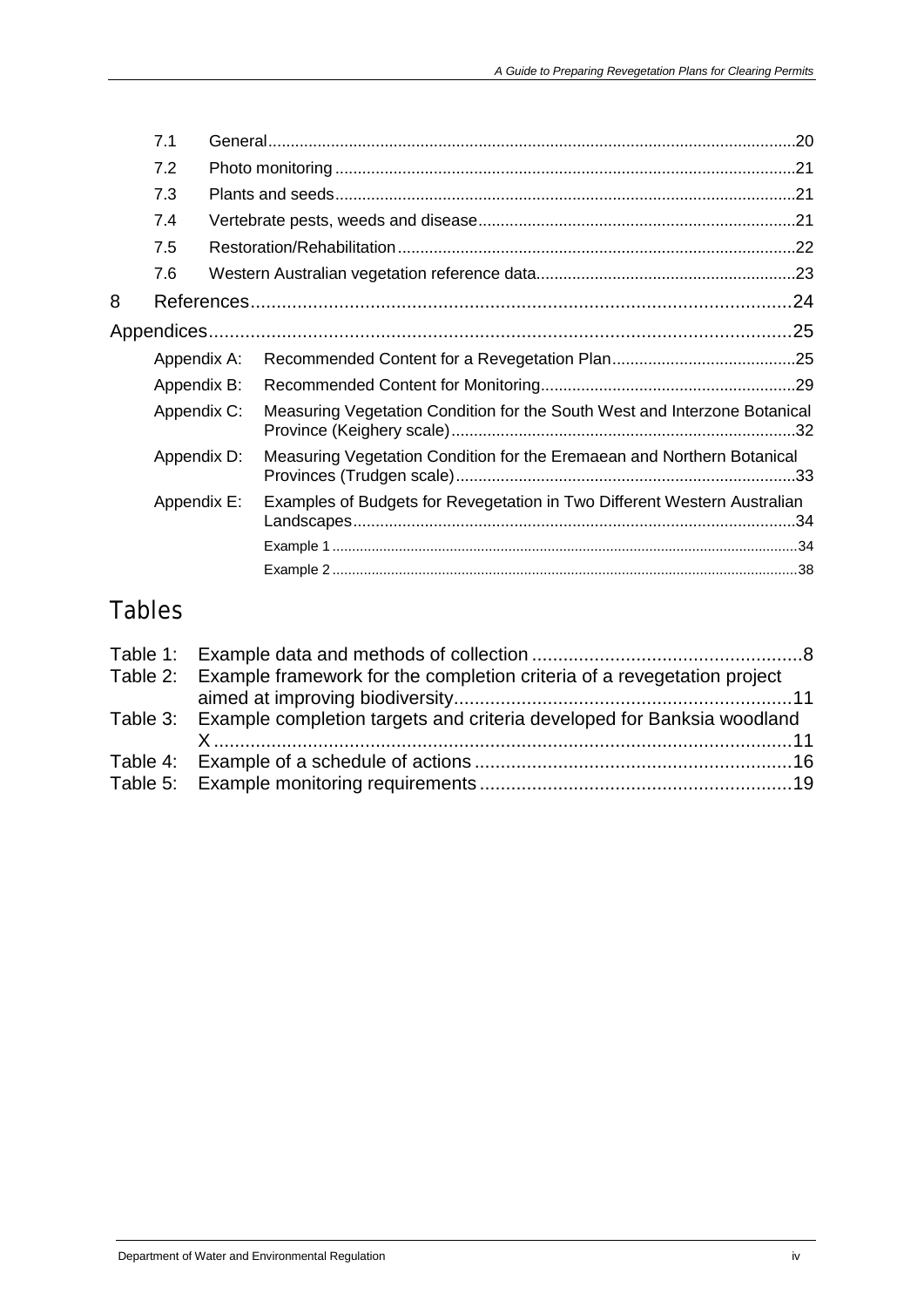# <span id="page-4-0"></span>Definitions<sup>[1](#page-4-1)</sup>

**CEO** means the Chief Executive Officer of the Department of Water and Environmental Regulation

**density** means the number of individual plants of a defined group that are present in a given area at a particular time, for example stems per unit area.

**dieback survey** means an onsite survey undertaken by an environmental specialist to: (a) verify desktop study information; (b) identify indicator species; and (c) carry out soil sampling in areas significantly affected by dieback.

**direct seeding** means a method of re-establishing vegetation through the establishment of a seed bed and the introduction of seeds of the desired plant species.

**disease** means organisms (pathogens) that cause adverse outcomes (symptoms) in another organism (host). Dieback of native plants caused by *Phytophthora* species is an example of a serious plant disease that is a major problem in Western Australia (Environmental Protection Authority 2006).

**dominant species** means the tallest and/or most common plant in the overstorey or each layer.

**environmental specialist** means a person who holds a tertiary qualification in environmental science or equivalent, and has experience relevant to the type of environmental advice that an environmental specialist is required to provide, or is approved by the CEO as a suitable environmental specialist.

**local provenance** means native vegetation, seeds and propagating material from natural sources geographically similar and within as close proximity as practicably possible. Local provenance in higher diversity bioregions, such as the Swan Coastal Plain, can be within less than 50 kilometres, while in areas with homogenous diversity, such as the Central Kimberley, it may be within 200 kilometres.

**mulching** means the use of organic matter, wood chips or rocks to slow the movement of water across the soil surface and to reduce evaporation.

<span id="page-4-1"></span><sup>&</sup>lt;sup>1</sup> The definitions of terms in individual clearing permits, where inconsistent with this Guide, take precedence for the time that the permit is valid.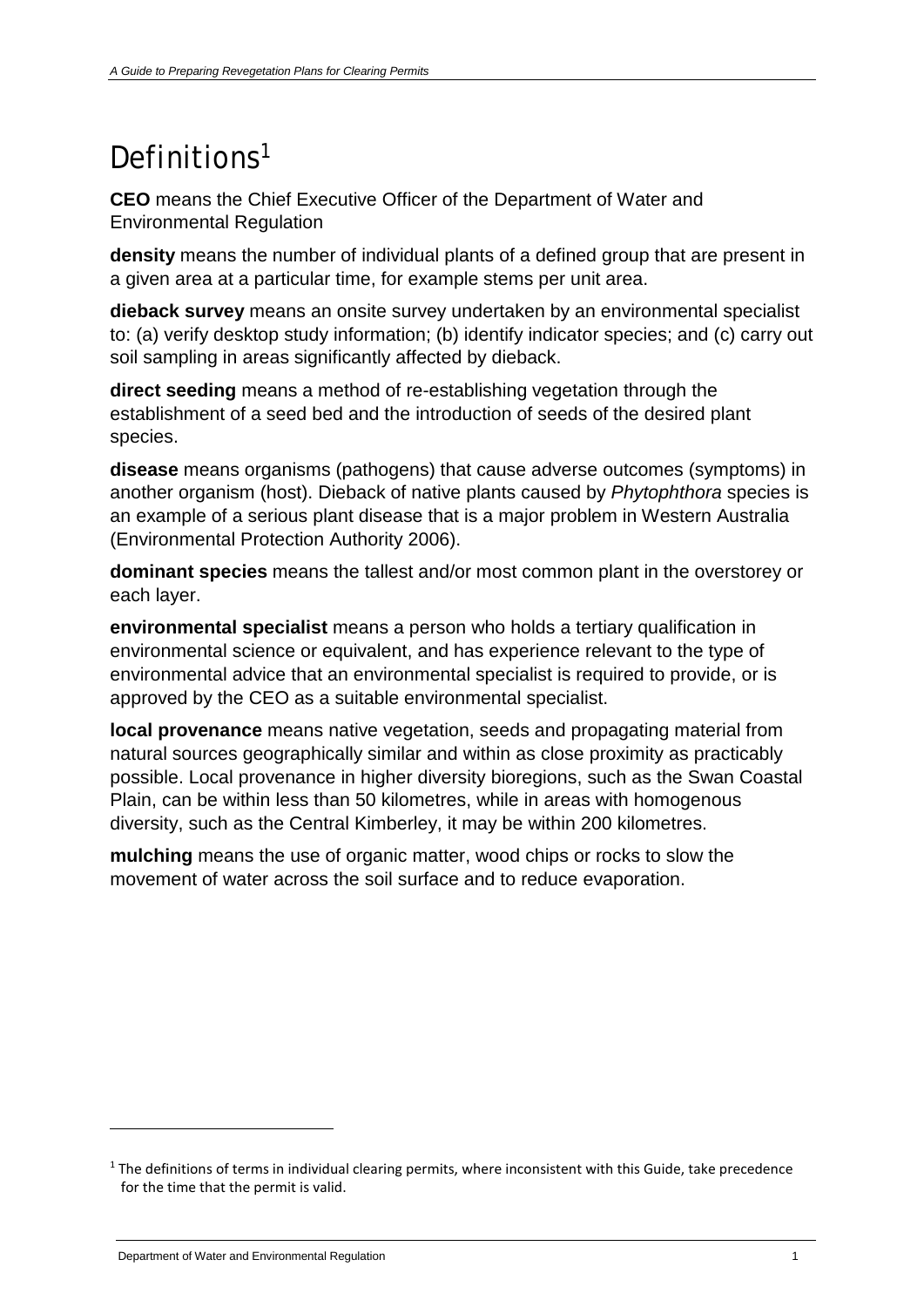| Area                  | <b>Optimal time</b><br>for direct seeding              | <b>Optimal time to undertake</b><br>planting |  |  |
|-----------------------|--------------------------------------------------------|----------------------------------------------|--|--|
| Gascoyne              | May in south or<br>November-<br>December in north      | no planting without irrigation               |  |  |
| Goldfields Esperance  | April-May                                              | no planting without irrigation               |  |  |
| <b>Great Southern</b> | April-May                                              | May-June                                     |  |  |
| Kimberley             | October-December                                       | no planting without irrigation               |  |  |
| Metropolitan          | April-June                                             | May-July                                     |  |  |
| <b>Midwest</b>        | April-May or November-<br>December in extreme<br>north | May-June                                     |  |  |
| Pilbara               | November-December                                      | no planting without irrigation               |  |  |
| South West            | April-June                                             | May-June                                     |  |  |
| Wheatbelt northern    | May-June                                               | June-July                                    |  |  |
| Wheatbelt southern    | April-June                                             | May-June                                     |  |  |

**optimal time** means the specified period for the activity in a particular area of the State as follows:

**permit holder** means the holder of a clearing permit granted and in force under Part V Division 2 of the *Environmental Protection Act 1986*.

**planting** means the re-establishment of vegetation by creating favourable soil conditions and planting seedlings of the desired species.

**quadrat** means a sample plot established for the purpose of data collection and monitoring vegetation characteristics, for example species composition, structure, density and condition.

**qualified disease interpreter** means a person who holds a tertiary qualification in environmental science or equivalent, and has a minimum of two years' work experience in plant disease identification and remediation techniques.

**reference site** means a site used to provide baseline data for planning a revegetation project. Measurements from fixed reference points or plots where biodiversity components are measured are used to set measurable completion criteria for revegetation projects.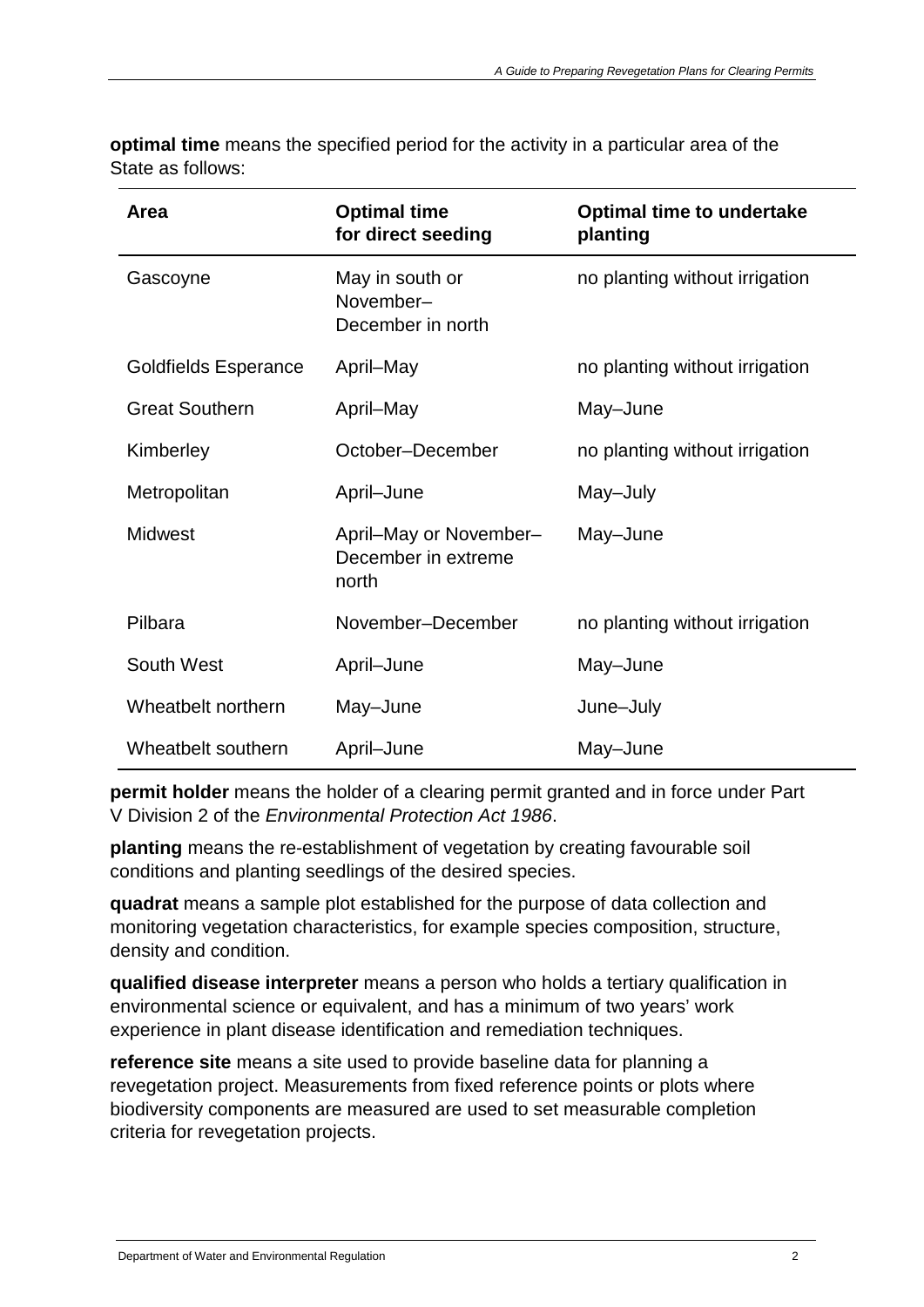**regenerate/ion** means the re-establishment of vegetation from in-situ seed banks and propagating material (such as lignotubers, bulbs, rhizomes) contained either within the topsoil or seed-bearing mulch.

**rehabilitation** means actively managing an area containing native vegetation in order to improve the ecological function of that area.

**remedial action** means any activity that is required to ensure successful reestablishment of vegetation to its pre-clearing composition, structure and density, and may include a combination of soil treatments and revegetation.

**revegetate/ion** means the re-establishment of a cover of local provenance native vegetation in an area using methods such as natural regeneration, direct seeding and/or planting, so that the species composition, structure and density is similar to pre-clearing vegetation types in that area.

**revegetation plan** means a plan prepared by the permit holder, or an appropriate environmental specialist delegated by the permit holder, for the revegetation and rehabilitation of a site in accordance with a permit condition.

**site preparation** means management of existing site topsoil and preparation of the finished soil surface, for example by ripping or tilling the soil surface and re-spreading site topsoil and chipped native vegetation.

**species richness** means the number of species that are present in a habitat or ecosystem.

**vegetation condition** means the rating given to native vegetation which refers to the impact of disturbance on each of the layers and the ability of the community to regenerate (Keighery 1994). The Keighery scale (1994) is used for the South West and Interzone Botanical Province, and Trudgen (1991) is used for the Eremaean and Northern Botanical Provinces (see Appendices C and D).

**vegetation unit** means any group of plants or a plant community, regardless of vegetation category or level.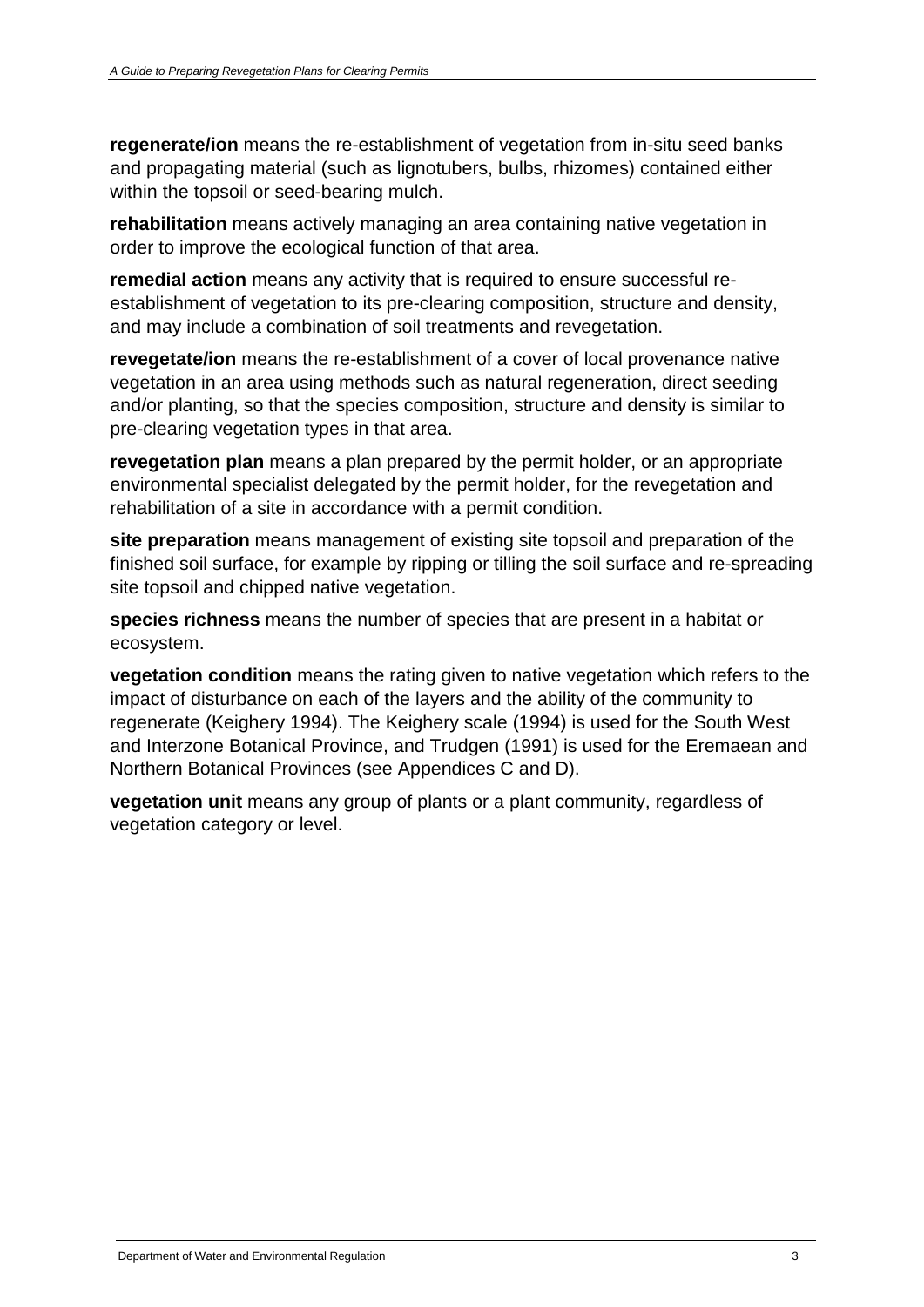# <span id="page-7-0"></span>1 Purpose

This guide sets out the Department of Water and Environmental Regulation's (DWER) recommended approach to preparing a revegetation plan, where land revegetation is proposed as an offset or required, as a condition of a clearing permit granted under the *Environmental Protection Act 1986* (EP Act). It provides general guidance to key stakeholders including landowners, consultants, local government authorities and state government agencies, regarding the information that should be provided to DWER to ensure that an assessment of the adequacy of a revegetation plan can be made.

# <span id="page-7-1"></span>2 Introduction

Revegetation is the intentional establishment and management of native vegetation to recreate or improve the environmental values of a site to achieve a species composition, structure and diversity similar to that which existed prior to disturbance.

Depending on the purpose of the revegetation, it may be necessary to revegetate land within the clearing impact area (onsite) or at a separate location (environmental offset). Revegetation will generally be in accordance with an approved revegetation plan as a condition to a clearing permit.

Onsite revegetation (onsite mitigation) may be conducted when some or all of the land cleared is no longer required for the purpose for which it was cleared. Restoring the clearing footprint to a self-sustaining state, or as close to its pre-clearing state as possible, aims to reduce long-term environmental impacts of the clearing.

Offsite revegetation (environmental offset) may be required when clearing results in a significant residual environmental impact. DWER's Chief Executive Officer (CEO) may require a permit holder to offset the loss of native vegetation by undertaking offsite revegetation, whether on the same or another property.

Successful revegetation requires appropriate planning and preparation to establish objectives and completion criteria, and identify tasks and resources to ensure the success of the revegetation. It is important for revegetation projects to be guided by a revegetation plan appropriate to the specific conditions and requirements of the revegetation site.

The revegetation plan should be prepared by, or in consultation with, an environmental specialist with appropriate expertise in revegetation techniques, and demonstrated revegetation experience specific to Western Australian native vegetation and environmental conditions.

To facilitate the consideration and approval of revegetation plans, checklists of the recommended contents of a revegetation plan and monitoring report are provided in Appendices A and B of this guide.

This guide provides a recommended approach for preparing a revegetation plan and is not intended to detail revegetation techniques. Sections 7 and 8 references some other publications that provide detailed guidance on revegetation techniques.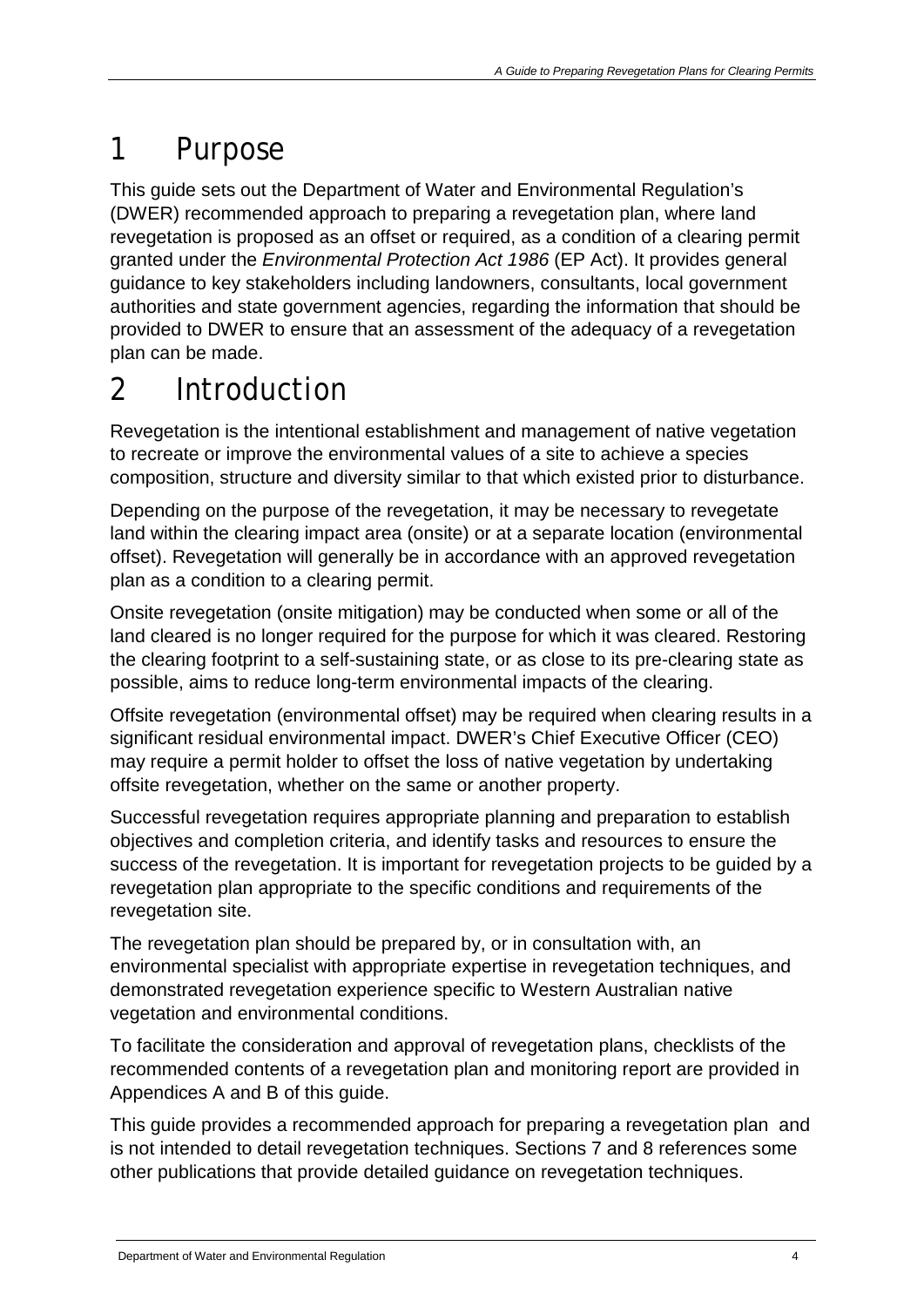# <span id="page-8-0"></span>3 Legislation

The clearing of native vegetation in Western Australia is regulated under Part V Division 2 of the EP Act and the *Environmental Protection (Clearing of Native Vegetation) Regulations 2004* (Clearing Regulations). Clearing of native vegetation is an offence unless a clearing permit has been granted, or an exemption applies.

A clearing permit may be granted subject to conditions that the CEO considers necessary or convenient for mitigating environmental harm or offsetting the loss of cleared vegetation (section 51H). Such conditions may include requirements relating to the revegetation of an area (whether onsite or offsite). This includes the preparation of a revegetation plan for the establishment and maintenance of vegetation on land (other than land cleared under the permit to offset the loss of the cleared vegetation).

The CEO has delegated the clearing provisions of the EP Act to the Department of Mines, Industry Regulation and Safety for clearing regulated under the *Mining Act 1978*, various petroleum legislation and under state agreements administered by the Department of Jobs, Tourism, Science and Innovation.

# <span id="page-8-1"></span>4 Reporting Requirements

Under section 51I(2)(d) of the EP Act, a permit holder may be required to monitor operations and environmental harm, conduct analysis of monitoring data, and provide reports of monitoring data and analysis to the CEO.

The completion criteria for revegetation must be measurable so that the effectiveness of the revegetation can be monitored, reported and assessed. Monitoring reports and the evaluation of monitoring data must be provided to the CEO before the date specified on the clearing permit.

Reporting must continue until the expiry of the clearing permit or until the CEO or delegate agrees that the conditions of the clearing permit and the revegetation completion criteria are met (provided that this is prior to the expiry of the permit).

# <span id="page-8-2"></span>5 Revegetation Plan

The revegetation plan must include an outline of the permit holder's revegetation commitments; background information about the impact site prior to clearing and, if offsite revegetation is proposed, the revegetation site; relevant information collected from reference sites; and completion criteria. The revegetation plan should also outline a monitoring and management program.

Appendix A contains a checklist of the recommended content of a revegetation plan. The revegetation plan checklist must be completed and attached to the revegetation plan upon submission to DWER. If revegetation is required as a condition of a clearing permit, typically an applicant will be requested to provide a revegetation plan to DWER for review, prior to the granting of the permit. DWER may require the permit holder to amend the revegetation plan where it is insufficient. This checklist can be modified to meet specific circumstances as required.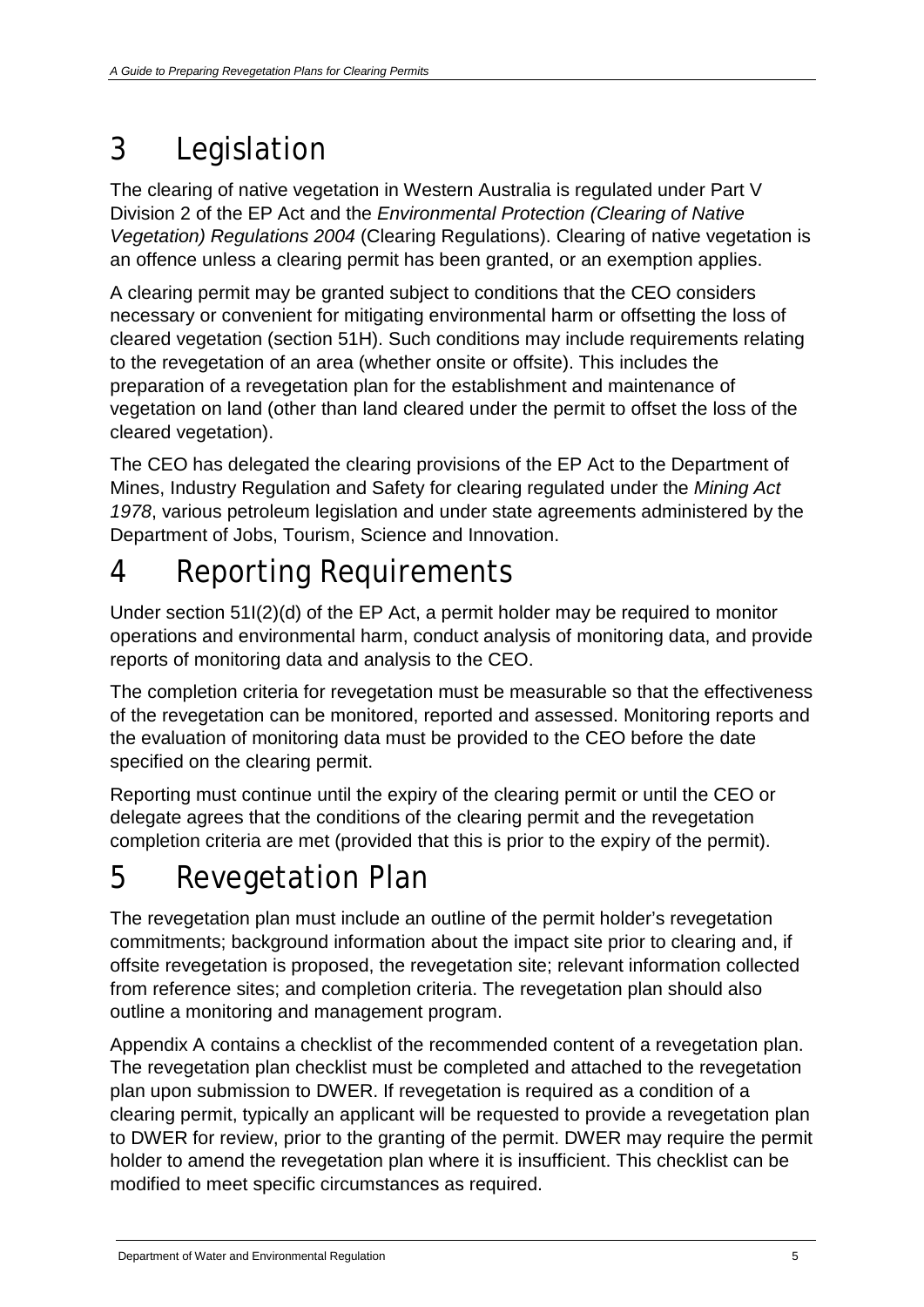# <span id="page-9-0"></span>5.1 Revegetation Commitments

The permit holder's overall objectives for the revegetation project should be outlined in the revegetation plan.

The Environmental Protection Authority's (EPA) *Guidance Statement No. 6 – Rehabilitation of Terrestrial Ecosystems* (2006) provides information on setting effective objectives for rehabilitation and revegetation. The vision and objectives of a revegetation plan should be consistent with the SMART (specific, measurable, achievable, relevant, time-bound) principles.

Examples of a revegetation project objective are to ensure the:

- ecosystem has the capacity to become self-sustaining or become sustainable with minimal management; and
- revegetation is representative of the original vegetation unit.

# <span id="page-9-1"></span>5.2 Background Information

The revegetation plan should include the following information about the impact site prior to clearing and, if offsite revegetation is proposed, the revegetation site:

- ownership, vesting and zoning of the land;
- description of the site's physical and biological features (such as soil type, landform, topography, hydrology/drainage, vegetation type and fauna);
- description of the site's history, including historical disturbance such as grazing and logging;
- description of disturbances and threats potentially exacerbated by clearing such as erosion and weeds;
- existing site conditions that require remediation such as soil compaction, erosion, surface water diversion, weeds, feral animals and plant pathogens;
- evidence of any agreements necessary to access the site for the purpose of undertaking revegetation; and
- maps, photographs and spatial datasets relating to the site.

### <span id="page-9-2"></span>**Maps and shapefiles**

Maps, spatial datasets and other information referred to in the revegetation plan are to be provided to DWER electronically. Spatial datasets provided should be as Environmental Systems Research Institute (ESRI) shapefiles with the following properties:

- geometry type: polygon shape;
- coordinate system: GDA 1994 (Geographic latitude/longitude); and
- datum: GDA 1994 (Geocentric Datum of Australia 1994).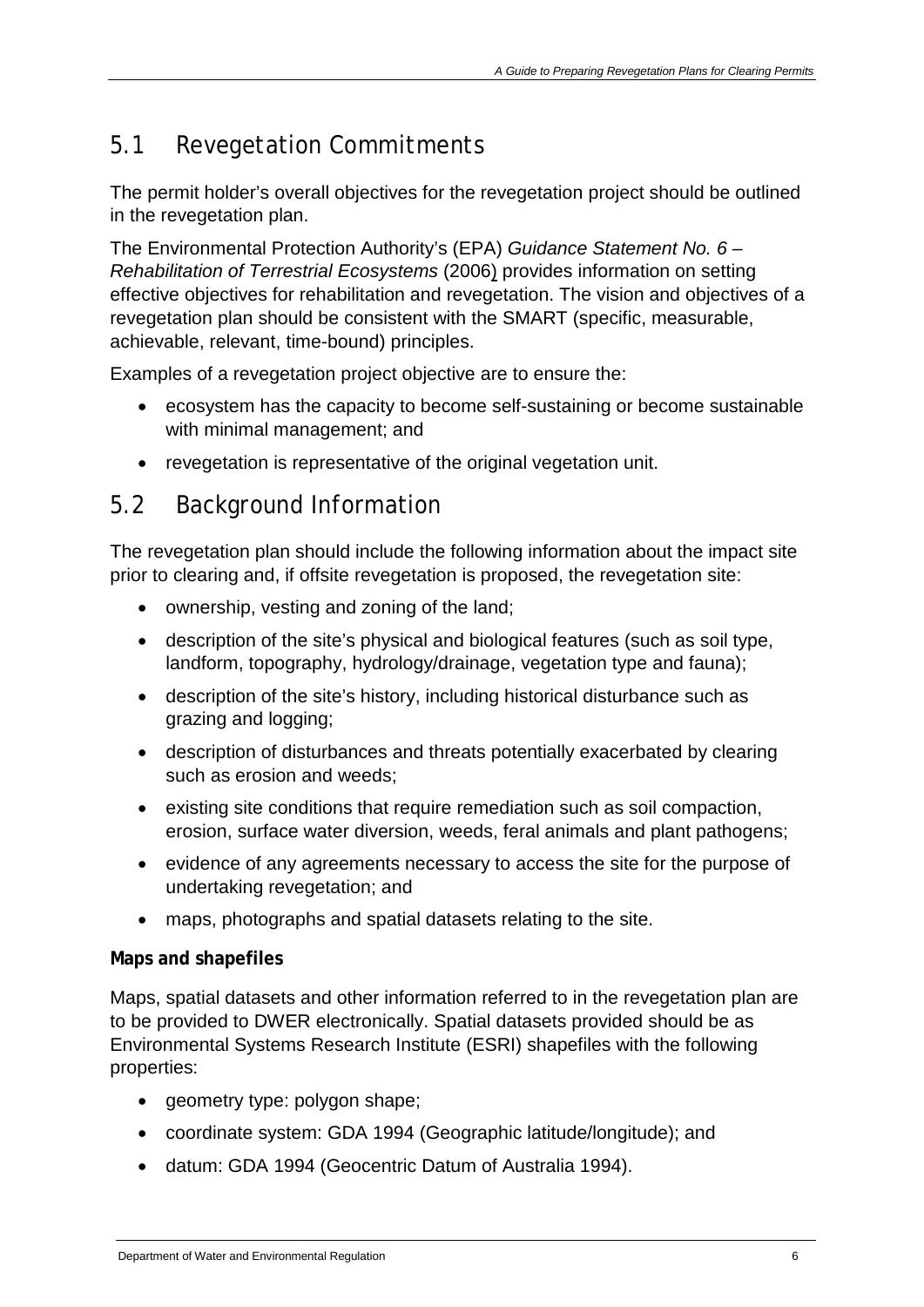Aerial photographs or maps should be used to show features of a site, for example, the boundaries of the clearing footprint, the revegetation site/s, the reference site/s and vegetation unit boundaries.

## <span id="page-10-0"></span>5.3 Reference Sites

Reference sites enable the collection of baseline data that assist in determining the completion criteria to be developed in sufficient detail.

### <span id="page-10-1"></span>**Selecting reference sites**

Reference sites are an important source of information on the type of vegetation, for example species composition and structure, that is proposed to be revegetated. Baseline floristic data can be collected from the following types of reference sites:

- floristic surveys of the pre-disturbance vegetation that is in 'excellent condition' (Keighery, 1994) or 'very good condition' (Trudgen 1991) or better;
- in consultation with DWER, adjacent vegetation of the same vegetation unit/s and is in 'excellent condition' (Keighery 1994) or 'very good condition' (Trudgen, 1991) or better, and occurs on the same soil type; or
- in consultation with DWER, vegetation located in close proximity that has the same vegetation unit/s and is in 'excellent condition' (Keighery 1994) or 'very good condition' (Trudgen 1991) or better, and occurs on the same soil type.

Where it can be demonstrated that a suitable reference site meeting the above criteria is not available, DWER may consider and approve an alternative reference site (e.g. occurring on a different soil type).

Existing datasets can be used to supplement reference site data.

### <span id="page-10-2"></span>**Data to collect**

Collecting baseline data using quadrats for the overall site is necessary to develop the completion criteria. Other information such as existing datasets may be used in some circumstances. Baseline data should be collected for each relevant component, for example, each vegetation type impacted or proposed to be revegetated, and the completion criteria developed for each of these. Compilation of baseline floristic and associated data from reference site surveys also assists in the development of species lists for revegetation.

Table 1 outlines example data and methods of collection that may be used to develop the completion criteria (see Section 5.4) and monitoring reports (see Section 6). The methods of collection outlined should be based on site characteristics and justification provided.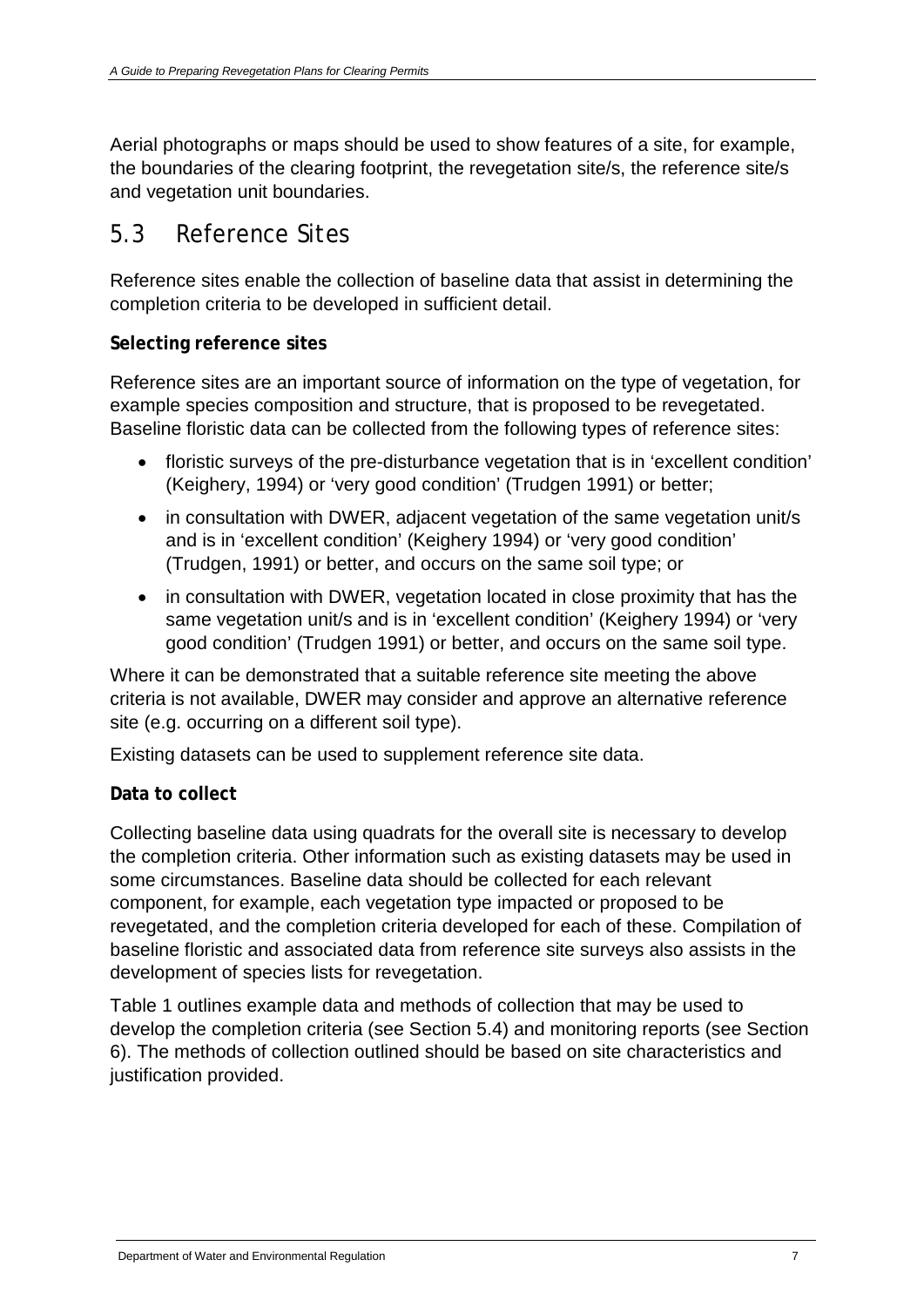| <b>Scale</b>  | <b>Data</b>                                                                   | <b>Method</b>                                                                                                                                                                                             |  |  |  |  |
|---------------|-------------------------------------------------------------------------------|-----------------------------------------------------------------------------------------------------------------------------------------------------------------------------------------------------------|--|--|--|--|
| Quadrat-level | Species richness                                                              | Number of species within quadrats.                                                                                                                                                                        |  |  |  |  |
|               | Species list (includes weeds)                                                 | List in order of dominance and grouped by structural<br>component (for example trees and shrubs). Dominance<br>is determined by ranking species based on density.<br>Density is described below.          |  |  |  |  |
|               | Density of trees and large shrubs<br>using stems/ha (includes weeds)          | For trees and large shrubs use stems/ha as quadrat<br>based counts may be inaccurate where trees and large<br>shrubs are not numerous.                                                                    |  |  |  |  |
|               | Density of small shrubs and herbs<br>using plants/quadrat (includes<br>weeds) | For small shrubs such as herbs, conversion between<br>stems/ha and count/quadrat is possible, as long as the<br>quadrat size is known.                                                                    |  |  |  |  |
|               | Vegetation structure                                                          | ESCAVI (2003), Muir (1977) or similar.                                                                                                                                                                    |  |  |  |  |
|               | Vegetation condition                                                          | Use Keighery (1994) or Trudgen (1991) depending on<br>botanical province (Appendices C and D respectively).                                                                                               |  |  |  |  |
|               | % Bare ground                                                                 | Visual estimate for quadrats or site (if small). Bare<br>ground includes soil and/or rock.                                                                                                                |  |  |  |  |
|               | Photos (photo monitoring points)                                              | Taken at each quadrat for future reference.                                                                                                                                                               |  |  |  |  |
|               | Species richness                                                              | The number of species found at the site.                                                                                                                                                                  |  |  |  |  |
| Site level    | Species list (includes weeds)                                                 | List in order of dominance and grouped by structural<br>component (for example trees and shrubs. Dominance<br>is determined by ranking species based on their<br>density. Use density as described above. |  |  |  |  |
|               | Vegetation condition site mapping                                             | Use Keighery (1994) or Trudgen (1991) depending on<br>botanical province (Appendices C and D respectively).                                                                                               |  |  |  |  |
|               | Weed mapping                                                                  | Use polygons and % cover classes.                                                                                                                                                                         |  |  |  |  |
|               | Disease mapping                                                               | To be completed by a qualified disease interpreter.                                                                                                                                                       |  |  |  |  |

<span id="page-11-1"></span>*Table 1: Example data and methods of collection* 

### <span id="page-11-0"></span>**When to survey**

Floristic surveys should be conducted close to the peak flowering period for the majority of species in the vegetation unit. Site type, latitude and conditions specific to the season, such as late or early rains, should be considered (Department of Biodiversity, Conservation and Attractions 2017).

[www.dpaw.wa.gov.au/images/documents/plants](http://www.dpaw.wa.gov.au/images/documents/plants-animals/monitoring/forms/threatened-priority-flora-field-manual.pdf)[animals/monitoring/forms/threatened-priority-flora-field-manual.pdf\)](http://www.dpaw.wa.gov.au/images/documents/plants-animals/monitoring/forms/threatened-priority-flora-field-manual.pdf).

Where Threatened or Priority flora species are present, or are likely to be present, specific consideration should be given to the peak flowering period for these species. [\(www.dpaw.wa.gov.au/plants-and-animals/threatened-species-and-communities\)](http://www.dpaw.wa.gov.au/plants-and-animals/threatened-species-and-communities).

Further information on optimal survey times can be found in the [EPA's Technical](http://www.epa.wa.gov.au/sites/default/files/Policies_and_Guidance/EPA%20Technical%20Guidance%20-%20Flora%20and%20Vegetation%20survey_Dec13.pdf)  [Guidance – Flora and Vegetation Surveys for Environmental Impact Assessment](http://www.epa.wa.gov.au/sites/default/files/Policies_and_Guidance/EPA%20Technical%20Guidance%20-%20Flora%20and%20Vegetation%20survey_Dec13.pdf)  [\(2016\).](http://www.epa.wa.gov.au/sites/default/files/Policies_and_Guidance/EPA%20Technical%20Guidance%20-%20Flora%20and%20Vegetation%20survey_Dec13.pdf) Province and bioregion maps can be viewed on the FloraBase website, [https://florabase.dpaw.wa.gov.au/help/ibra.](https://florabase.dpaw.wa.gov.au/help/ibra)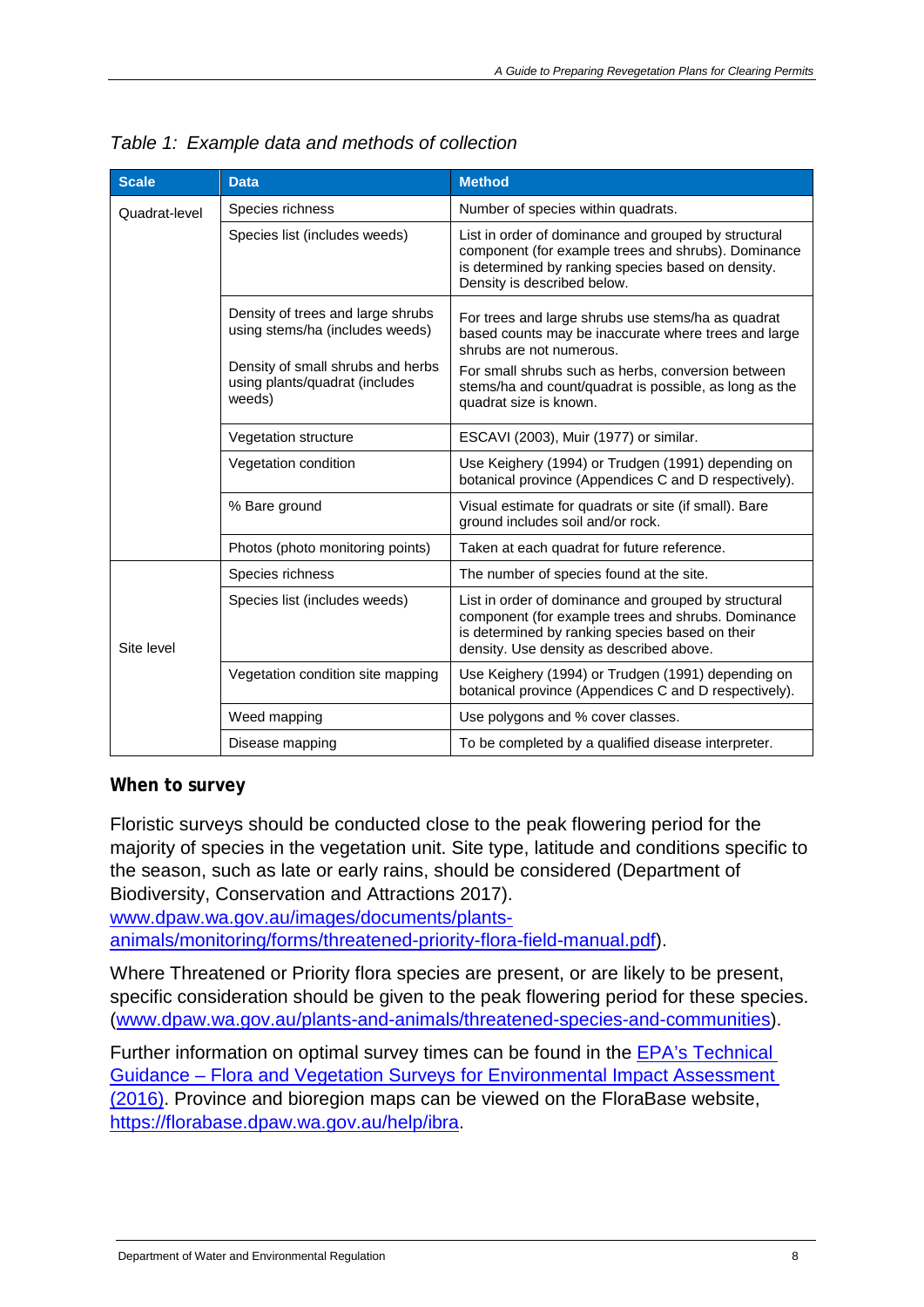### <span id="page-12-0"></span>**Quadrat quantity, placement and size**

The number of quadrats required will vary depending on the size of the site being surveyed. Sufficient replication is required to ensure that physical and biological variation within the site is adequately sampled (Harding and Williams 2010). The revegetation plan should demonstrate that appropriate sampling techniques were used to determine the optimum number of quadrats.

Appropriate quadrat placement is important in the establishment of suitable and realistic completion criteria:

- quadrats must be placed in vegetation that is in 'excellent condition' (Keighery, 1994) or 'very good condition' (Trudgen 1991) to ensure that completion criteria reflect the vegetation type that is compositionally and structurally intact (for example, placed 50–100 metres from the edge of a site to avoid edge effects). If this is not possible, contact DWER for advice;
- the placement of quadrats should avoid ecotones (transitional vegetation areas) to ensure data is representative of a unique vegetation unit; and
- quadrats must include common or dominant species, and species representative of and endemic to the ecosystem (Department of Environment and Conservation 2009).

Quadrat locations must be reported to DWER at the time of the clearing permit application assessment.

The selection of quadrat size is dependent on the spatial scale of ecological and floristic variation within the bioregion. Bioregions of higher diversity, such as the Geraldton Sandplains and Swan Coastal Plain, may require smaller quadrats than those located within the more homogenous Central Kimberley bioregions.

Further information on sampling design and intensity can be found in the [EPA's](http://www.epa.wa.gov.au/sites/default/files/Policies_and_Guidance/EPA%20Technical%20Guidance%20-%20Flora%20and%20Vegetation%20survey_Dec13.pdf) Technical Guidance – [Flora and Vegetation Surveys for Environmental Impact](http://www.epa.wa.gov.au/sites/default/files/Policies_and_Guidance/EPA%20Technical%20Guidance%20-%20Flora%20and%20Vegetation%20survey_Dec13.pdf)  [Assessment \(2016\).](http://www.epa.wa.gov.au/sites/default/files/Policies_and_Guidance/EPA%20Technical%20Guidance%20-%20Flora%20and%20Vegetation%20survey_Dec13.pdf)

### <span id="page-12-1"></span>**Vegetation condition**

The condition of vegetation at a reference site is to be determined by assessing the impact of disturbance on the vegetation structure and its capacity to regenerate. Appendices C and D list vegetation condition scales for different Western Australian botanical provinces.

Vegetation condition maps are to be included in the revegetation plan.

#### <span id="page-12-2"></span>**Weeds and diseases**

Recording the species, extent and density of weeds or diseases present in a reference site assists in determining the appropriate techniques to manage weeds and diseases within the revegetation site.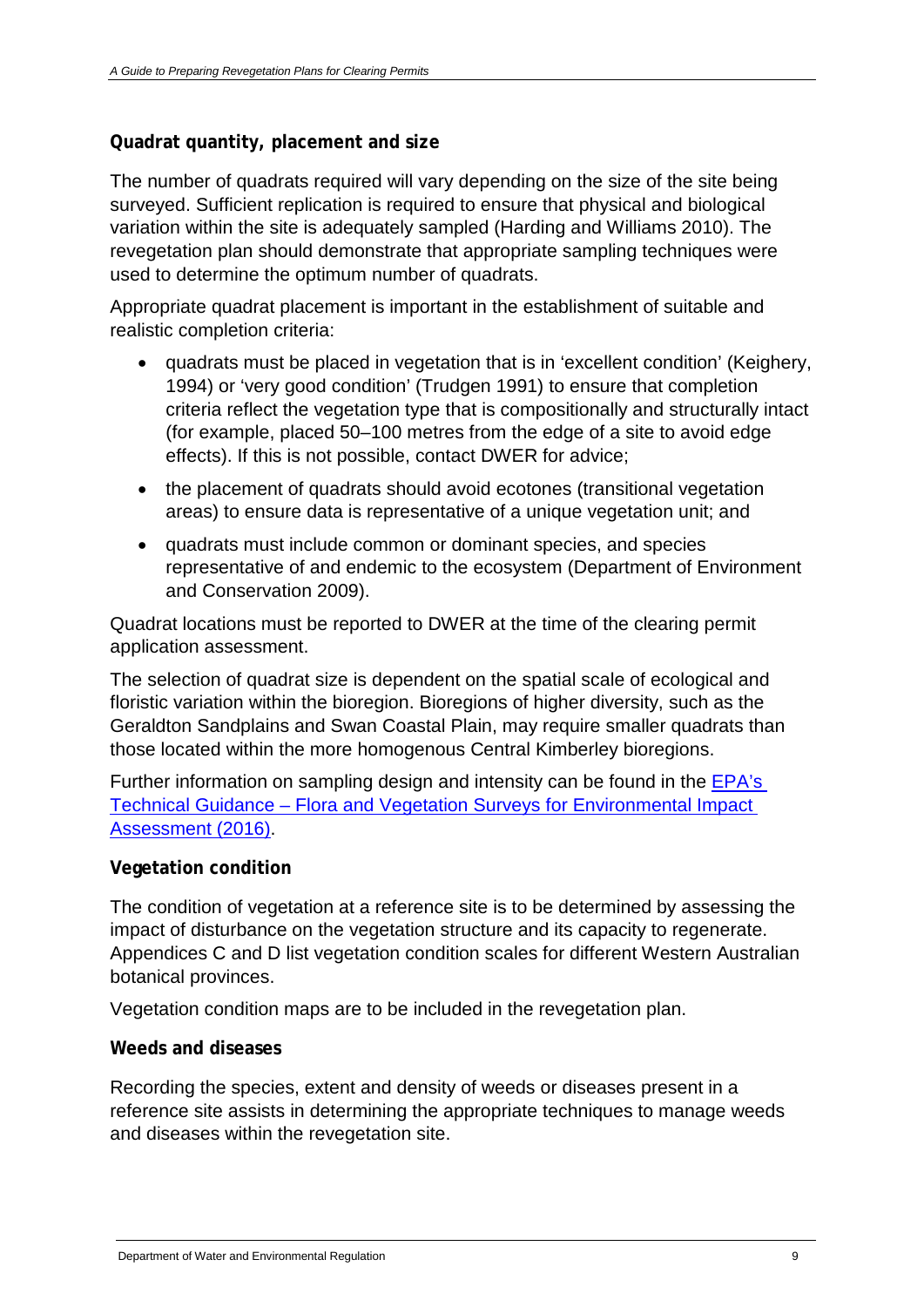### <span id="page-13-0"></span>**Use of existing datasets**

A substantial volume of 'grey' literature (that is, academic literature that has not been formally published) exists, which may be useful in the development or refinement of completion criteria.

Existing floristic datasets can be used to supplement data collected from reference sites. If a reference site is missing key structural components due to disturbance, previously collected relevant data (especially from regional baseline surveys) may provide relevant information on the site's likely vegetation prior to disturbance.

The revegetation plan should clearly differentiate between data obtained through surveys undertaken by (or on behalf of) the permit holder, and data obtained from existing datasets. If existing floristic datasets are used, the currency of species names should be checked. Existing floristic datasets must be referenced.

# <span id="page-13-1"></span>5.4 Completion Criteria

Revegetation plans should include quantitative completion criteria. Each completion criterion must be defined by a measurable outcome so that the effectiveness of the revegetation action(s) can be assessed over time. The measurable outcomes of a revegetation project that are to be regularly monitored and reported, should be included in the revegetation plan. DWER may assist permit holders with the development of appropriate completion criteria.

Completion criteria must be designed to allow effective reporting and auditing for the duration of the clearing permit. Floristic data from reference sites are useful in setting the completion criteria for the revegetation site. Revegetation is generally considered complete once the completion criteria have been met. DWER will ensure that an approved revegetation plan and the clearing permit conditions are consistent. If approved completion criteria have not been met towards the end of the permit, the permit holder or DWER may seek an extension of the permit.

### <span id="page-13-2"></span>**Developing completion criteria**

Completion criteria are developed based on data collected from a reference site (where possible) and must be consistent with the SMART principles (see Section 5.1). Completion criteria will depend on the revegetation purpose and objectives.

<span id="page-13-3"></span>Table 2 outlines a typical framework for the completion criteria of a revegetation project to increase biodiversity. Other criteria may be proposed, provided there is sufficient evidence to justify use. DWER may discuss specific criteria with the permit holder during the assessment.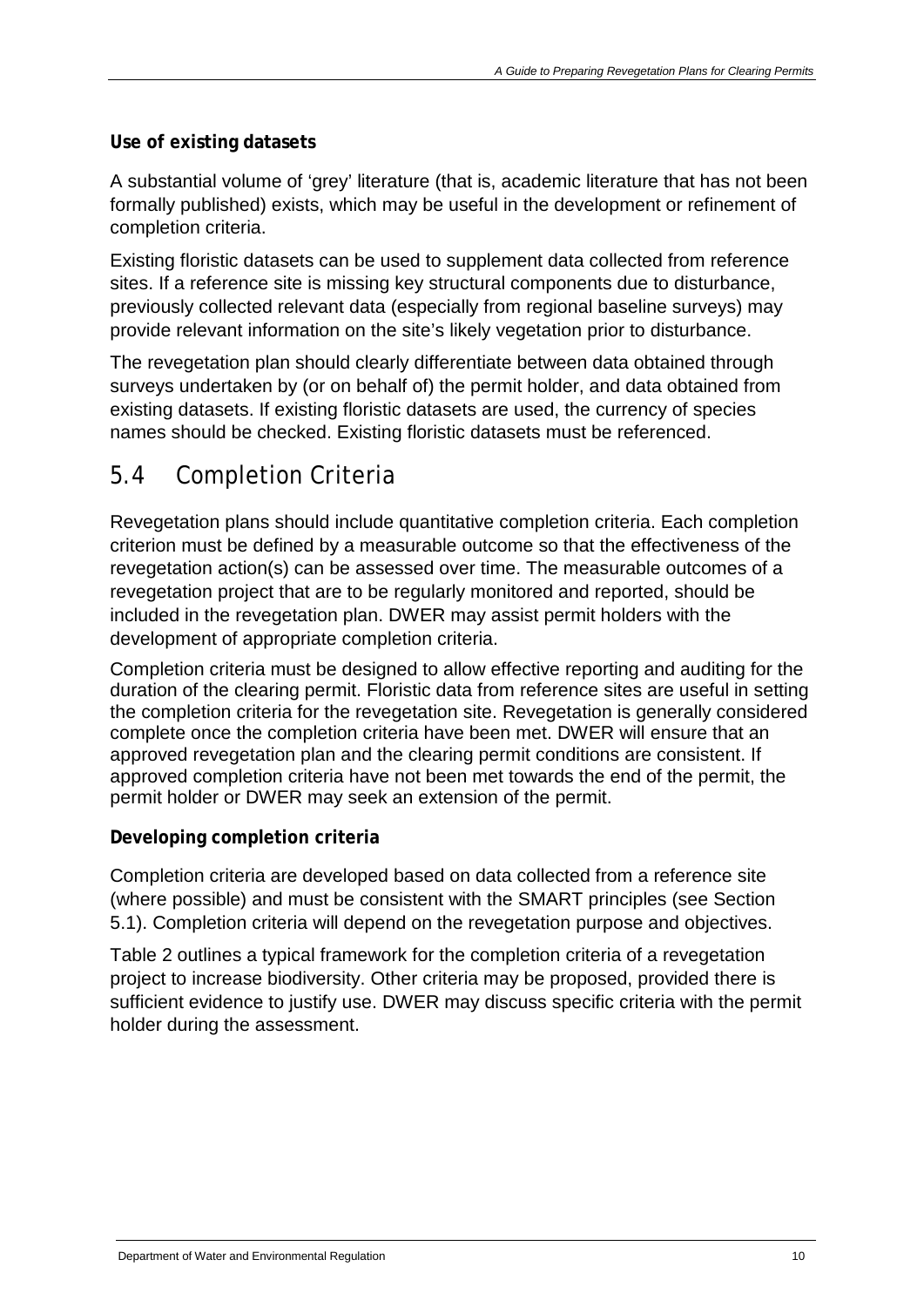| Table 2: Example framework for the completion criteria of a revegetation project |
|----------------------------------------------------------------------------------|
| aimed at improving biodiversity                                                  |

| <b>Criterion</b> |                             | <b>Measure</b>                                            | <b>Units</b>                                               |
|------------------|-----------------------------|-----------------------------------------------------------|------------------------------------------------------------|
|                  |                             | i. Total species richness (site)                          | species count                                              |
| A                | <b>ichness</b><br>Species   | ii. Quadrat species richness (average across<br>quadrats) | species count                                              |
|                  |                             | iii. Tree species richness                                | species count                                              |
|                  |                             | iv. Shrub species richness                                | species count                                              |
|                  |                             | i. Tree density (for each dominant species)               | stems/ha                                                   |
| B                | density<br>Specie<br>S,     | ii. Shrub density                                         | stems/ha (large shrubs) or<br>count/quadrat (small shrubs) |
| C                | Herbs, sedges, grasses      |                                                           | count and/or percentage cover per<br>quadrat               |
|                  |                             | i. Minor, non-competitive species                         | percentage cover or count                                  |
| D                | Weed<br>cover               | ii. Major competitive weeds                               | percentage cover or count                                  |
|                  |                             | iii. Declared weeds                                       | percentage cover or count                                  |
| E                | <b>Bare ground</b>          |                                                           | percentage                                                 |
| F                | <b>Vegetation structure</b> |                                                           | refer Table 1                                              |
| G                |                             | Other measures as required                                |                                                            |

Table 3 outlines an example of completion criteria developed, based on baseline data collected from a fictional reference site, *Banksia woodland X*,which is to be cleared, and the completion targets. In this example, the completion criteria include 'duplicate criteria' for the number of stems per hectare to be achieved at the revegetation site (see criteria B and F), for example, criteria B is attained by achieving criteria F. DWER will accept 'duplicate criteria' that are complementary, but will not accept criteria that are in conflict with other completion criteria, for example targeted outcomes which contradict each other.

| The vegetation unit to be revegetated is identified as Banksia woodland X. As it is to be cleared, Banksia woodland X<br>is used as the reference site, upon which completion criteria will be developed. |                                                   |                                                                            |                                                                                                                                   |  |  |  |
|-----------------------------------------------------------------------------------------------------------------------------------------------------------------------------------------------------------|---------------------------------------------------|----------------------------------------------------------------------------|-----------------------------------------------------------------------------------------------------------------------------------|--|--|--|
| <b>Criterion</b>                                                                                                                                                                                          | <b>Baseline floristic data</b>                    | <b>Completion targets</b>                                                  | <b>Completion criteria</b>                                                                                                        |  |  |  |
| A(i)                                                                                                                                                                                                      | Site species richness is 55<br>(native sp. only). | Minimum of 60% of native<br>species returned, based on<br>reference sites. | The revegetation site needs to achieve a<br>minimum species richness of 33 native<br>species, as recorded at the reference sites. |  |  |  |
| A(ii)                                                                                                                                                                                                     | Species richness of the 10m                       | Minimum of 60% of native                                                   | The revegetation site needs a minimum of                                                                                          |  |  |  |

species returned, based on

reference sites.

Return dominant tree species present at reference sites.

<span id="page-14-0"></span>*Table 3: Example completion targets and criteria developed for Banksia woodland X* (Note: Criterion C - Herbs, sedges and grasses is not a significant measure for this revegetation.*)*

x 10m quadrats were 30, 35, 32, 25 and 36. Therefore, the

average number of species/quadrat is 32.

**A(iii)** There are four dominant tree species.

19 native species per quadrat, as recorded

The revegetation site needs to have the four dominant tree species (*Banksia attenuata*, *B. menziesii*, *B. ilicifolia* and *Eucalyptus marginata*) recorded at the

at the reference sites.

reference sites.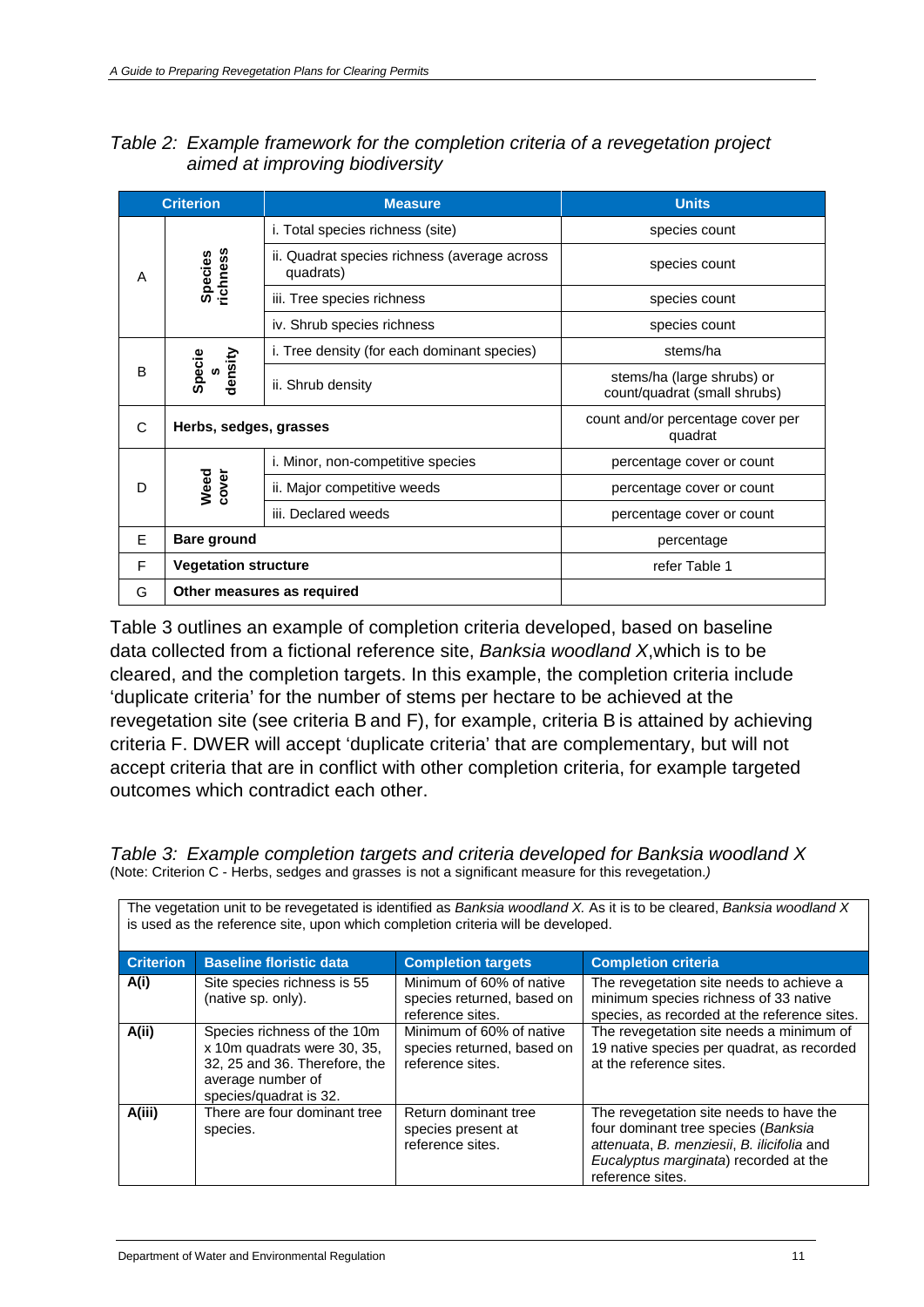| A(iv)  | Shrub species richness is 20.                                                                                                                                                                                                   | Minimum of 60% of native<br>species returned, based on<br>reference sites.                                                                                                                                          | The revegetation site needs a minimum of<br>12 shrub species, as recorded at the<br>reference site.                                                                                                                                          |
|--------|---------------------------------------------------------------------------------------------------------------------------------------------------------------------------------------------------------------------------------|---------------------------------------------------------------------------------------------------------------------------------------------------------------------------------------------------------------------|----------------------------------------------------------------------------------------------------------------------------------------------------------------------------------------------------------------------------------------------|
| B(i)   | Common tree species by<br>dominance are Banksia<br>attenuata 200 stems/ha; B.<br>menziesii 150 stems/ha; B.<br>ilicifolia 50 stems/ha;<br>Eucalyptus marginata 25<br>stems/ha                                                   | Minimum of 60% of<br>stems/ha for dominant tree<br>species returned, based on<br>reference sites.                                                                                                                   | The revegetation site needs a minimum of<br>stems/ha for: Banksia attenuata 120<br>stems/ha; B. menziesii 90 stems/ha; B.<br>ilicifolia 30 stems/ha; Eucalyptus marginata<br>15 stems/ha, as recorded at the reference<br>site.              |
| B(i)   | Shrub species by dominance<br>are Bossiaea eriocarpa 500<br>stems/ha; Acacia pulchella<br>50 stems/ha; Adenanthos<br>cygnorum 20 stems/ha;<br>Leucopogon conostephioides<br>300 stems/ha; Scholtzia<br>involucrata 400 stems/ha | Minimum of 60% of<br>stems/ha for dominant<br>shrub species returned,<br>based on reference sites.                                                                                                                  | The revegetation site needs a minimum of<br>stems/ha for: Bossiaea eriocarpa 300<br>stems/ha; Acacia pulchella 30 stems/ha;<br>Adenanthos cygnorum 12 stems/ha;<br>Scholtzia involucrata 240 stems/ha; as<br>recorded at the reference site. |
| D(i)   | Weed cover at the site is<br>15% (minor non-competitive<br>species).                                                                                                                                                            | Weed cover is no greater<br>than in the reference sites.                                                                                                                                                            | The revegetation site should have a<br>maximum of 15% weed cover, as recorded<br>at the reference site.                                                                                                                                      |
| D(i)   | 5% cover of major<br>competitive weeds.                                                                                                                                                                                         | Absent from the<br>revegetation site.                                                                                                                                                                               | The revegetation site needs to have major<br>competitive weeds absent from the site.                                                                                                                                                         |
| D(iii) | No declared weeds are<br>present.                                                                                                                                                                                               | Managed as required by<br>the Biosecurity and<br><b>Agriculture Management</b><br>Regulations 2013.                                                                                                                 | Absent.                                                                                                                                                                                                                                      |
| Е      | Bare ground is 15%.                                                                                                                                                                                                             | No more than 5% greater<br>than in the reference sites.                                                                                                                                                             | The revegetation site average for bare<br>ground is to be no more than 15%, as<br>recorded at the reference site.                                                                                                                            |
| F(i)   | Clearing will result in loss of<br>Carnaby's habitat.                                                                                                                                                                           | The site must be fully<br>revegetated to at least 75%<br>cover or density of the<br>reference sites using native<br>food plants for Black<br>Cockatoos, and high to<br>medium priority food<br>species.             | The revegetation site needs to have a<br>minimum of stems/ha for: Banksia<br>attenuata 150 stems/ha; B. menziesii 110<br>stems/ha; B. ilicifolia 35 stems/ha.                                                                                |
| F(ii)  | Survival rate to be achieved.                                                                                                                                                                                                   | If after 5 years of planting a<br>survival rate of at least<br>80% is not achieved, all<br>planted trees that have not<br>survived must be replanted<br>within 12 months and<br>monitored for a further 2<br>years. | The revegetation site needs to ensure a<br>survival rate for trees of at least 80% is<br>achieved after five years, and replant any<br>trees within 12 months of dying.                                                                      |

# <span id="page-15-0"></span>5.5 Methodology

The revegetation plan should include the revegetation methodology. Some common methods of site preparation and revegetation establishment are discussed below. Information on revegetation techniques in this guide are of a general nature only and must be considered on a site-by-site basis. Other techniques may be considered, depending on the site's characteristics. Permit holders undertaking revegetation activities are advised to consult an environmental specialist.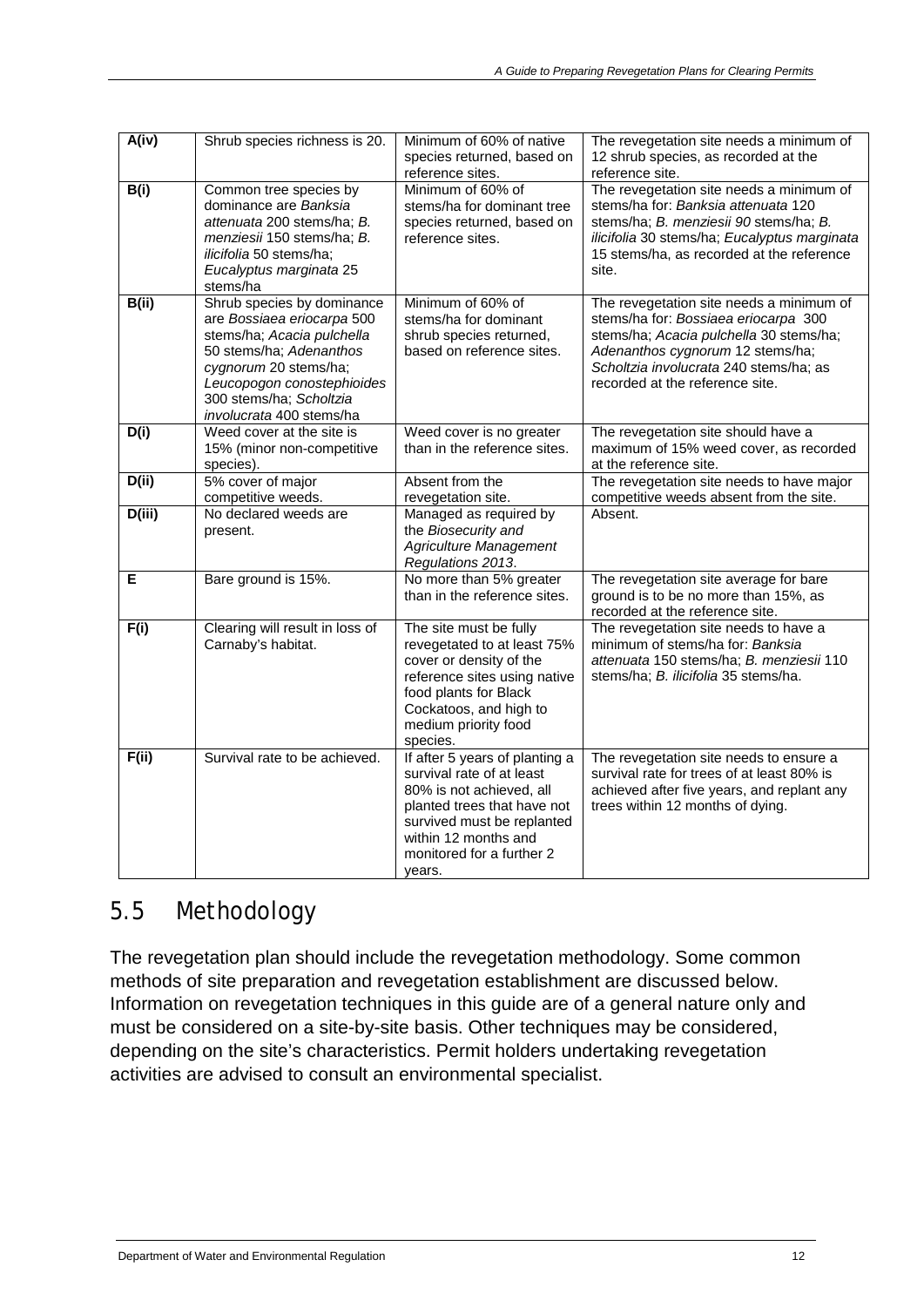Advice on correct site preparation should be sought from an environmental specialist to minimise maintenance after vegetation establishment, and enhance progress towards completion criteria.

Species for revegetation should be selected to replicate dominant species at the reference site. Reasonable attempts should be made to obtain diverse relevant species for revegetation. Where it is not possible to obtain a particular species, consultation with an environmental specialist is required to determine if there are any suitable substitute species.

### <span id="page-16-0"></span>**Revegetation techniques**

Effective revegetation techniques differ across local soil and climatic conditions. In arid regions, topsoil management with some direct seeding may be the most effective method of vegetation establishment. In higher rainfall regions of the south-west, planting and seeding may be the most effective.

Seeds and seedlings should be obtained from disease-free sources to ensure that plant pathogens are not introduced to the revegetation site.

### <span id="page-16-1"></span>**Dieback mapping and site hygiene**

*Phytophthora* sp. dieback is a soil-borne plant pathogen that is spread through wet soil, water and root-to-root contact between plants in areas that receive 400 millimetres of rainfall per year or more (e.g. the south-west of Western Australia).

If *Phytophthora* sp. dieback is suspected at a site, a dieback survey undertaken by an environmental specialist will be required prior to the commencement of site works to prevent accidental spread. The mapping can be used as a baseline for ongoing dieback monitoring, management and reporting to DWER. Sites may require a site hygiene protocol to reduce the spread of dieback at already infected sites and prevent the spread of dieback to uninfected sites.

### <span id="page-16-2"></span>**Ripping**

Some revegetation sites may need to be ripped prior to establishment to promote the best chance of survival for seeds and plantings in the first year. Ripping has a number of advantages, including breaking up soil compaction to allow root and water penetration, promoting better root development, and lifting roots and rocks that may interfere with vegetation establishment.

### <span id="page-16-3"></span>**Pre-vegetation establishment weed control**

Pre-vegetation establishment weed control is important to ensure that competition for resources between weeds and the native plants or seeds is minimised. Where necessary, weed control should commence at least 12 months prior to vegetation establishment. An environmental specialist should be consulted to develop a sitespecific weed management plan. Alternatively, the revegetation plan may refer to an existing weed management plan if appropriate for the revegetation site, a copy of which must be provided to DWER.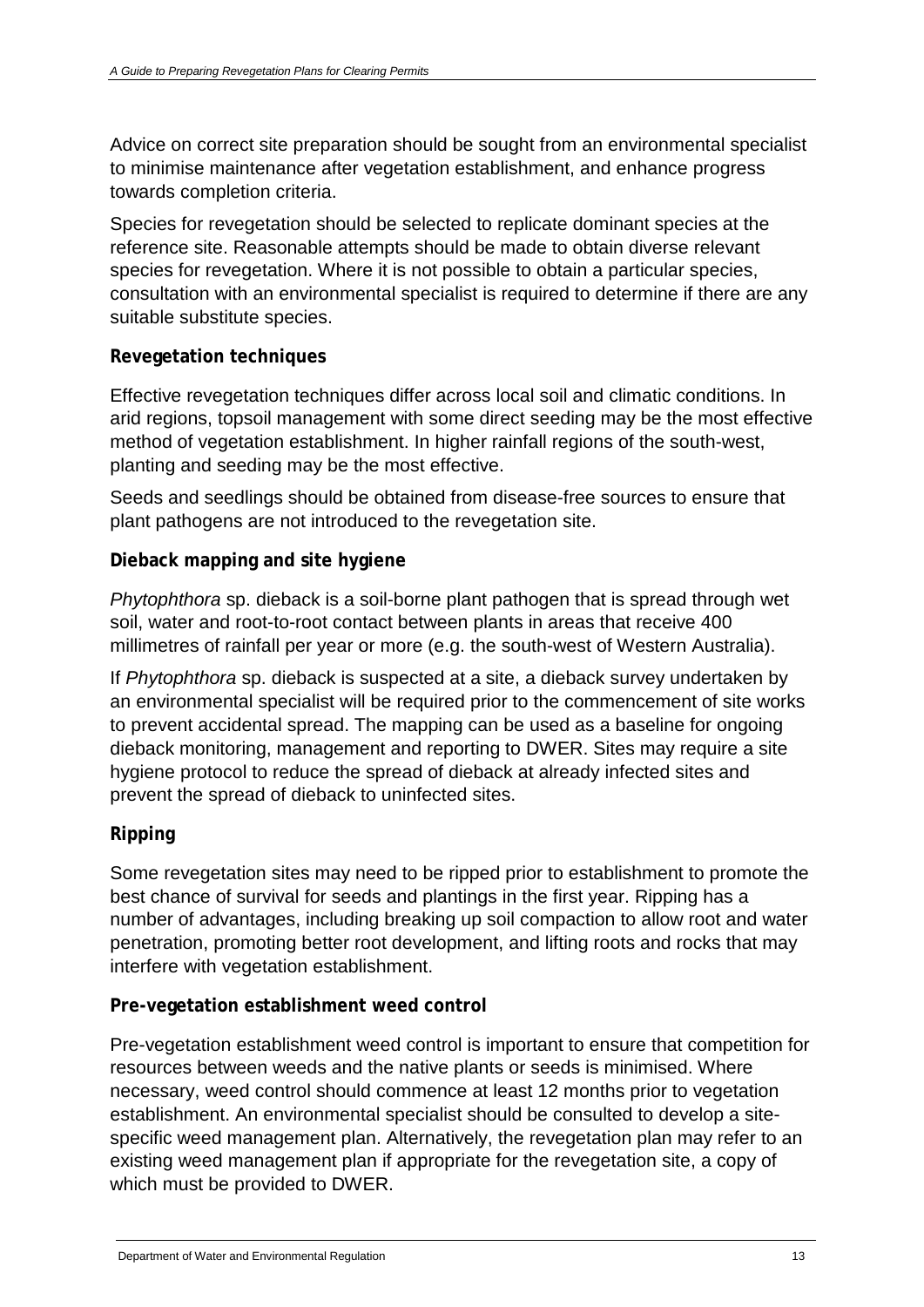### <span id="page-17-0"></span>**Fencing**

Consideration should be given to fencing as part of site preparation ahead of revegetation, where sheep and other livestock may otherwise have access to the site. Temporary fencing may be required to deter kangaroos and rabbits from grazing establishing plants. Fencing also assists in reducing unauthorised access by people to the site, either by foot or in off-road vehicles.

### <span id="page-17-1"></span>**Tubestock and direct seeding**

A program of works should avoid weather that is detrimental to vegetation establishment. This may include strong winds, heavy rain, very dry conditions or temperature extremes. Vegetation establishment should occur at the optimal time of year for that bioregion, or as otherwise specified in the clearing permit. Local or seasonal conditions that could influence the optimal timing for seeding or planting should be detailed in the revegetation plan.

Tubestock will need to be sourced in advance of any planned revegetation activities to ensure required species are available for planting and direct seeding. Seed obtained for revegetation must comply with any definition of local provenance in the clearing permit. Collection of seed from Crown land requires a 'Scientific or Other Prescribed Purposes' licence under the *Wildlife Conservation Act 1950*. On private property, the landowner's permission is required.

Depending on species and to allow for seasonal variation, it is suggested that seed collection commences at least two years prior to revegetation. Seed stocks may be supplemented by purchase through a seed supplier from local provenance sources.

### <span id="page-17-2"></span>**Topsoil**

Where a site to be cleared has relatively intact and weed-free vegetation, topsoil (the upper layer within a soil profile, which normally contains organic matter) may contain valuable native plant seeds, organic matter and other nutrients. Topsoil is best used immediately after clearing, however where this is not possible, topsoil can be stockpiled. Stockpiled topsoil must be managed as there is an exponential decrease in seed viability and soil nutrients over time.

### <span id="page-17-3"></span>**Mulch**

Where a site to be cleared contains relatively intact and weed-free vegetation, mulching can provide a good source of seed (especially canopy stored seeds) to be spread over the site. The mulched material can be spread over the top of re-spread topsoil and help to suppress weeds.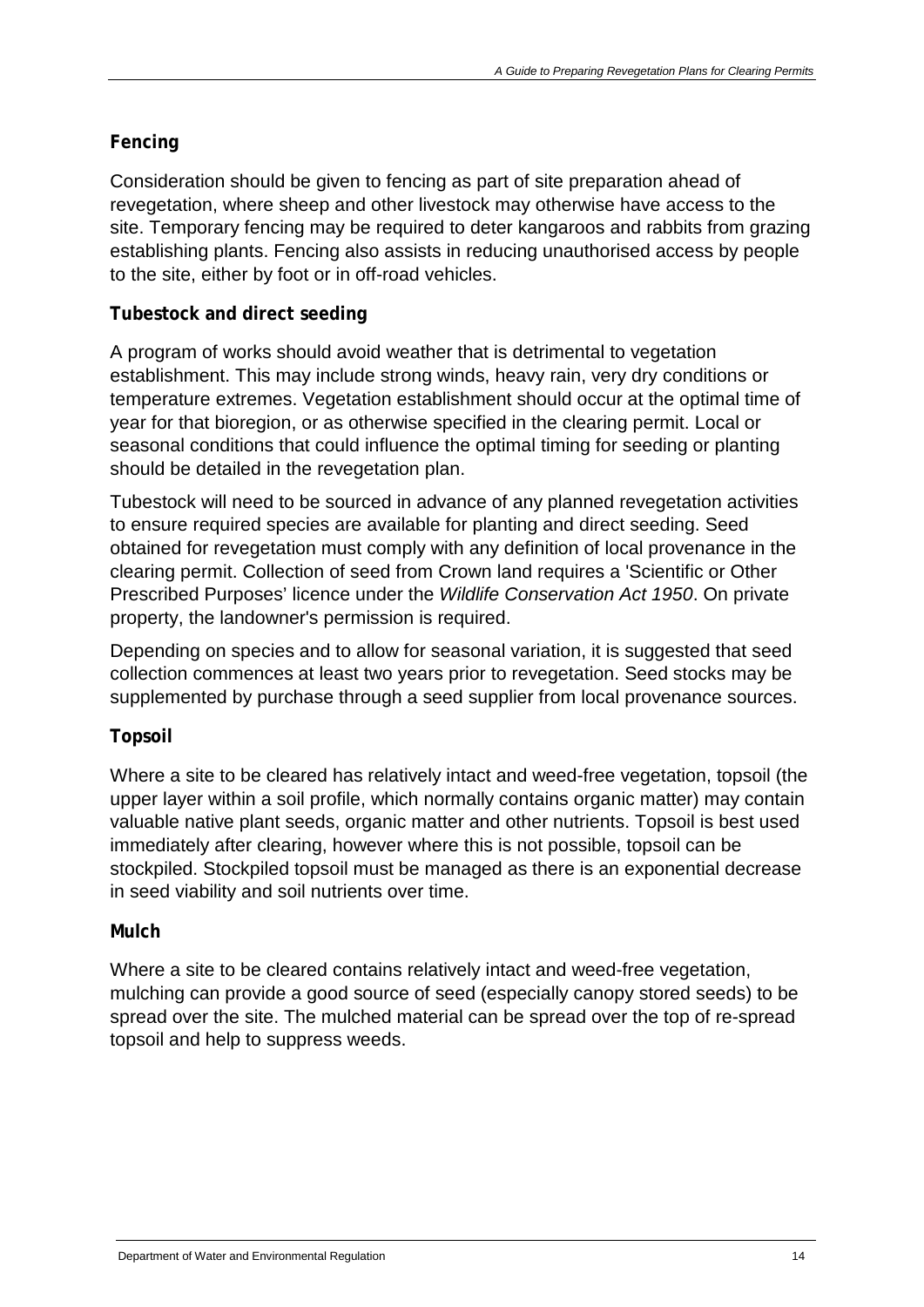# <span id="page-18-0"></span>5.6 Maintenance and Contingency Measures

The revegetation plan should outline maintenance activities that will be undertaken over the life of the revegetation project (for example, weed control and nuisance animal control). Contingency measures should also be included in case monitoring identifies deficiencies in the revegetation, for example if a significant number of plants die during a drought.

# <span id="page-18-1"></span>5.7 Schedule and budget

A schedule of actions, including dates for the start of activities, an estimated budget and funding sources, should be included in a revegetation plan. An example of an indicative schedule is provided in Table 4. Appendix E provides two examples of budgets for revegetation in Western Australian bioregions. Permit holders must take into consideration the requirements of the clearing permit where applicable.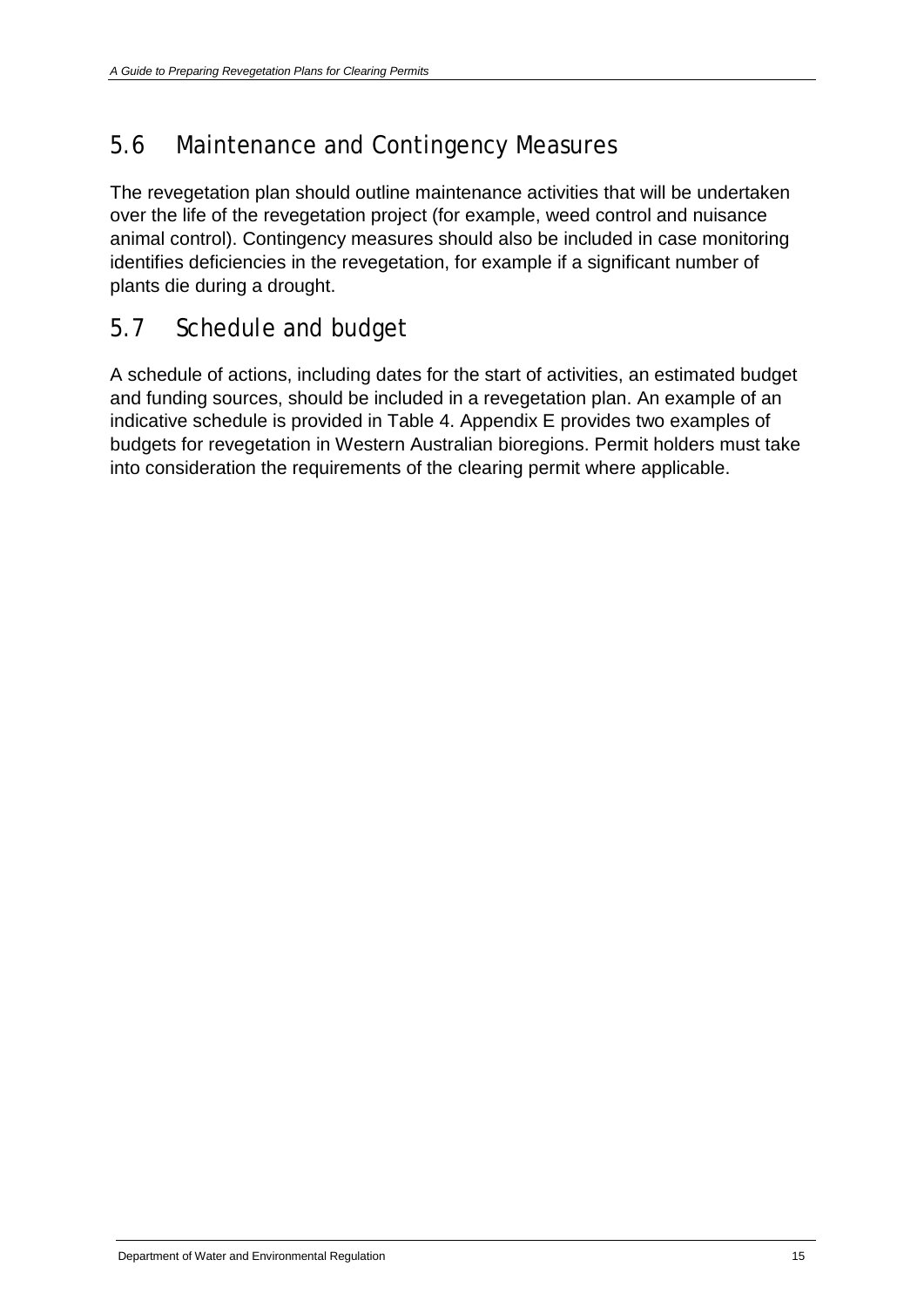<span id="page-19-0"></span>

| <b>Stage</b>                  | <b>Actions</b>                                                      | Timing   | Responsibility                                                                                                                     | Year | Year<br>2                                                                                                                    | Year<br>3 | Year 4 and<br>beyond                                                                                                            | Cost and<br>funding<br>source                              |
|-------------------------------|---------------------------------------------------------------------|----------|------------------------------------------------------------------------------------------------------------------------------------|------|------------------------------------------------------------------------------------------------------------------------------|-----------|---------------------------------------------------------------------------------------------------------------------------------|------------------------------------------------------------|
| <b>COMPLETION</b><br>CRITERIA | Reference site surveys<br>and development of<br>completion criteria | Spring   | WA Revegetation Consultants are the lead<br>consultancy and will engage and<br>coordinate specific sub-contractors as<br>required. | X    |                                                                                                                              |           |                                                                                                                                 |                                                            |
| PREPARATION                   | Dieback mapping and<br>development of<br>hygiene plan               | Spring   | XYZ dieback interpretive services                                                                                                  | X    |                                                                                                                              |           |                                                                                                                                 |                                                            |
| <b>SILE</b>                   | Onsite clearing                                                     | February | <b>LMN</b> contractors                                                                                                             |      | X                                                                                                                            |           |                                                                                                                                 |                                                            |
|                               | Fencing and ripping                                                 | Autumn   | <b>LMN</b> contractors                                                                                                             |      | Χ                                                                                                                            |           |                                                                                                                                 |                                                            |
|                               | Weed control                                                        | Autumn   | EFG weed control contractors                                                                                                       | Χ    | X                                                                                                                            |           |                                                                                                                                 |                                                            |
| ESTABLISHMENT<br>VEGETATION   | Seed collection and<br>seed management                              | Spring   | <b>WA Revegetation Consultants</b>                                                                                                 | х    | X if required                                                                                                                |           |                                                                                                                                 |                                                            |
|                               | Place tubestock orders<br>with nursery                              | Summer   | WA Revegetation Consultants ordering<br>from ABC Native Nursery.                                                                   | X    | Until completion criteria have<br>been met and maintained for two<br>years (within the timeframe of the<br>clearing permit). |           |                                                                                                                                 |                                                            |
|                               | Plant tubestock and<br>undertake direct<br>seeding                  | May-July | <b>WA Revegetation Consultants</b>                                                                                                 |      | X                                                                                                                            |           | Until completion criteria<br>have been met and<br>maintained for two years<br>(within the timeframe of<br>the clearing permit). | Insert cost estimate and source of funding for each action |
| MONITORING                    | Vegetation monitoring<br>against completion<br>criteria             | Spring   | <b>WA Revegetation Consultants</b>                                                                                                 |      | X                                                                                                                            |           | Until completion criteria<br>have been met and<br>maintained for two years<br>(within the timeframe of<br>the clearing permit). |                                                            |

## *Table 4: Example of a schedule of actions*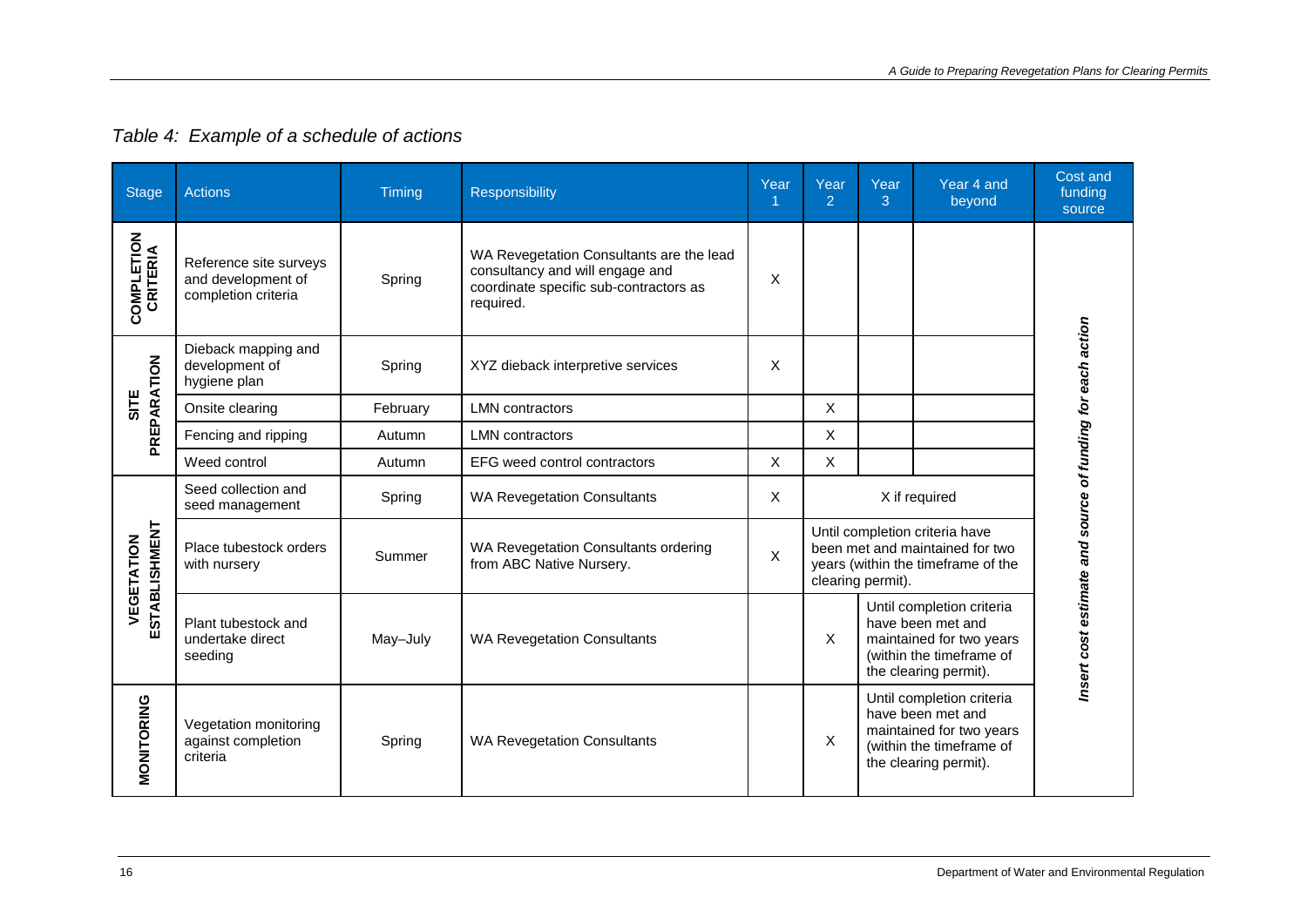| Stage                                    | <b>Actions</b>         | Timing                | <b>Responsibility</b>                                                                                                                                                                                                                                     | Year | Year<br>2                                  | Year<br>3 | Year 4 and<br>beyond                                                                                                             | Cost and<br>funding<br>source |
|------------------------------------------|------------------------|-----------------------|-----------------------------------------------------------------------------------------------------------------------------------------------------------------------------------------------------------------------------------------------------------|------|--------------------------------------------|-----------|----------------------------------------------------------------------------------------------------------------------------------|-------------------------------|
|                                          | Weed monitoring        | Spring                | <b>WA Revegetation Consultants</b>                                                                                                                                                                                                                        |      | X                                          |           | Ongoing annually until<br>completion criteria met<br>and maintained for two<br>years (and as required in<br>the clearing permit) |                               |
|                                          | Dieback monitoring     | Spring                | XYZ dieback interpretive services                                                                                                                                                                                                                         |      | X                                          |           | Ongoing annually                                                                                                                 |                               |
|                                          | Weed control           | After winter<br>rains | EFG weed control contractors                                                                                                                                                                                                                              |      | X                                          |           | Ongoing annually until<br>completion criteria met<br>and maintained for two<br>years (and as required in<br>the clearing permit) |                               |
| <b>MAINTENANCE &amp;<br/>CONTINGENCY</b> | Remedial planting      | May to July           | <b>WA Revegetation Consultants</b>                                                                                                                                                                                                                        |      |                                            | X         | Ongoing as<br>indicated by<br>monitoring                                                                                         |                               |
|                                          | Dieback treatment      | Summer                | XYZ dieback interpretive services                                                                                                                                                                                                                         |      | As required and indicated by<br>monitoring |           |                                                                                                                                  |                               |
|                                          | Revegetation plan      |                       | <b>WA Revegetation Consultants</b><br>Includes datasets in their entirety<br>(electronically), data analysis, results,<br>discussion. Includes all from Appendix A<br>checklist including completed checklist.<br>Mapping and GIS shapefiles included     | X    |                                            |           |                                                                                                                                  |                               |
| <b>REPORTING</b>                         | Annual progress report | June 30 each<br>year  | <b>WA Revegetation Consultants</b><br>Includes all datasets in their entirety<br>(electronically), data analysis, results,<br>discussion. Includes all from Appendix B<br>checklist including completed checklist.<br>Mapping and GIS shapefiles included |      | X                                          |           | Ongoing annually until<br>completion criteria met<br>and maintained for two<br>years (and as required in<br>the clearing permit) |                               |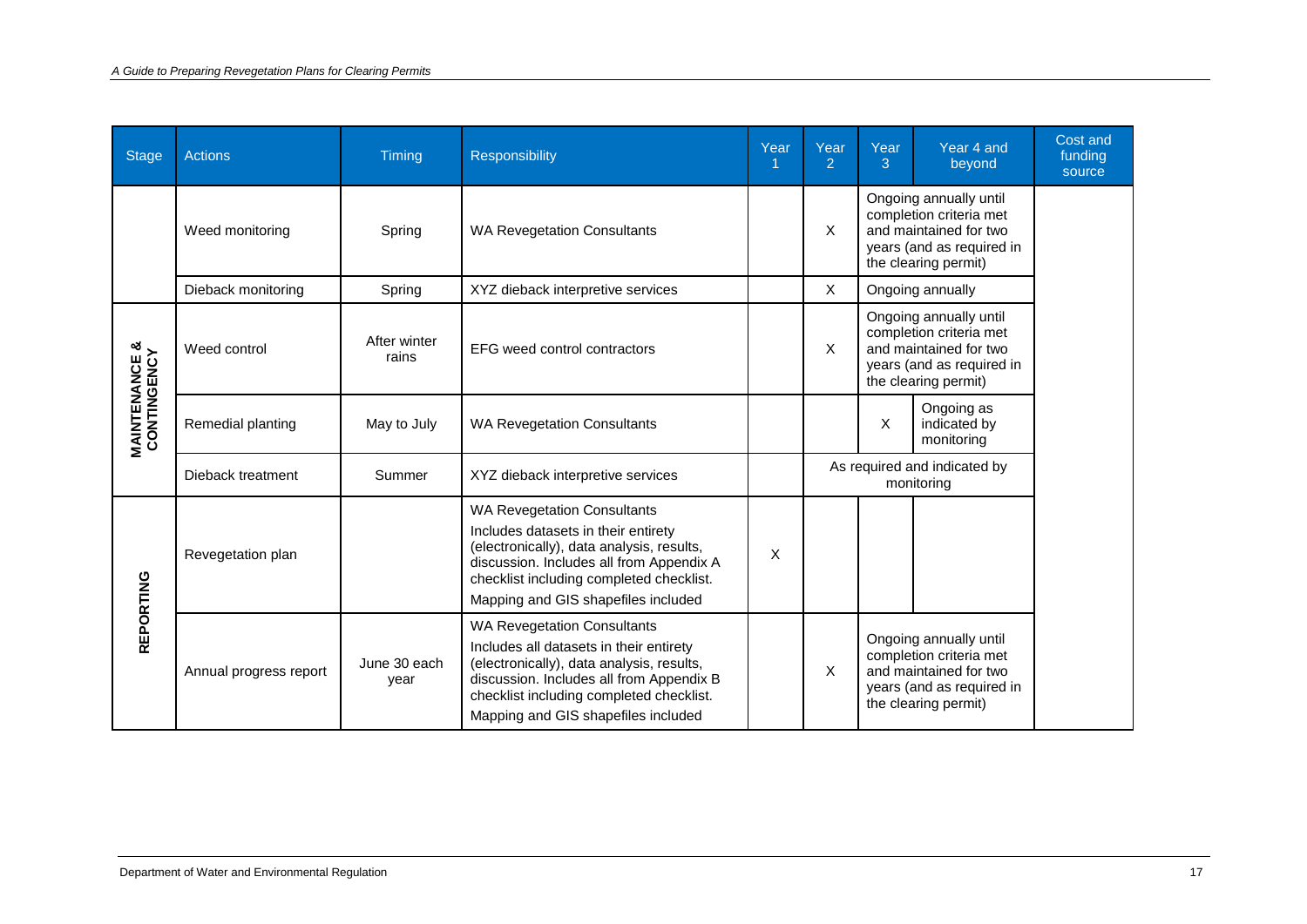# <span id="page-21-0"></span>6 Revegetation Monitoring Reports

Clearing permit conditions may include a requirement to monitor revegetation and measure the progress of revegetation activities undertaken to determine if maintenance and contingency actions are required. This section provides guidance on monitoring requirements, including information to be included in annual reporting. Appendix B provides a checklist of the recommended content of monitoring reports for submission to DWER*.*

# <span id="page-21-1"></span>6.1 Monitoring methods

## <span id="page-21-2"></span>**Data to collect**

The types of data and methods of collection at a reference site apply to data collection for monitoring purposes (refer to Section 5.3).

### <span id="page-21-3"></span>**Quadrats**

The aim of quadrat-level monitoring is to collect data in a consistent way for use in detecting changes in revegetation over time, in order to determine if revegetation is progressing towards meeting the completion criteria. By using the same data collection methods, the data can be analysed year to year to compare the progress of the revegetation.

Determining the appropriate time to undertake a floristic survey, and the appropriate number, placement and size of quadrats for monitoring revegetation, follows the same principles as those outlined for reference sites (refer to Section 5.3):

- floristic surveys should be conducted close to the peak flowering period for the majority of species in the vegetation unit revegetated, taking into consideration seasonal variations; and
- sufficient replication of quadrats is required to encompass variability in the monitoring area, and quadrat location must be random to ensure this variation is taken into account.

The monitoring report must demonstrate that appropriate sampling techniques were used to determine the optimum number of quadrats for replication, and describe the method for quadrat location randomisation.

If permanent monitoring quadrats are used, these should be established in accordance with the [Standard Operating Procedure Establishing Vegetation](http://www.dpaw.wa.gov.au/images/documents/plants-animals/monitoring/sop/sop_establishingvegetationquadrats_20090818_v1.0.pdf)  [Quadrats \(Department of Environment and Conservation 2009\),](http://www.dpaw.wa.gov.au/images/documents/plants-animals/monitoring/sop/sop_establishingvegetationquadrats_20090818_v1.0.pdf) the EPA's [Technical](http://www.epa.wa.gov.au/sites/default/files/Policies_and_Guidance/EPA%20Technical%20Guidance%20-%20Flora%20and%20Vegetation%20survey_Dec13.pdf)  Guidance – [Flora and Vegetation Surveys for Environmental Impact Assessment](http://www.epa.wa.gov.au/sites/default/files/Policies_and_Guidance/EPA%20Technical%20Guidance%20-%20Flora%20and%20Vegetation%20survey_Dec13.pdf)  [\(2016\)](http://www.epa.wa.gov.au/sites/default/files/Policies_and_Guidance/EPA%20Technical%20Guidance%20-%20Flora%20and%20Vegetation%20survey_Dec13.pdf) and the requirements specified in the clearing permit.

### <span id="page-21-4"></span>**Photopoint monitoring**

Photopoint monitoring provides a visual comparison of changes to vegetation over time. This requires photographs to be taken from the same location at set intervals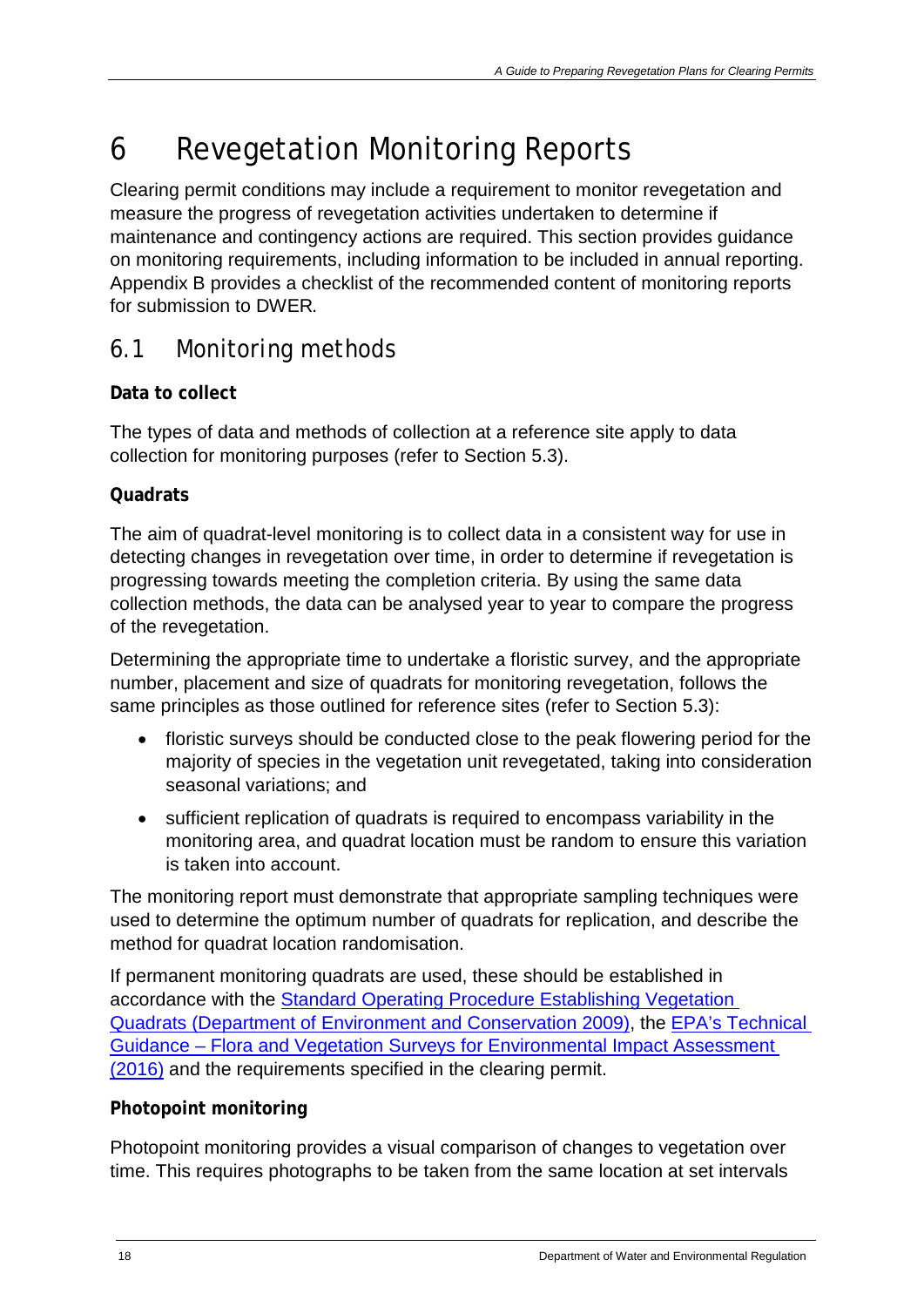(for example, in January, April, July and October each year for three years), and using the same method (such as camera settings). Images must be provided to DWER in accordance with records and reporting conditions on the clearing permit.

### <span id="page-22-0"></span>**Weeds and disease**

Monitoring can be useful to identify whether weed control methods have been effective. This includes whether the composition and density of native species are responding positively to weed control, and whether modification to the control methods is required, for example, planting trees closer together to shade out weeds.

If disease is present within a revegetation site, hygiene management must be implemented to prevent the spread of the disease within or outside the affected area. Ongoing investigation by an environmental specialist is also recommended to ensure that disease is not being inadvertently spread through the revegetation site and to evaluate the effectiveness of hygiene protocols.

## <span id="page-22-1"></span>6.2 Monitoring Schedule

The frequency and duration of monitoring and documentation of changes in revegetation over time are outlined in Table 5.

| <b>Scale</b>  | <b>Monitoring type</b>            | <b>Output</b>                                                                                                                 | <b>Frequency</b>           | <b>Duration</b>                                                                                    |  |
|---------------|-----------------------------------|-------------------------------------------------------------------------------------------------------------------------------|----------------------------|----------------------------------------------------------------------------------------------------|--|
| Quadrat-level | Quadrat floristics                | Floristic survey data, analysis<br>(ordinations), discussion, list of<br>Annual<br>coordinates and site map with<br>quadrats. |                            |                                                                                                    |  |
|               | Vegetation structure              | Data, analysis and discussion.                                                                                                | Annual                     | Until completion<br>criteria have been<br>met (within the<br>timeframe of the<br>clearing permit). |  |
|               | Photopoint monitoring             | Images, list of coordinates, map of<br>photopoints.                                                                           | Annual                     |                                                                                                    |  |
|               | Vegetation condition              | Data and map.                                                                                                                 | Annual                     |                                                                                                    |  |
| Site-level    | Weed monitoring and<br>mapping    | Data and map.                                                                                                                 | Annual                     |                                                                                                    |  |
|               | Disease monitoring<br>and mapping | Data, map, name and qualifications<br>of dieback interpreter.                                                                 | Annually or<br>as required |                                                                                                    |  |

### <span id="page-22-3"></span>*Table 5: Example monitoring requirements*

# <span id="page-22-2"></span>6.3 Detecting Change through Data Analysis

Both multivariate (multiple variable) and univariate (single variable) analysis are used to monitor change in vegetation over time. Multivariate analysis identifies changes in the vegetation unit as a whole (that is, change in multiple species from year to year in a single test), whereas univariate analysis identifies change in one feature (for example, the change in *Banksia attenuata* stems/ha from year to year). Analysis by an experienced statistical analyst who is familiar with botanical data is recommended.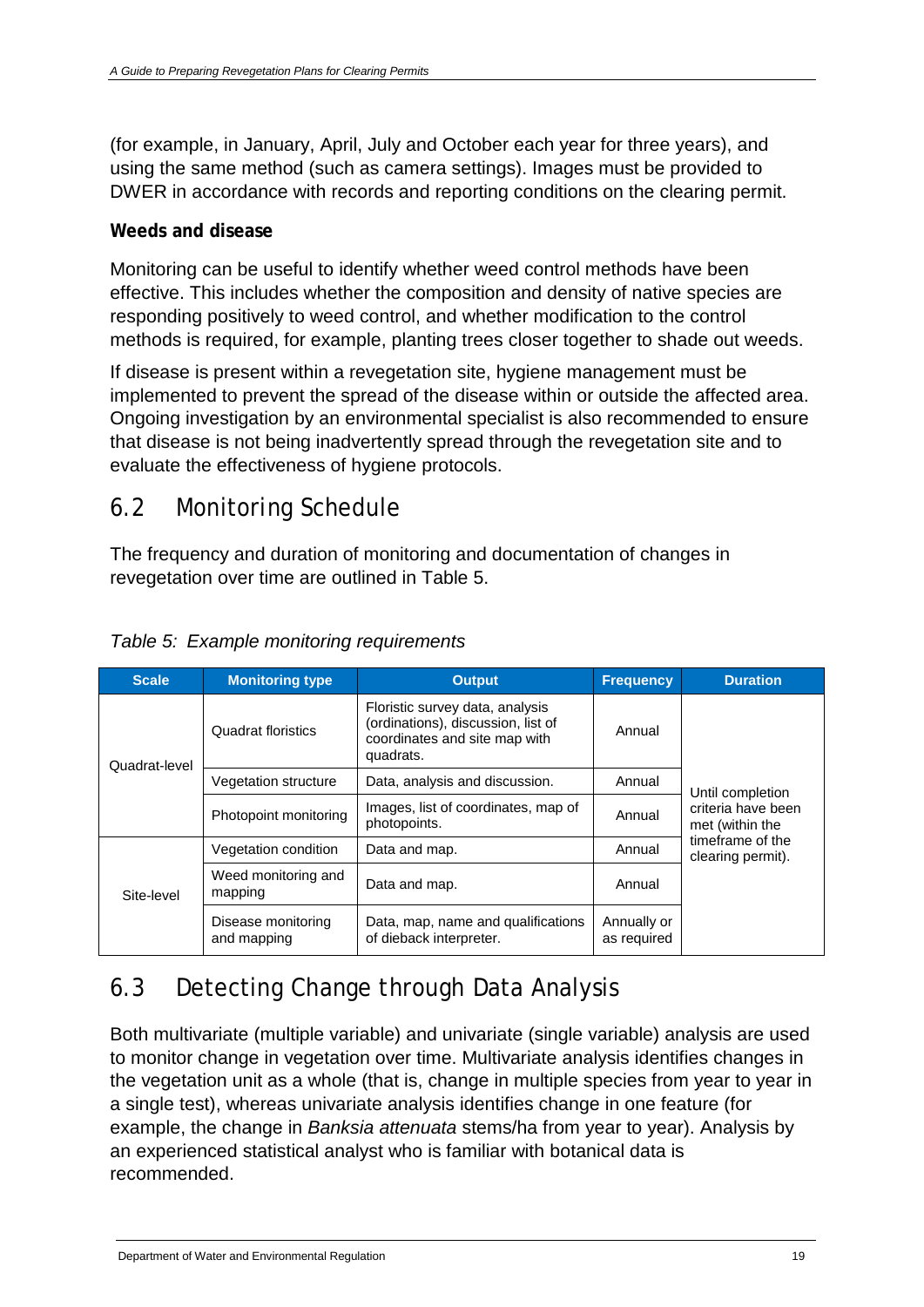Multivariate analysis can assist in providing an indication of how revegetation is progressing towards the completion criteria. As a minimum, analyses should be completed to compare the species' richness (presence/absence) and species density (plants/ha or stems/ha) between the revegetation site and reference sites.

For transparency, an outline and justification of data treatment and analysis must be included in the monitoring report. Data pre-treatment may be required and logarithmic, square root or other transformations should also be considered.

# <span id="page-23-0"></span>6.4 Maintenance and Contingency Measures

Results from the monitoring data may trigger corrective or contingency measures where revegetation is compromised by weeds, feral or stock animals, human activities, fire and drought. Maintenance and contingency measures should include:

- post-planting weed control, for example spot-spraying, hand weeding and mulch;
- remedial planting or seeding requirements (dependent on establishment and ongoing success);
- disease treatment (if required);
- inspection and maintenance of fencing (if required);
- erosion (causes and remedial actions); and
- other maintenance actions.

Timing and methods of these measures should be documented.

# <span id="page-23-1"></span>7 Useful Resources

# <span id="page-23-2"></span>7.1 General

Australian and New Zealand Minerals and Energy Council and Minerals Council of Australia 2000, *Strategic framework for mine closure*, ANZMEC and MCA, Canberra.

Department of the Environment and Energy n.d., *Australia's bioregions – maps*, Australian Government. [www.environment.gov.au/land/nrs/science/ibra/australias](http://www.environment.gov.au/land/nrs/science/ibra/australias-bioregions-maps)[bioregions-maps.](http://www.environment.gov.au/land/nrs/science/ibra/australias-bioregions-maps)

Casson, N, Downes, S and Harris, A 2009, *Native vegetation condition assessment and monitoring manual for Western Australia*, Department of Environment and Conservation, Western Australia. [www.dbca.wa.gov.au.](http://www.dbca.wa.gov.au/)

Environmental Protection Authority 2006, *Guidance for the assessment of environmental factors: rehabilitation of terrestrial ecosystems*, guidance no. 6, EPA, Western Australia. [www.epa.wa.gov.au](http://www.epa.wa.gov.au/)

Hussey, BMJ and Wallace, KJ 1993, *Managing your bushland,* Department of Conservation and Land Management, Western Australia.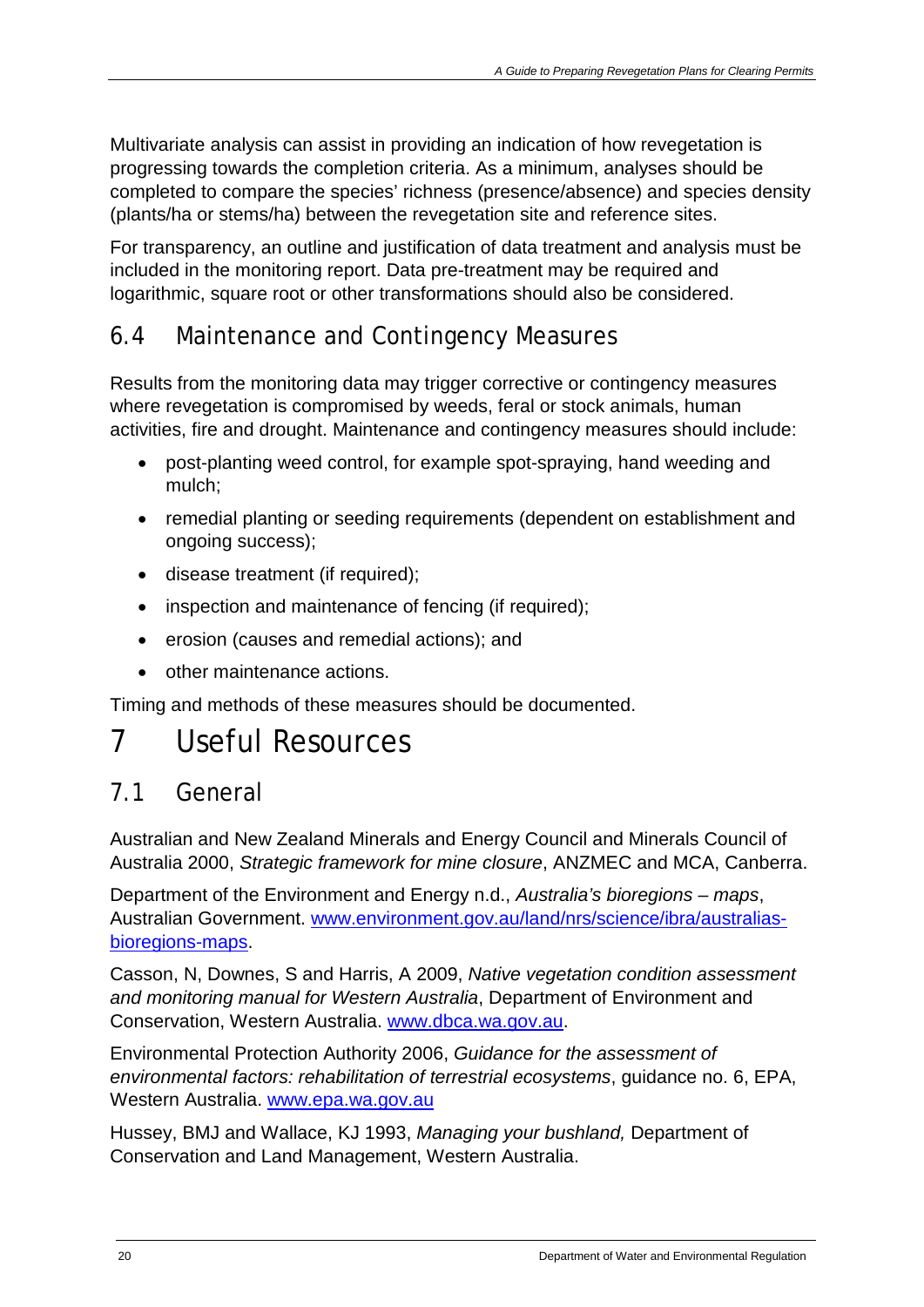# <span id="page-24-0"></span>7.2 Photo monitoring

Hussey, BMJ 2001, 'Photographic monitoring of vegetation', *Wildlife Notes*, no. 9, Department of Conservation and Land Management, Western Australia. [www.dbca.wa.gov.au.](http://www.dbca.wa.gov.au/)

# <span id="page-24-1"></span>7.3 Plants and seeds

Apace WA n.d., *Revegetation catalogues*. [http://apacewa.org.au/revegetation](http://apacewa.org.au/revegetation-catalogues/)[catalogues/.](http://apacewa.org.au/revegetation-catalogues/)

Bradby, K and Morris, V 1997. 'Seed collection from native plants', *Wildlife Notes*, no. 4, Department of Conservation and Land Management, Western Australia. [www.dbca.wa.gov.au.](http://www.dbca.wa.gov.au/)

Department of Biodiversity, Conservation and Attractions n.d., *FloraBase*, Government of Western Australia. [https://florabase.dpaw.wa.gov.au/.](https://florabase.dpaw.wa.gov.au/)

Department of Biodiversity, Conservation and Attractions 2014, *Plants for Carnaby's search application*, Government of Western Australia. [www.dpaw.wa.gov.au/apps/plantsforcarnabys/index.html.](http://www.dpaw.wa.gov.au/apps/plantsforcarnabys/index.html)

Department of Biodiversity, Conservation and Attractions n.d., *Threatened species and communities*, Government of Western Australia. [www.dpaw.wa.gov.au/plants](http://www.dpaw.wa.gov.au/plants-and-animals/threatened-species-and-communities)[and-animals/threatened-species-and-communities.](http://www.dpaw.wa.gov.au/plants-and-animals/threatened-species-and-communities)

Department of Biodiversity, Conservation and Attractions 2013, *Seed notes for Western Australia*, Government of Western Australia. [www.dpaw.wa.gov.au/about](http://www.dpaw.wa.gov.au/about-us/science-and-research/publications-resources/114-seed-notes-for-western-australia)[us/science-and-research/publications-resources/114-seed-notes-for-western](http://www.dpaw.wa.gov.au/about-us/science-and-research/publications-resources/114-seed-notes-for-western-australia)[australia.](http://www.dpaw.wa.gov.au/about-us/science-and-research/publications-resources/114-seed-notes-for-western-australia)

Greening Australia and Commonwealth Scientific and Industrial Research Organisation n.d., *Species navigator – a Florabank decision support tool*. [www.florabank.org.au.](http://www.florabank.org.au/)

Kings Park and Botanic Gardens 1999, *Smoke to sow and grow*, Kings Park and Botanic Gardens, Western Australia. Email: [scienceadmin@bgpa.wa.gov.au](mailto:scienceadmin@bgpa.wa.gov.au)

Ralph, M 2003, *Growing native trees from seed*, CSIRO Publishing.

## <span id="page-24-2"></span>7.4 Vertebrate pests, weeds and disease

Brown, K and Brooks, K 2002, *Bushland weeds: a practical guide to their management with case studies from the Swan Coastal Plain and beyond*, Environmental Weeds Action Network, Greenwood.

Brown, KL and Bettink, KA (2009-), *Swan weeds: management notes,* FloraBase — The Western Australian Flora, Department of Biodiversity, Conservation and Attractions. [https://florabase.dpaw.wa.gov.au/weeds/swanweeds/.](https://florabase.dpaw.wa.gov.au/weeds/swanweeds/)

Department of Biodiversity, Conservation and Attractions. Forest Ecosystem Management Division. Email: [enquiries@dbca.wa.gov.au](mailto:enquiries@dbca.wa.gov.au) Phone: (08) 9219 9000.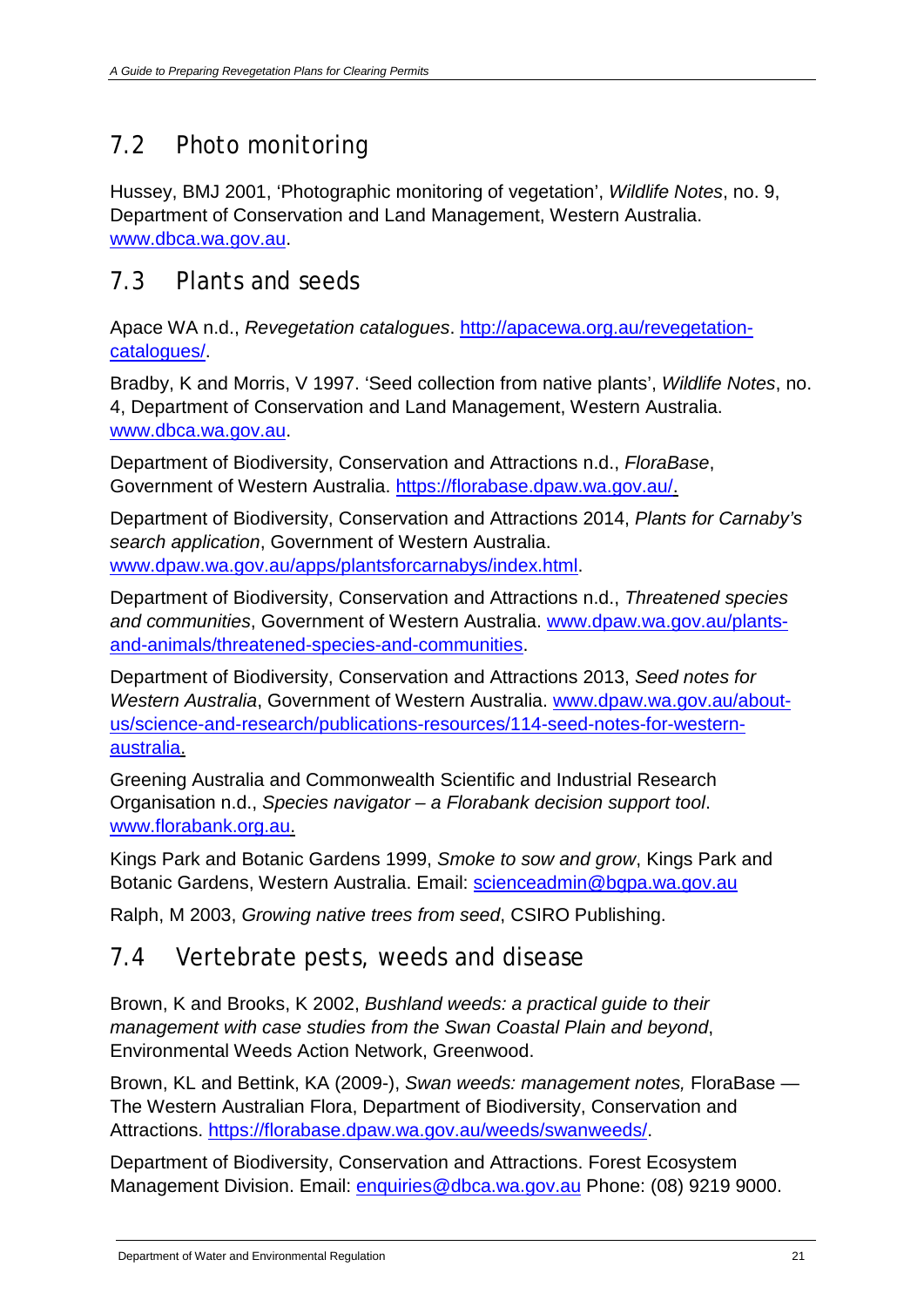Department of Biodiversity, Conservation and Attractions 2014, *Rabbits,* Government of Western Australia. [www.dpaw.wa.gov.au/management/pests-diseases/181-rabbits](http://www.dpaw.wa.gov.au/management/pests-diseases/181-rabbits)

Department Primary Industries and Regional Development n.d., *Rabbit control in urban and semi-urban areas,* Government of Western Australia. [www.agric.wa.gov.au/](http://www.agric.wa.gov.au/)

Dieback Working Group n.d., *Expert directory*. [www.dwg.org.au/expert-directory.](http://www.dwg.org.au/expert-directory)

Dieback Working Group n.d., *Publications*. [www.dwg.org.au/publications.](http://www.dwg.org.au/publications)

Hussey, BMJ, Keighery, GJ, Dodd, J, Lloyd, SG and Cousens, RD 2007, *Western weeds: a guide to the weeds of Western Australia,* 2nd Edition, The Plant Protection Society of Western Australia, Victoria Park.

## <span id="page-25-0"></span>7.5 Restoration/Rehabilitation

Clewell, A, Reiger, J and Munro, J 2005, *Guidelines for developing and managing ecological restoration projects*, Society for Ecological Restoration International. [www.ser.org.](http://www.ser.org/)

Davidson, N and Freudenberger, D 2012, *A revegetation guide for eucalypt woodlands,* Greening Australia, Canberra. [www.greeningaustralia.org.au.](http://www.greeningaustralia.org.au/)

Botanic Gardens and Parks Authority n.d., *Science staff*, Department of Biodiversity Conservation and Attractions. [www.bgpa.wa.gov.au/about](http://www.bgpa.wa.gov.au/about-us/conservation/research/science-staff#content)[us/conservation/research/science-staff#content.](http://www.bgpa.wa.gov.au/about-us/conservation/research/science-staff#content)

Department of Biodiversity, Conservation and Attractions n.d, *Land for wildlife publications - wildlife notes,* Government of Western Australia. [www.dpaw.wa.gov.au/management/off-reserve-conservation/land-for-wildlife/187](http://www.dpaw.wa.gov.au/management/off-reserve-conservation/land-for-wildlife/187-publications) [publications.](http://www.dpaw.wa.gov.au/management/off-reserve-conservation/land-for-wildlife/187-publications)

Department of Mines and Petroleum and the Environmental Protection Authority 2015, *Guidelines for preparing mine closure plans*, Government of Western Australia. [www.dmp.wa.gov.au/Documents/Environment/ENV-MEB-121.pdf.](http://www.dmp.wa.gov.au/Documents/Environment/ENV-MEB-121.pdf)

McGregor, J, Gardner J and Robinson, J 2012, *A revegetation guide for mallee woodlands*. Greening Australia, Canberra.

Schirmer, J. and Field, J 2000, *The cost of revegetation: final report*, Greening Australia Limited and Australian National University, Canberra.

Standards Reference Group Society for Ecological Restoration Australasia 2017, *National standards for the practice of ecological restoration in Australia*, SERA. [www.seraustralasia.com.](http://www.seraustralasia.com/)

Stevens, JC, Rockich, DP, Newton, VJ, Barrett, RL and Dixon, KW 2016, *Banksia woodlands: a restoration guide for the Swan Coastal Plain*, University of Western Australia Publishing, Perth.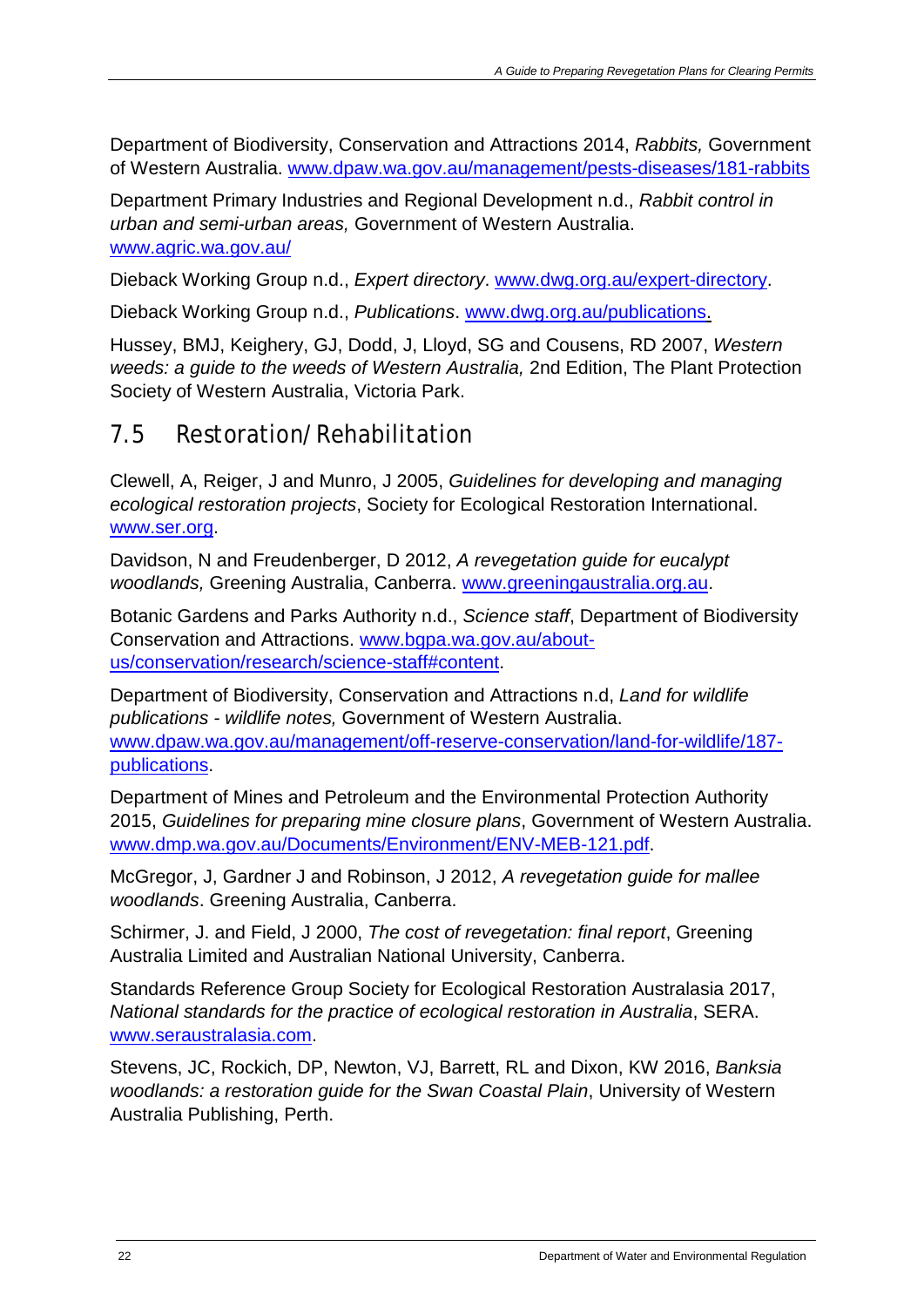# <span id="page-26-0"></span>7.6 Western Australian vegetation reference data

Gibson, N, Keighery, B, Keighery, G, Burbidge, A and Lyons, M 1994. *A floristic survey of the southern Swan Coastal Plain,* Department of Conservation and Land Management and Western Australian Conservation Council, Western Australia. [https://library.dbca.wa.gov.au/static/FullTextFiles/916249.e.pdf.](https://library.dbca.wa.gov.au/static/FullTextFiles/916249.e.pdf)

Harvey, JM and Keighery, GJ 2012, *Benchmarking Wheatbelt vegetation communities, classification and description of eucalypt woodlands,* Wheatbelt Baselining Project, Wheatbelt Natural Resource Management Region and Department of Environment and Conservation, Perth. [www.dbca.wa.gov.au.](http://www.dbca.wa.gov.au/)

Perth Region Plant Biodiversity Project n.d., *Bush Forever reference sites*, Western Australian Local Government Association, Department of Environment and Department of Conservation and Land Management.

<http://pbp.walga.asn.au/ProjectPrograms/PerthRegionPlantBiodiversityProject.html>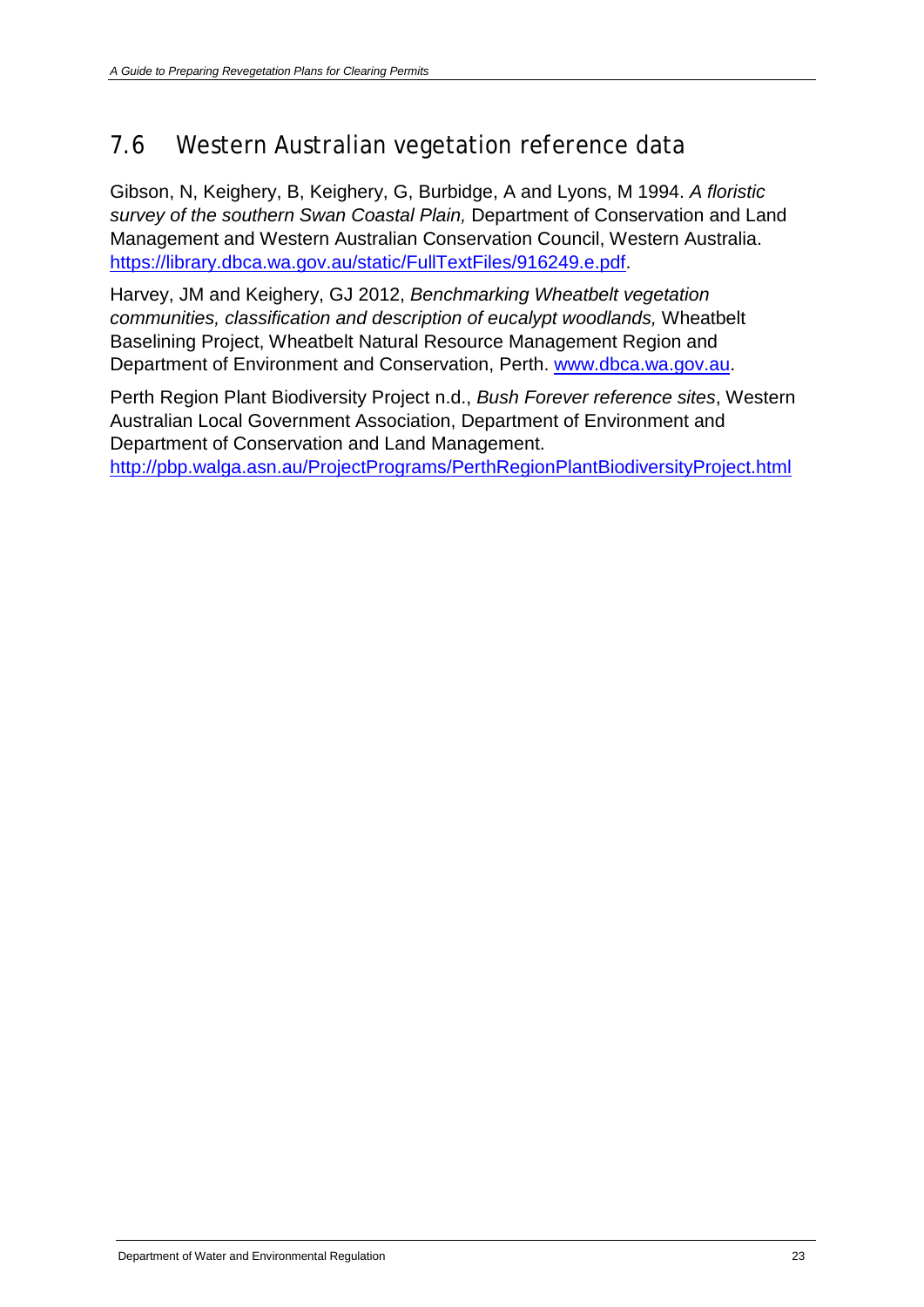# <span id="page-27-0"></span>8 References

Department of Environment and Conservation 2009, *Standard operating procedure, establishing vegetation quadrats*, Government of Western Australia. [www.dbca.wa.gov.au.](http://www.dbca.wa.gov.au/)

Department of Biodiversity, Conservation and Attractions 2017, *Threatened and Priority Flora Report Form – Field Manual*, Government of Western Australia. www.dbca.wa.gov.au

Environmental Protection Authority 2006, *Guidance for the assessment of environmental factors: r*ehabilitation of *t*errestrial *e*cosystems, guidance no. 6, Government of Western Australia. [www.epa.wa.gov.au.](http://www.epa.wa.gov.au/)

Environmental Protection Authority 2016, *Technical guidance, flora and vegetation surveys for environmental impact assessment,* Government of Western Australia. [www.epa.wa.gov.au.](http://www.epa.wa.gov.au/)

Executive Steering Committee for Australian Vegetation Information 2003, *Australian vegetation attribute manual: National Vegetation Information System*, Version 6.0, Department of Environment and Heritage, Canberra. [www.environment.gov.au.](http://www.environment.gov.au/)

Harding C and Williams M 2010, *Designing a monitoring project for significant native flora*, Department of Environment and Conservation, Perth. [www.dbca.wa.gov.au.](http://www.dbca.wa.gov.au/)

Keighery, B 1994, *Bushland plant survey: a guide to plant community survey for the community*, Wildflower Society of Western Australia (Inc.), Nedlands.

Muir, B 1977, *Biological survey of the Western Australian Wheatbelt, Part 2: Vegetation and habitat of Bendering Reserve*. Records of the Western Australian Museum, Supplement No. 3, Western Australia Museum, Perth. [http://museum.wa.gov.au/research/records-supplements/records/biological-survey](http://museum.wa.gov.au/research/records-supplements/records/biological-survey-western-australian-wheatbelt)[western-australian-wheatbelt](http://museum.wa.gov.au/research/records-supplements/records/biological-survey-western-australian-wheatbelt)

Trudgen, ME 1991, 'Vegetation condition scale', in National Trust (WA) 1993 *Urban Bushland Policy*. National Trust of Australia (WA), Wildflower Society of WA (Inc.), and the Tree Society (Inc.), Perth.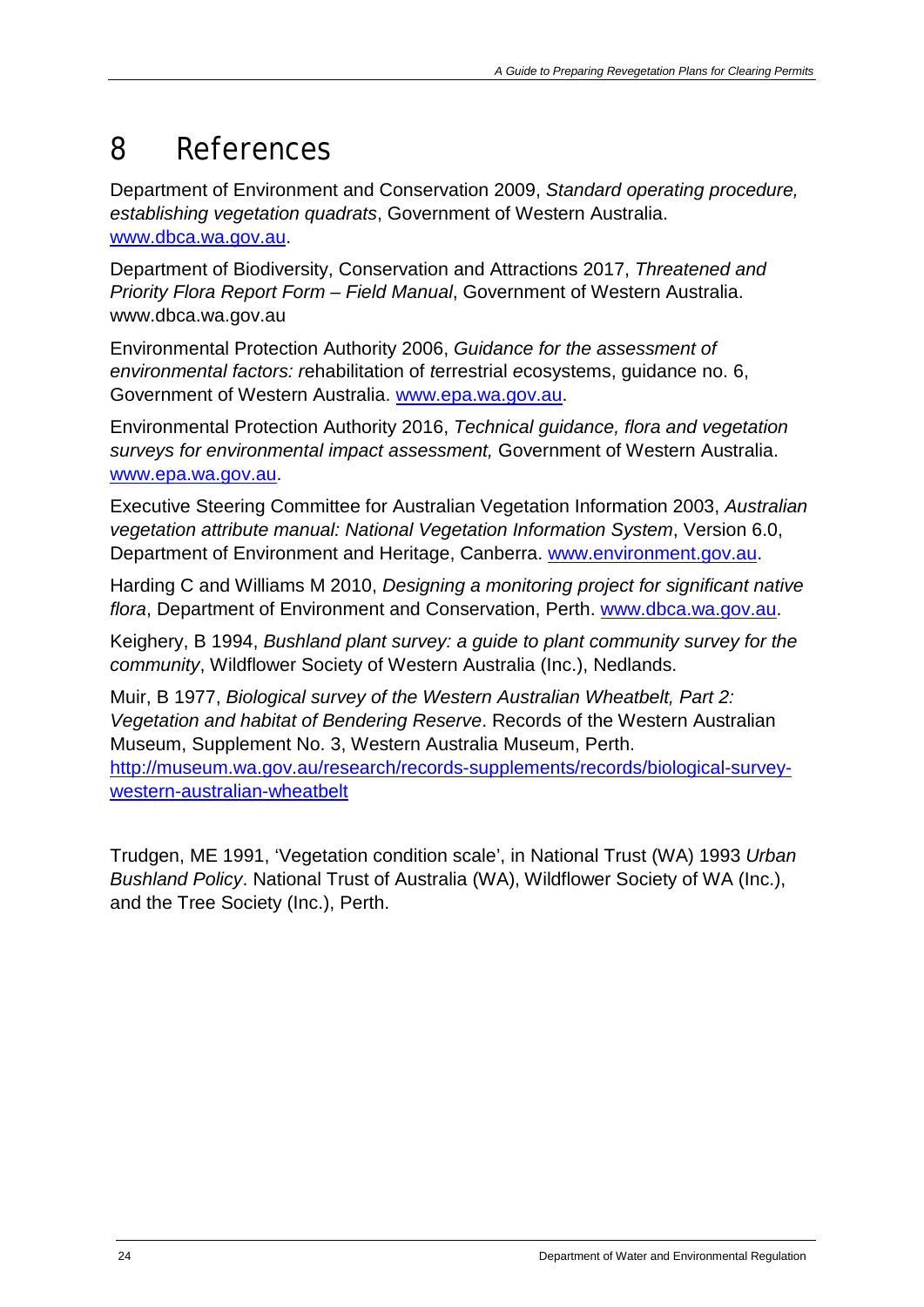# <span id="page-28-0"></span>Appendices

## <span id="page-28-1"></span>Appendix A: Recommended Content for a Revegetation Plan

PERMIT HOLDER MUST COMPLETE THIS CHECKLIST AND SUBMIT TO DEPARTMENT OF WATER AND ENVIRONMENTAL REGULATION (DWER) TOGETHER WITH THE REVEGETATION PLAN.

Relevant boxes should be ticked to demonstrate that the information has been provided within the submitted revegetation plan.

 $\Box$  Title which clearly outlines the name of the revegetation project and its location.

 $\Box$  Table of contents. Suggested headings include:

- $\triangleright$  Introduction
- $\triangleright$  Reporting requirements
- $\triangleright$  Background of revegetation site
- $\triangleright$  Current disturbances and threats
- $\triangleright$  Reference site floristic data collection
- $\triangleright$  Revegetation commitments and completion criteria
- $\triangleright$  Site preparation
- $\triangleright$  Vegetation establishment
- $\triangleright$  Proposed monitoring plan
- Maintenance and contingency measures
- $\triangleright$  Schedule and budget
- $\triangleright$  References and appendices

#### **Introduction**

This section should contain the following information on the background of the site and include, but is not limited to:

| $\Box$ Purpose of the plan. |  |
|-----------------------------|--|
|                             |  |

| $\Box$ Section explaining how the proposed revegetation addresses the impacts of the clearing. |  |  |
|------------------------------------------------------------------------------------------------|--|--|
|                                                                                                |  |  |

 $\Box$  Clearing permit number (CPS xxx/x) that the revegetation plan relates to.

|  |  | □ Level of qualification and experience of person who developed the plan. |
|--|--|---------------------------------------------------------------------------|

| $\Box$ Location of clearing, property details, clearing size and purpose |  |
|--------------------------------------------------------------------------|--|
|--------------------------------------------------------------------------|--|

 $\Box$  Map outlining the boundary of the clearing area, the revegetation site, aerial photography, cadastral boundaries, roads and other relevant factors. Include area in hectares.

 $\Box$  Associated spatial data for the clearing area is provided in approved format (for example, shapefile).

 $\Box$  Name and qualifications of company providing expertise on completion criteria development and onsite revegetation techniques.

#### **Background of revegetation site**

This section should contain information on the existing environment and land details of the revegetation site and include:

 $\Box$  Details of ownership, vesting and zoning of the land (current and/or proposed).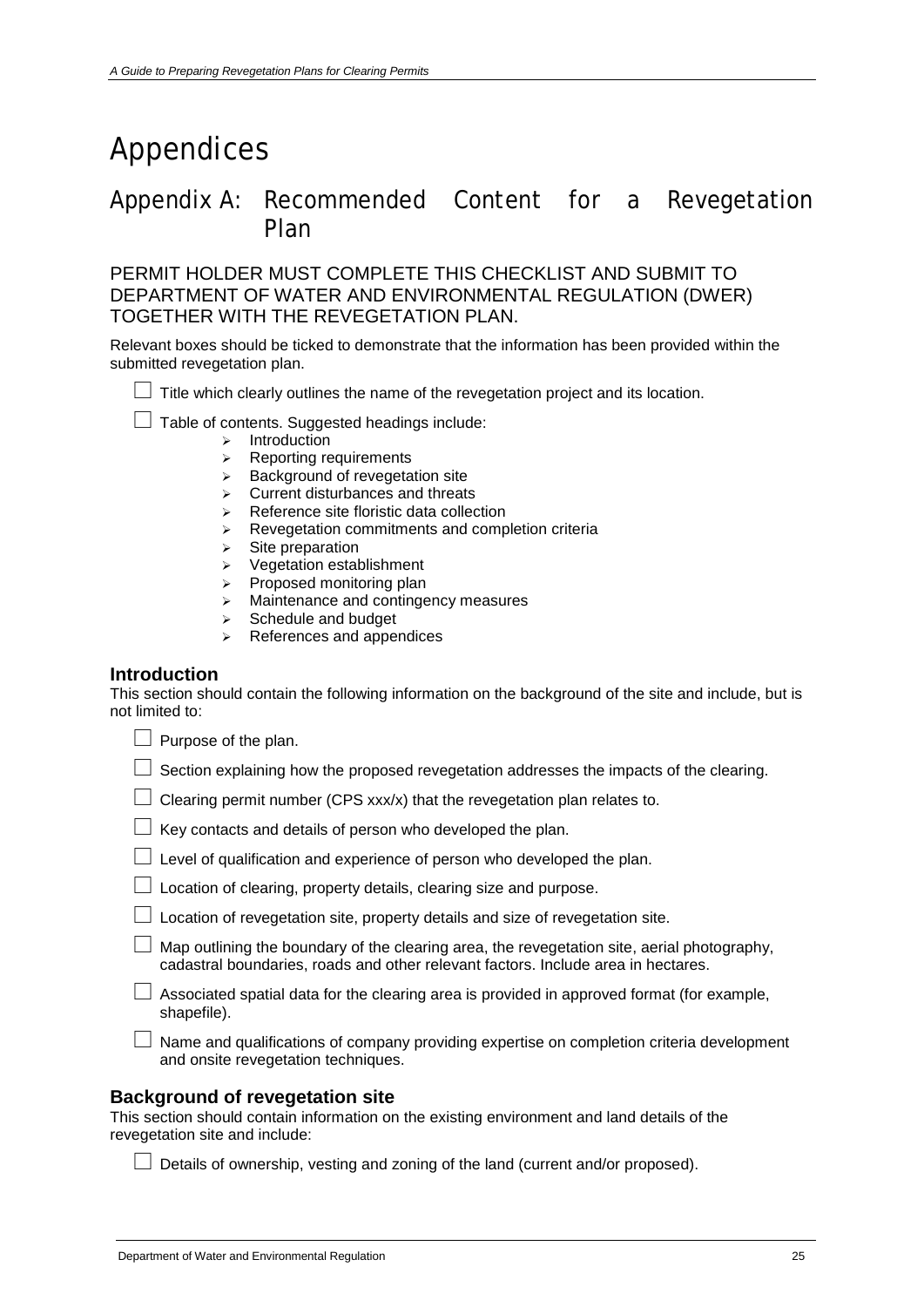| $\Box$ Details of agreement with landowner to access and carry out revegetation (if not the owner of |
|------------------------------------------------------------------------------------------------------|
| the revegetation site).                                                                              |

 $\Box$  Details on how the long-term security of the revegetation site will be ensured, including any existing or proposed management arrangements (for example, a conservation covenant).

 $\Box$  Map outlining the existing vegetation unit/s, summary structure and condition. When mapping each vegetation unit and vegetation condition across the site, include area in hectares.

 $\Box$  Map outlining the existing soil types, landforms and topography. Include area in hectares.

 $\Box$  Associated spatial data for the revegetation site (vegetation units, soil types, landforms and topography) is provided in Geographic Information Systems (GIS) format (for example shapefile).

 $\Box$  Existing hydrology and drainage.

| Existing evidence of fauna. |
|-----------------------------|
|-----------------------------|

 $\Box$  Photos of the existing environment should be provided.

#### **Current disturbance and threats**

This section should contain the current disturbances and threats to the revegetation site:

| $\Box$ Site history (for example, grazing or logging) |
|-------------------------------------------------------|
|-------------------------------------------------------|

 $\Box$  Existing land use disturbances that need to be addressed such as grazing, rubbish dumping, four wheel drive access and fire.

 $\Box$  Existing physical site factors that need to be addressed or repaired such as soil compaction, erosion and surface water diversion.

 $\Box$  Existing biological site conditions that need to be repaired such as weed invasion, disease, lack of fauna habitat, feral animals and low floristic diversity.

#### **Revegetation commitments**

This section should contain the overall vision of the plan as well as objectives for the revegetation project.

 $\Box$  Vision: an overarching statement of the intent of the plan and its ultimate goal.

 $\Box$  Objectives: set the main goals of the revegetation (for example, safe and stable landforms and soils, establishment of natural hydrology, resilient and self-sustaining vegetation, reaching agreed numeric targets for revegetation recovery and to provide fauna habitat).

#### **Reference site floristic data collection**

If more than one vegetation unit is being revegetated, reference site data for each vegetation unit is required. Species lists from different vegetation units are not to be combined.

I dentify each unique vegetation unit to be revegetated (if there are many vegetation units, contact DWER to discuss).

 $\Box$  Describe and justify chosen reference site/s in the context of developing completion criteria.

 $\Box$  Provide map showing reference site location, tenure and size; boundaries of vegetation units; aerial photograph; and quadrat locations, size and number. Also include site vegetation condition mapping, site weed mapping and site disease mapping (include area in hectares).

 $\Box$  Associated spatial data for the reference site/s is provided in GIS format (for example shapefile).

 $\Box$  Provide all reference site data sets as outlined in Section 5.3 in this guide. This includes entire floristics for each quadrat as outlined (electronically). If more than one vegetation unit is being revegetated, separate reference site data is required.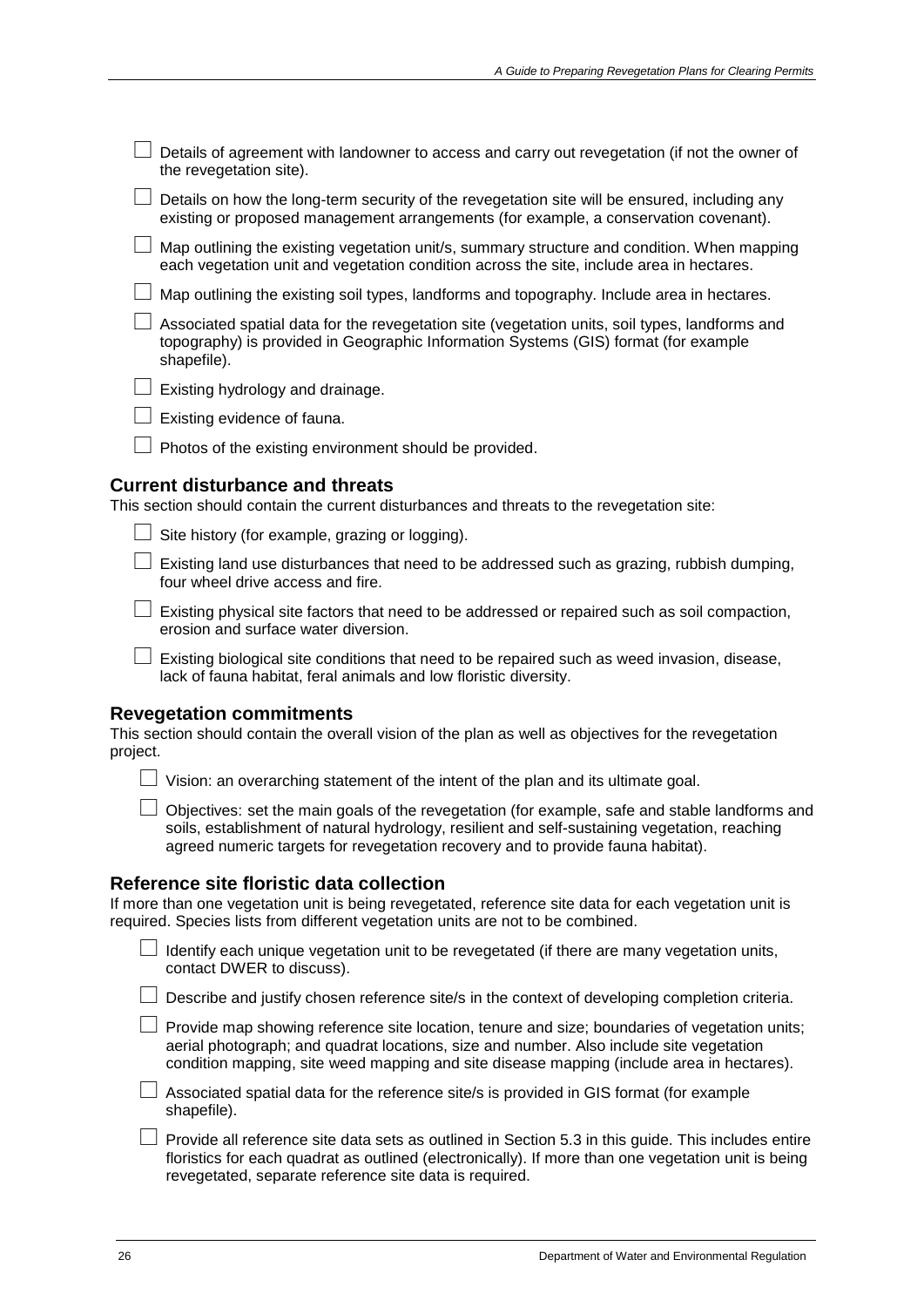#### **Targets and completion criteria**

If more than one vegetation unit is being revegetated, each will require a set of unique completion criteria. Do not combine different vegetation units into one, unless through prior discussion with DWER.

| $\Box$ Outline targets and completion criteria. |
|-------------------------------------------------|
|                                                 |

 $\Box$  Describe clearly how each target and completion criterion was developed and how they meet the SMART principles. If existing data sets were used, describe and justify their inclusion.

#### **Species list compilation and revegetation techniques**

This section should include details on how and when vegetation establishment is to occur.

| $\Box$ Species list and amounts from completion criteria. Describe and confirm where these species |
|----------------------------------------------------------------------------------------------------|
| can be acquired, in the required amounts and at the correct time of year.                          |

| $\Box$ Seed collection (for either direct seeding or seedling propagation). Details on the timing of seed |
|-----------------------------------------------------------------------------------------------------------|
| collection and the source and methods used to collect seeds are required. Include provenance.             |

 $\Box$  Direct seeding. A species list, timing and details on the methods used to direct seed are required as well as the target species composition and sowing rate (kilogram per hectare). Justify species composition and sowing rate (if undertaken).

 $\Box$  Topsoil. A list of expected species and species composition from the topsoil is required, along with the methods and timing of collecting, stockpiling and spreading the topsoil on the revegetation site (if undertaken).

 $\Box$  Mulching. Details on timing and methods are required.

 $\Box$  Confirm that seedlings are obtained from dieback-free sources to prevent introduction or spread of disease.

#### **Site preparation**

This section should contain details on the site preparation required prior to vegetation establishment.

| $\Box$ Describe techniques, timing and methods to be used to undertake site preparation actions. For |
|------------------------------------------------------------------------------------------------------|
| example, actions may include ripping; grading and contouring; stockpiling of topsoil; mulching       |
| or matting; and pre-planting weed control.                                                           |

 $\Box$  Describe revegetation site protection actions to be undertaken including methods and timing. For example:

- Protecting the site through fencing and providing protection from grazing. Provide map of current and proposed fencing boundaries.
- Signage and schedule for installation.
- Provide dieback mapping and site hygiene plan showing hygiene boundaries to prevent spread of dieback and other plant diseases. Please provide map in report and associated spatial data in GIS format (for example shapefile).
- Provide weed mapping and hygiene boundaries to prevent spread of dieback and other plant diseases. Please provide map in report and associated spatial data in GIS format (for example shapefile).

#### **Maintenance and contingency measures**

This section should outline the maintenance and contingency measures that will be put in place to ensure revegetation is successful.

 $\Box$  Post-planting weed control (for example, spot-spraying, hand weeding and mulching). Timing and methods used should be documented.

 $\Box$  Remedial planting or seeding requirements (dependent on establishment and ongoing success). Timing and methods used should be documented.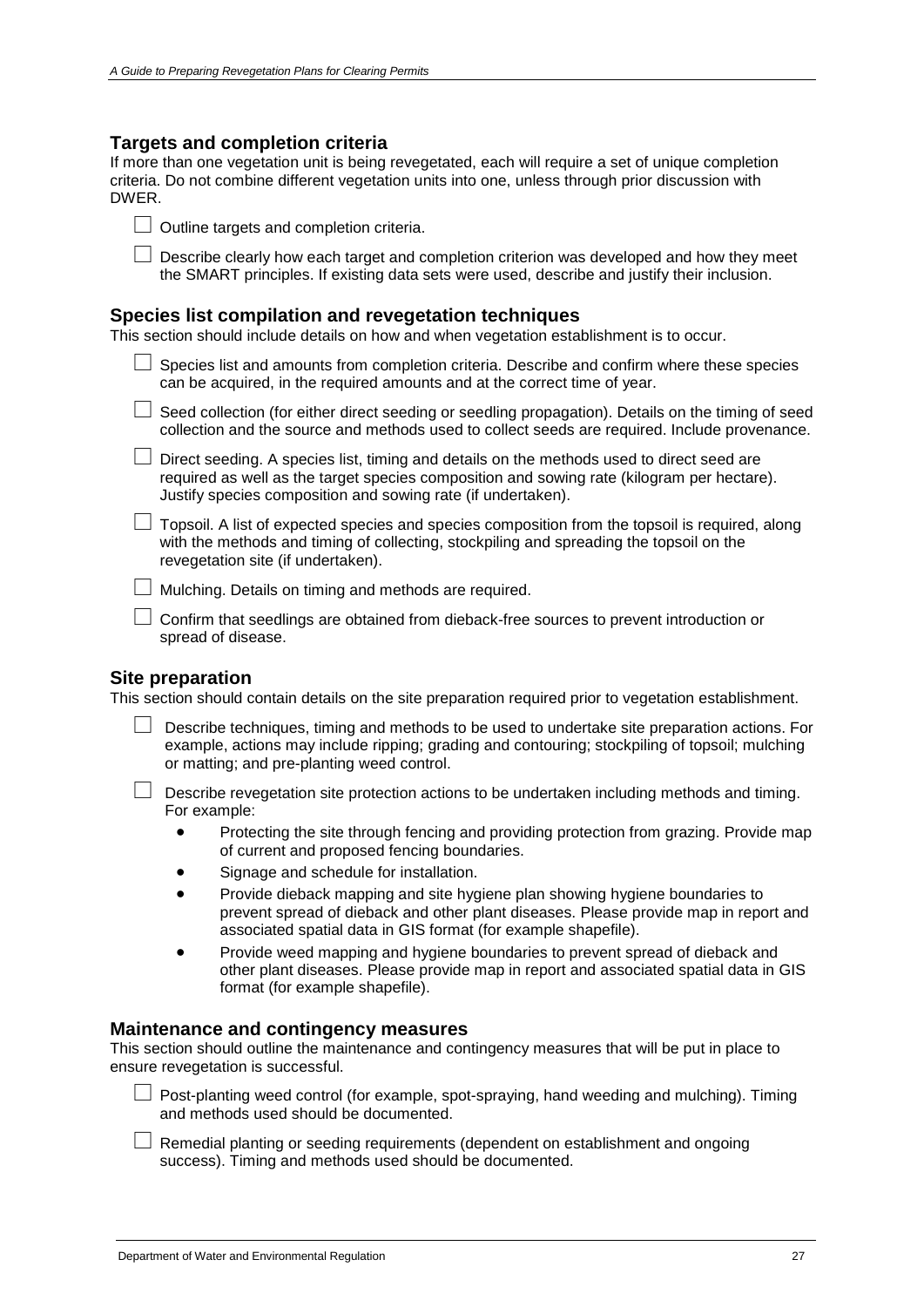$\Box$  Dieback treatment if required. Contractor name, timing and methods used should be documented.

 $\Box$  Inspection of fencing. Timing and methods used should be documented.

 $\Box$  Erosion. Cause and remedial action to be used should be documented.

Other maintenance actions. Timing and methods used should be documented.

#### **Schedule and budget**

This section should include a detailed work plan that outlines the timing for each action per year including monitoring and maintenance. It should also outline the costings and source of funding for each revegetation action.

 $\Box$  Schedule of actions (timeline) in table format (see Table 4) showing actions to be undertaken per month/season and per year of the project. This includes specialist environmental consultancy services, materials, site preparation, on ground works, maintenance, monitoring and overheads/administration. A date for the commencement of revegetation should be identified.

 $\Box$  The entity or person responsible to implement each action outlined in the schedule of actions.

 $\Box$  Budget and costings (see examples in Appendix E).

#### **Monitoring and analysis**

This section should include details on the proposed methods for monitoring and data analysis. Describe monitoring methods to be used:

 $\Box$  Describe monitoring frequency and timing (month / year).

 $\Box$  Outline the statistical analysis to use and the features of the revegetation to analyse.

#### **References and appendices**

This section should include references used to create the plan and any appendices.

| $\Box$ References used to create the revegetation plan. |
|---------------------------------------------------------|
|---------------------------------------------------------|

|  | $\Box$ Aerial photographs. |
|--|----------------------------|
|  |                            |

 $\Box$  Onsite photographs (photopoints) of both reference site/s and revegetation site.

| $\Box$ Required datasets in entirety. Both reference site/s and revegetation site (site floristics, quadrat |  |
|-------------------------------------------------------------------------------------------------------------|--|
| vegetation structure, quadrat vegetation condition, quadrat per cent bare ground and                        |  |
| vegetation. Datasets are to be clearly named with a basic description of each required.                     |  |

 $\Box$  Maps of fence boundary, dieback mapping, vegetation condition mapping, photopoint locations and monitoring quadrat locations.

 $\Box$  Associated spatial data of the revegetation site features is provided in GIS format (for example shapefile). Shapefiles are to be clearly named to reflect content.

 $\Box$  Copy of written agreement with landowner (if not the owner of the revegetation site).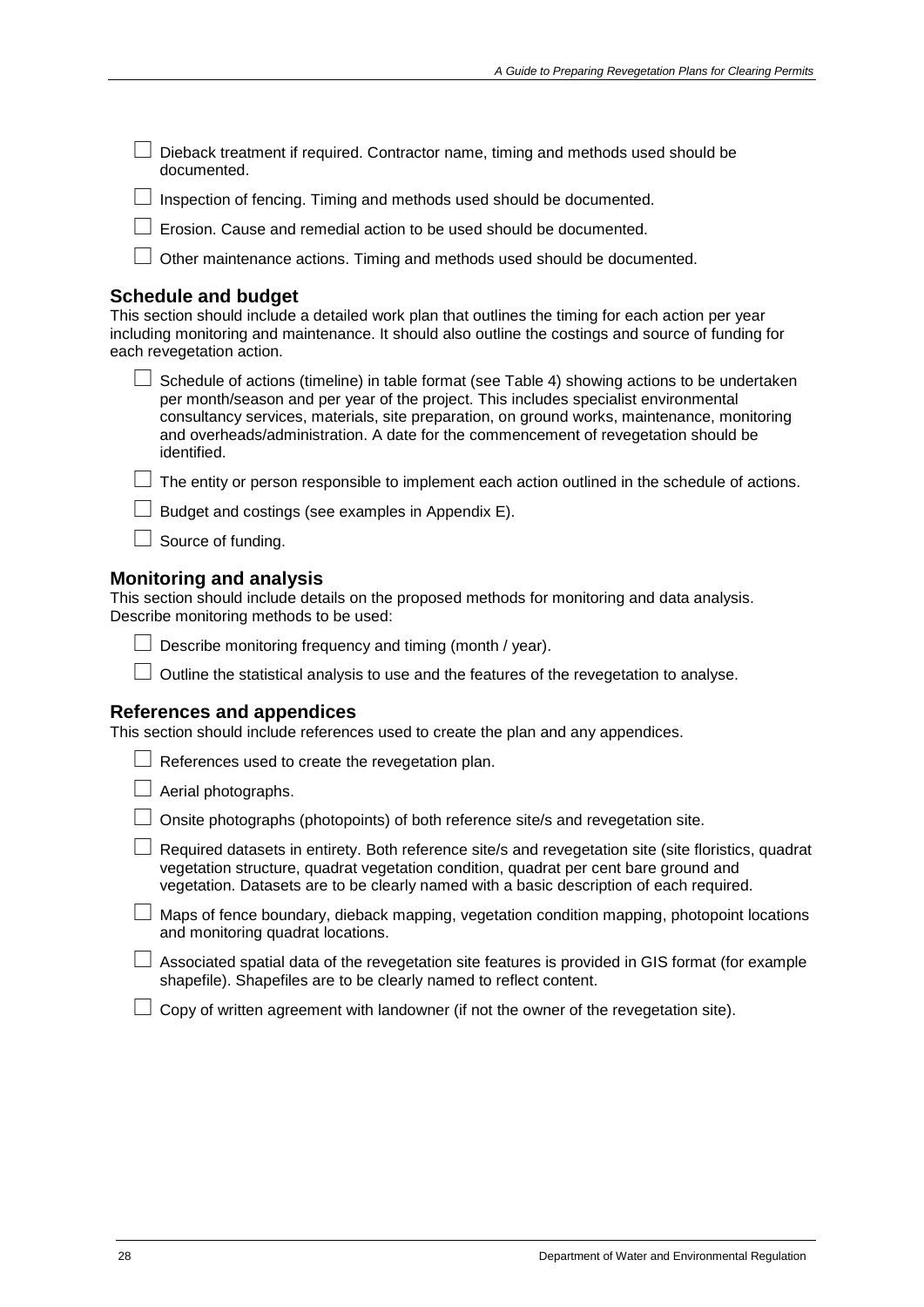## <span id="page-32-0"></span>Appendix B: Recommended Content for Monitoring

PERMIT HOLDER MUST COMPLETE THIS CHECKLIST AND SUBMIT TO DEPARTMENT OF WATER AND ENVIRONMENTAL REGULATION (DWER TOGETHER WITH THE MONITORING REPORT.

Relevant boxes should be ticked to demonstrate that the information has been provided within the submitted revegetation annual report.

 $\Box$  Title which clearly outlines the name of the revegetation project and its location

 $\Box$  Table of contents. Suggested headings include:

- $\triangleright$  Introduction
- $\triangleright$  Summary of revegetation site:
	- o background of revegetation site;
	- o current disturbances and threats;
	- o site preparation; and
	- o initial vegetation establishment.
- > Monitoring outcomes
- $\triangleright$  Progress against completion criteria:
	- o data analysis;
	- o results; and
	- o discussion.
- $\geq$  Maintenance and contingency measures
- $\triangleright$  Updated schedule and budget
- $\triangleright$  References and appendices

#### **Introduction**

The following should be included, but not limited to:

 $\Box$  Purpose of the report.

 $\Box$  Section explaining how the proposed revegetation addresses the impacts of the clearing.

- $\Box$  Clearing permit number (CPS xxx/x) that the revegetation plan relates to.
- $\Box$  Key contacts and details of person who wrote the report.
- $\Box$  Level of qualification and experience of person who wrote the report.
- $\Box$  Location of clearing, property details, clearing size and purpose.
- $\Box$  Location of revegetation site, property details and size of revegetation site.
- $\Box$  Map outlining the boundary of the clearing area, the revegetation site, aerial photography, cadastral boundaries, roads and other relevant factors (include areas in hectares).
- $\Box$  Associated spatial data for the clearing area is provided in GIS format (for example shapefile).

#### **Summary of revegetation site**

This section should include the components below which are from the original revegetation plan:

- $\Box$  The background of the revegetation site.
- □ Current disturbances and threats.
- $\Box$  Summary of initial site preparation.
- $\Box$  Summary of initial vegetation establishment.

 $\Box$  Revegetation sites and/or activities that have occurred should be illustrated on a detailed site plan and provided in GIS format (for example shapefile).

#### **Monitoring outcomes**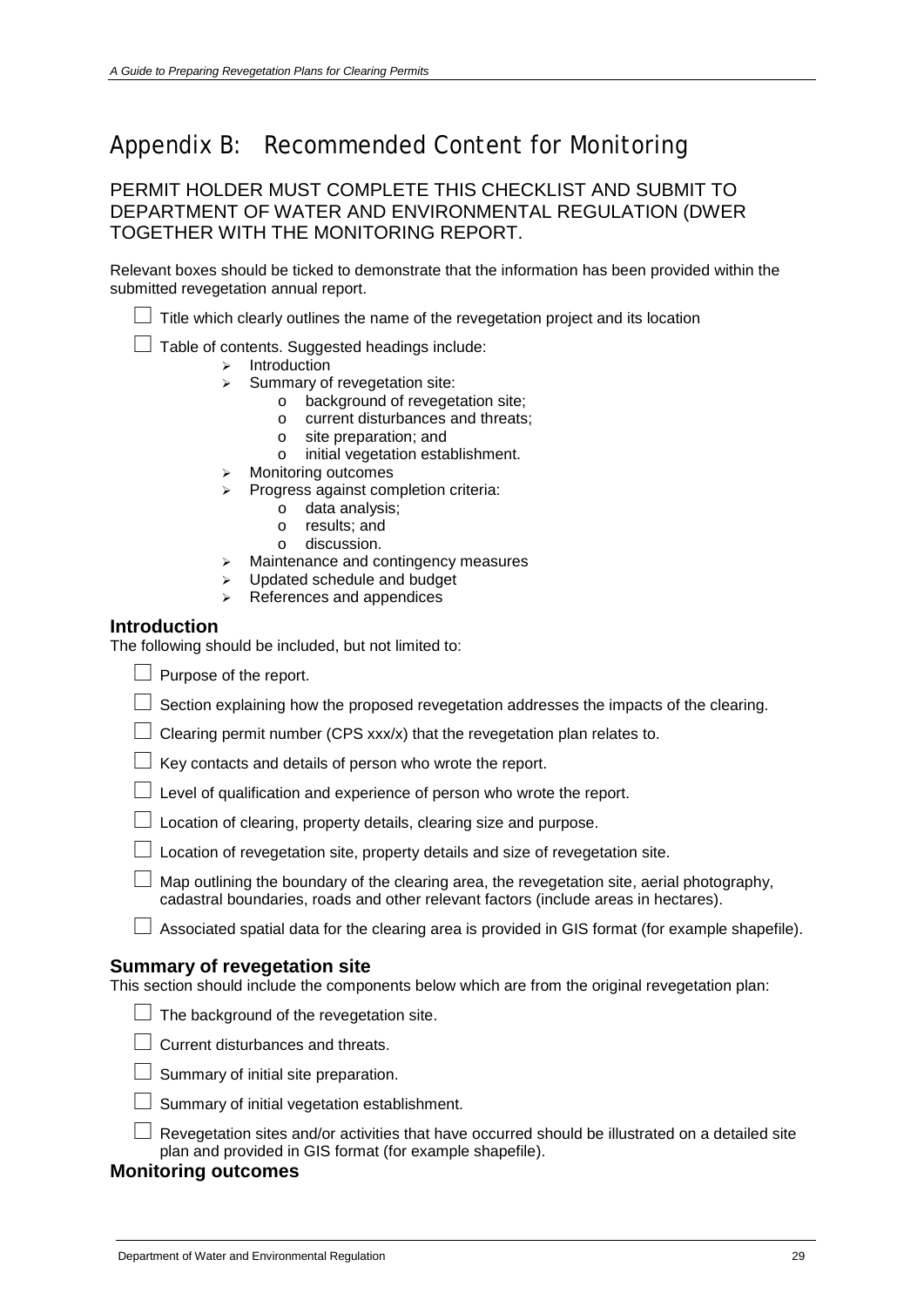This section should state the monitoring outcomes and include:

- $\Box$  A description of monitoring methods to be used (particularly if changed from what was suggested in the revegetation plan).
- $\Box$  A description of the monitoring frequency and timing (month/year).
- $\Box$  The monitoring data sets (electronically), monitoring summaries, analysis and interpretation of findings for data outlined in table below.
- $\Box$  Records of the weed density or cover. Provide weed map in report and GIS format (for example shapefile).
- $\Box$  A vegetation condition map in the report and in GIS format (for example shapefile).
- $\Box$  Disease mapping (if relevant) in the report and in GIS format (for example shapefile).
- $\Box$  The success of additional actions, for example weed control, fencing and rabbit control.

#### **Progress against completion criteria**

This section should comprise data analysis, results and discussion on changes in the revegetation over time. This includes:

 $\Box$  Who completed the analysis?

 $\Box$  The data analysis methods used and justification for their use.

 $\Box$  Why/why not data pretreatment was/was not undertaken.

 $\Box$  The type of pretreatment used.

 $\Box$  Results and discussion.

#### Maintenance and contingency measures

This section should outline the maintenance and contingency measures that are required based on monitoring results and progress against completion criteria, including:

Maintenance measures



| $\Box$ The trigger for maintenance measures. |  |
|----------------------------------------------|--|
|                                              |  |

 $\Box$  Timing.

 $\Box$  How often these measures will be undertaken.

#### Contingency measures

 $\Box$  A list of the contingency measures

 $\Box$  The trigger for contingency measures.

 $\Box$  Timing.

 $\Box$  How often these measures will be undertaken.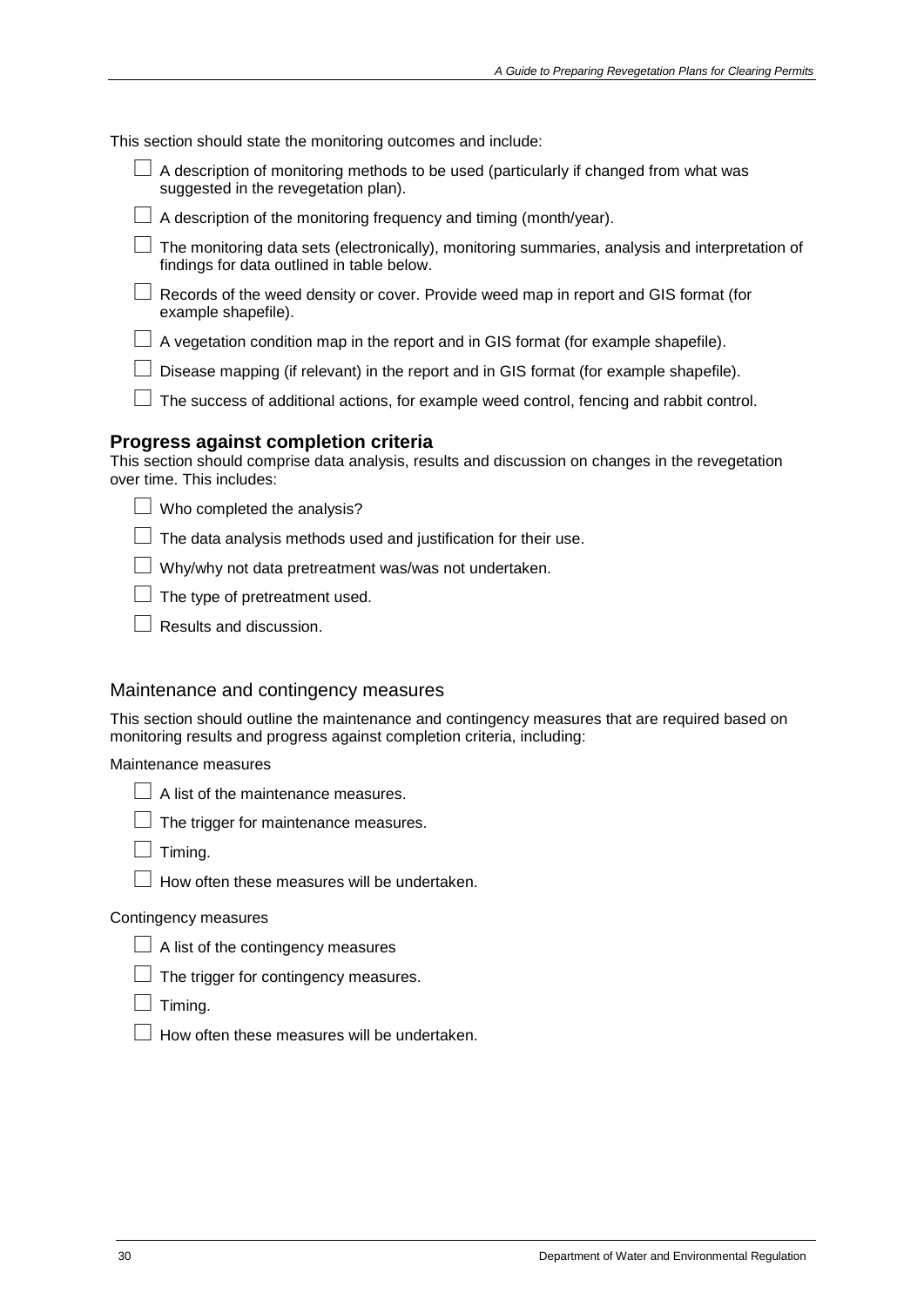#### **Updated schedule and budget**

This section should include any modifications to the original detailed work plan.

 $\Box$  Schedule of actions (timeline) in table format (see Table 4) showing actions to be undertaken per month/season and per year of the project. Highlight any changes from the original revegetation management plan and provide explanation.

 $\Box$  The entity or person responsible to implement each action outlined in the schedule of actions.

 $\Box$  Budget and costing of actions (see examples in Appendix E).

 $\Box$  Source of funding.

#### **References and appendices**

This section should include references used to create the plan and any appendices.

|  | $\Box$ References used to create the revegetation plan. |  |  |
|--|---------------------------------------------------------|--|--|
|  |                                                         |  |  |

- $\Box$  Aerial photographs.
- $\Box$  Onsite photographs (photopoints).
- $\Box$  Required monitoring datasets in entirety.

 $\Box$  Maps of fence boundary, dieback mapping, vegetation condition mapping, photopoint locations and monitoring quadrat locations.

 $\Box$  Associated spatial data of the revegetation site features is provided in GIS format (for example shapefile). Shapefiles are to be clearly named to reflect content.

 $\Box$  Copy of written agreement with landowner (if not the owner of the revegetation site).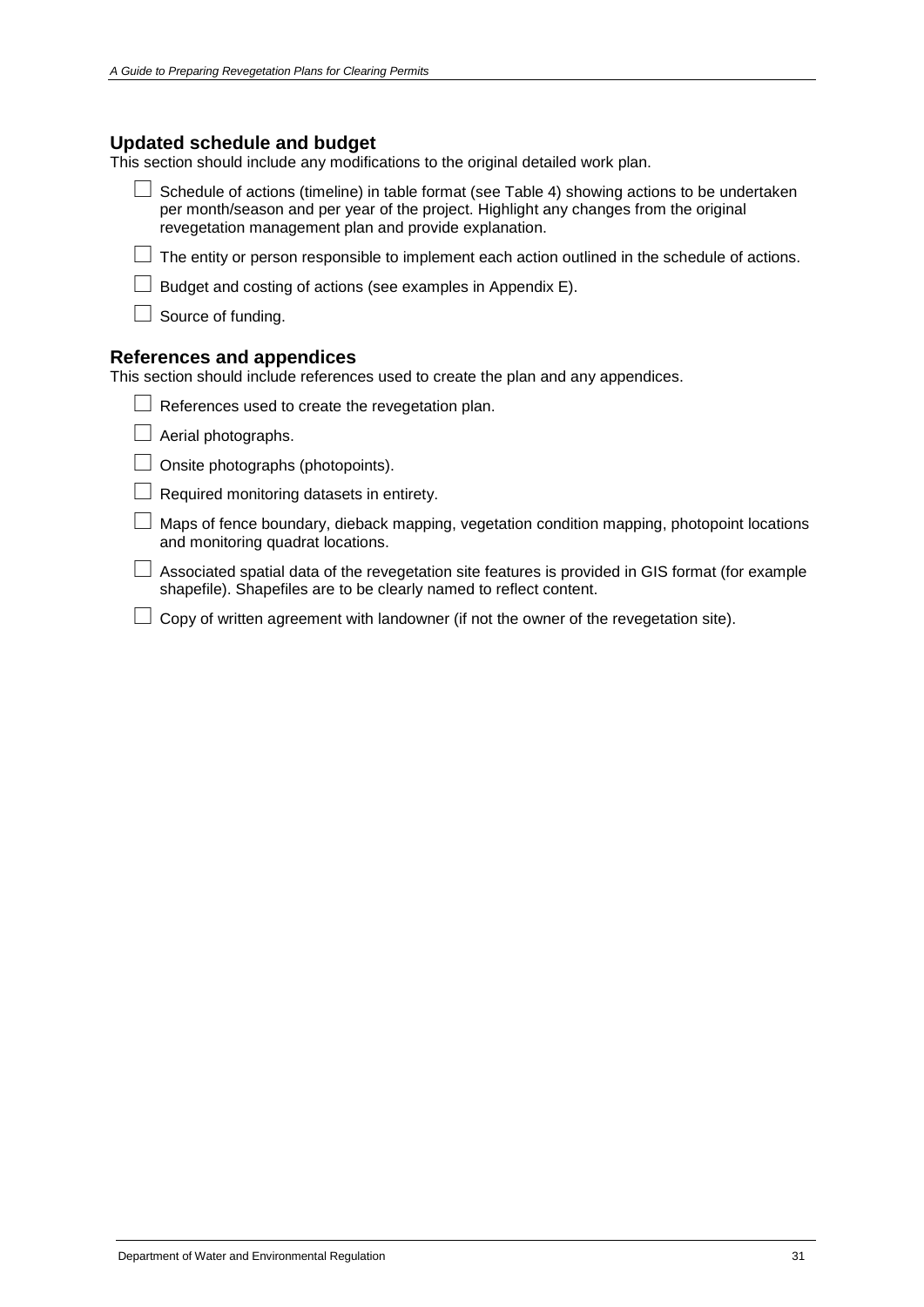## Appendix C: Measuring Vegetation Condition for the South West and Interzone Botanical Province (Keighery scale)

Vegetation condition is a rating given to a defined area of vegetation to categorise and rank disturbance related to human activities. The rating refers to the degree of change in the vegetation structure, density and species present in relation to undisturbed vegetation of the same type. The degree of disturbance impacts upon the vegetation's ability to regenerate. Disturbance at a site can be a cumulative effect from a number of interacting disturbance types.

| <b>Score</b> | <b>Condition</b>       | <b>Description</b>                                                                                                                                                                                                                                                                                                                                                                                           | <b>General Management Response</b>                                                               |
|--------------|------------------------|--------------------------------------------------------------------------------------------------------------------------------------------------------------------------------------------------------------------------------------------------------------------------------------------------------------------------------------------------------------------------------------------------------------|--------------------------------------------------------------------------------------------------|
|              | Pristine               | Pristine or nearly so, with no obvious signs of disturbance.                                                                                                                                                                                                                                                                                                                                                 | Monitoring                                                                                       |
|              | Excellent              | Vegetation structure intact, with disturbance affecting individual                                                                                                                                                                                                                                                                                                                                           | Weed control plus above                                                                          |
| 3            | Very good              | Vegetation structure altered, with obvious signs of disturbance. For example, disturbance to vegetation structure<br>caused by repeated fires, the presence of some more aggressive weeds, and/or grazing, dieback and logging.                                                                                                                                                                              | Remedial planting plus above                                                                     |
|              | Good                   | Vegetation structure significantly altered by very obvious signs of multiple disturbances. Retains basic vegetation<br>structure or ability to regenerate it. For example, disturbance to vegetation structure caused by very frequent<br>fires, the presence of some very aggressive weeds at high density, partial clearing, dieback and/or grazing.                                                       | Rehabilitation including above                                                                   |
|              | Degraded               | Basic vegetation structure severely impacted by regeneration but not to a state approaching good condition<br>without disturbance. Scope for regeneration but not to a state approaching good condition without intensive<br>management. For example, disturbance of vegetation structure caused by very frequent fires, the presence of<br>very aggressive weeds, partial clearing, dieback and/or grazing. | Revegetation with scope for<br>rehabilitation but will require<br>intensive, ongoing management. |
|              | Completely<br>degraded | The structure of the vegetation is no longer intact and the area is completely, or almost completely, without<br>native species. These areas are often described as "parkland cleared" with the flora comprising weed or crop<br>species with isolated native trees or shrubs.                                                                                                                               | Complete revegetation                                                                            |

<span id="page-35-0"></span>Source: Keighery 1994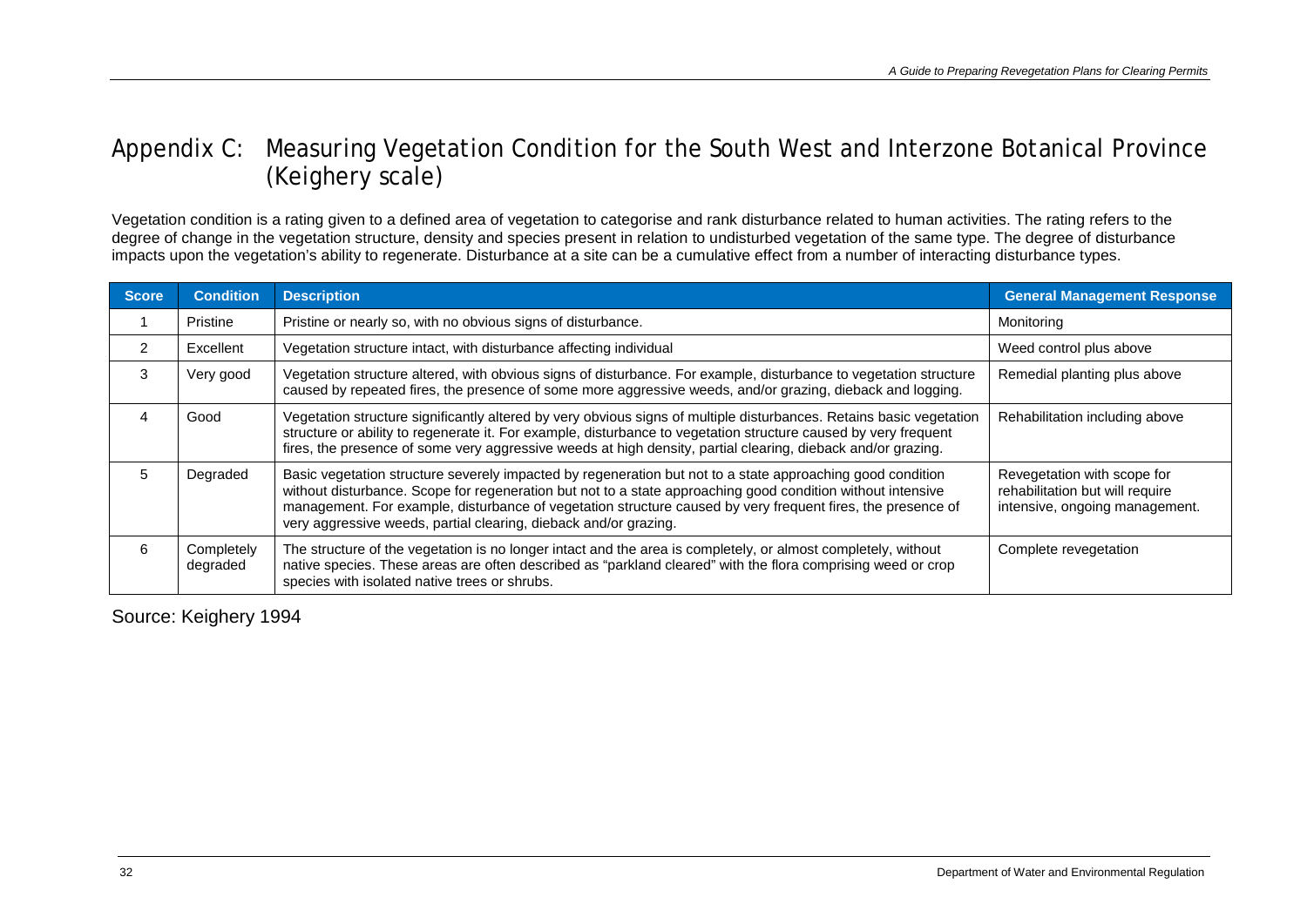## Appendix D: Measuring Vegetation Condition for the Eremaean and Northern Botanical Provinces (Trudgen scale)

| <b>Condition</b>       | <b>Description</b>                                                                                                                                                   |  |
|------------------------|----------------------------------------------------------------------------------------------------------------------------------------------------------------------|--|
| E                      | Pristine or nearly so, no obvious signs of damage caused by human activities since European settlement.                                                              |  |
| Excellent              |                                                                                                                                                                      |  |
| VG.                    | Some relatively slight signs of damage caused by human activities since European settlement. For example, some signs of damage to tree trunks caused by              |  |
| Very Good              | repeated fire, the presence of some relatively non-aggressive weeds, or occasional vehicle tracks.                                                                   |  |
| G                      | More obvious signs of damage caused by human activity since European settlement, including some obvious impact on the vegetation structure such as that              |  |
| Good                   | caused by low levels of grazing or slightly aggressive weeds.                                                                                                        |  |
| P                      | Still retains basic vegetation structure or ability to regenerate after very obvious impacts of human activities since European settlement, such as grazing, partial |  |
| Poor                   | clearing, frequent fires or aggressive weeds.                                                                                                                        |  |
| <b>VP</b>              | Severely impacted by grazing, very frequent fires, clearing or a combination of these activities. Scope for some regeneration but not to a state approaching         |  |
| Very Poor              | good condition without intensive management. Usually with a number of weed species present including very aggressive species.                                        |  |
| D                      | Areas that are completely or almost completely without native species in the structure of their vegetation, such as areas that are cleared or 'parkland cleared'     |  |
| Completely<br>Degraded | with flora comprising weed or crop species with isolated native trees or shrubs.                                                                                     |  |

<span id="page-36-0"></span>Source: Trudgen 1991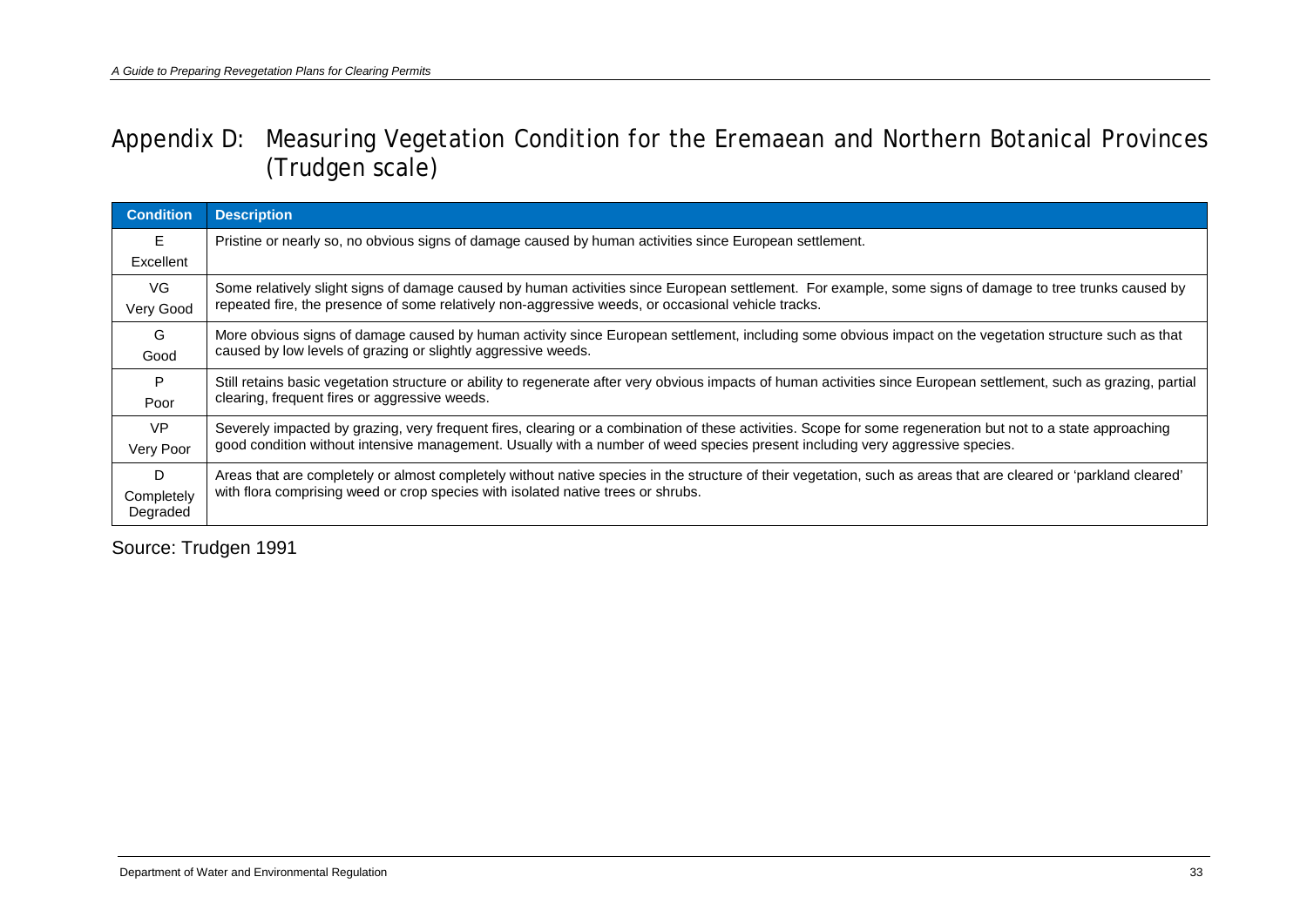## Appendix E: Examples of Budgets for Revegetation in Two Different Western Australian Landscapes

Note: The costs used in these examples are for illustrative purposes only and should not be considered as recommended costs for these or similar activities.

**Example 1**

### **Swan Coastal Plain**

Impact: Clearing 1.9 hectares of native vegetation (which included Black Cockatoo foraging habitat).

Revegetation: 4.1 hectares of offsite revegetation.

Background: Most of the revegetation site has been heavily modified or degraded, with numerous weed species dominating most of the area. In addition, the revegetation site is threatened by the dumping of rubbish, edge effects from residential gardens, grazing by kangaroos, and uncontrolled access to remnant vegetation, feral animals and, potentially, dieback.

<span id="page-37-1"></span><span id="page-37-0"></span>

| Stage                                             | <b>Actions</b>                                                                      | <b>Timing</b> | Commitments / Completion<br>criteria | <b>Estimated unit cost</b> | <b>Total estimated</b><br>cost (where<br>possible) | <b>Comments</b> |
|---------------------------------------------------|-------------------------------------------------------------------------------------|---------------|--------------------------------------|----------------------------|----------------------------------------------------|-----------------|
| <b>INITIAL DATA<br/>COLLECTION<br/>AND SURVEY</b> | Control/baseline site<br>selection and data collection<br>to inform target setting. | Year 1        |                                      | \$14,000                   | \$14,000                                           |                 |
|                                                   | Surveys of flora species to<br>be used in revegetation.                             | Years $1-3$   |                                      | \$500                      | \$500                                              |                 |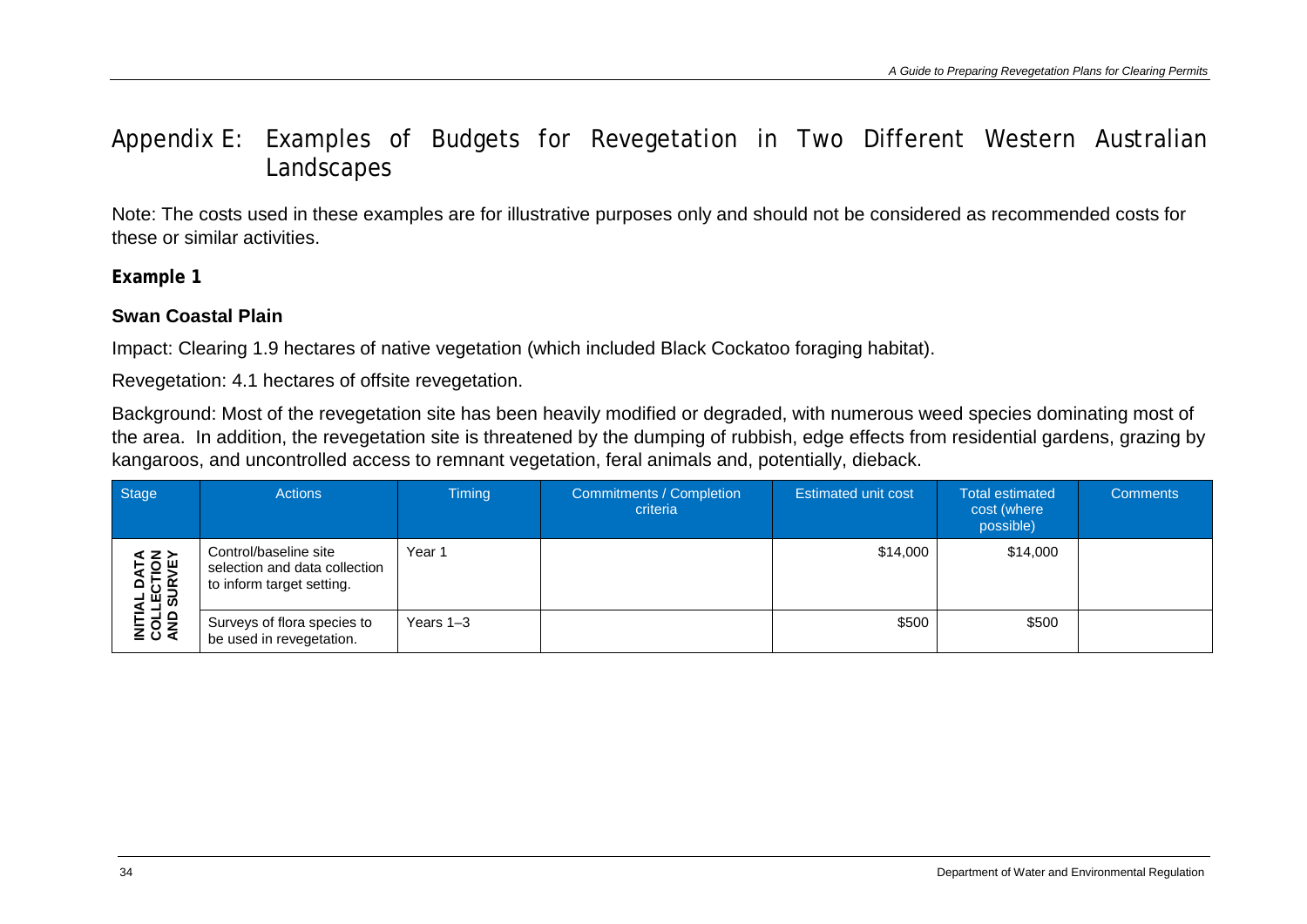|                  | Secure land tenure.                                                        | Immediately                                                                                 |                                                 | ۰                                                                         | $\sim$                                                                              | The site is vested as<br>Crown Land managed by<br>a local government<br>authority. |
|------------------|----------------------------------------------------------------------------|---------------------------------------------------------------------------------------------|-------------------------------------------------|---------------------------------------------------------------------------|-------------------------------------------------------------------------------------|------------------------------------------------------------------------------------|
|                  | Weed control.                                                              | 1. 18 months prior<br>to planting<br>Autumn 2015<br>2.<br>Winter 2015<br>3.<br>Year 1<br>4. |                                                 | 1. \$1,800/ha<br>\$1,800/ha<br>2.<br>\$1,800/ha<br>3.<br>\$1,800/ha<br>4. | \$6,408<br>1.<br>2.<br>\$6,408<br>3.<br>\$6,408<br>\$6,408<br>4.<br>Total: \$25,632 |                                                                                    |
| SITE PREPARATION | Review existing tracks and<br>determine placement of<br>new access tracks. | Year 1                                                                                      |                                                 | \$5,000                                                                   | \$5,000                                                                             |                                                                                    |
|                  | Fencing and gates.                                                         | Year 1                                                                                      | To be established prior to<br>planting/seeding. | \$2,500/km<br>\$850/gate                                                  |                                                                                     |                                                                                    |
|                  | Signage.                                                                   | Year 1                                                                                      |                                                 | \$2,000                                                                   | \$2,000                                                                             |                                                                                    |
|                  | Fire prevention<br>(management plan and<br>installation of fire break).    | Year 1                                                                                      | To be established prior to<br>planting/seeding. | \$5,000                                                                   | \$5,000                                                                             |                                                                                    |
|                  | Rubbish removal.                                                           | Year 1                                                                                      |                                                 | \$1,000                                                                   | \$1,000                                                                             |                                                                                    |
|                  | Grading, scalping, ripping<br>and other protection<br>actions.             | Year 1                                                                                      |                                                 | \$85/ha                                                                   | \$300                                                                               |                                                                                    |
|                  | Apply fertiliser and water<br>crystals.                                    | Year $1-2$                                                                                  |                                                 | \$2,100/ha                                                                | $\sim$                                                                              |                                                                                    |
|                  |                                                                            |                                                                                             |                                                 |                                                                           |                                                                                     |                                                                                    |
|                  | Department of Water and Environmental Regulation                           |                                                                                             |                                                 |                                                                           |                                                                                     | 35                                                                                 |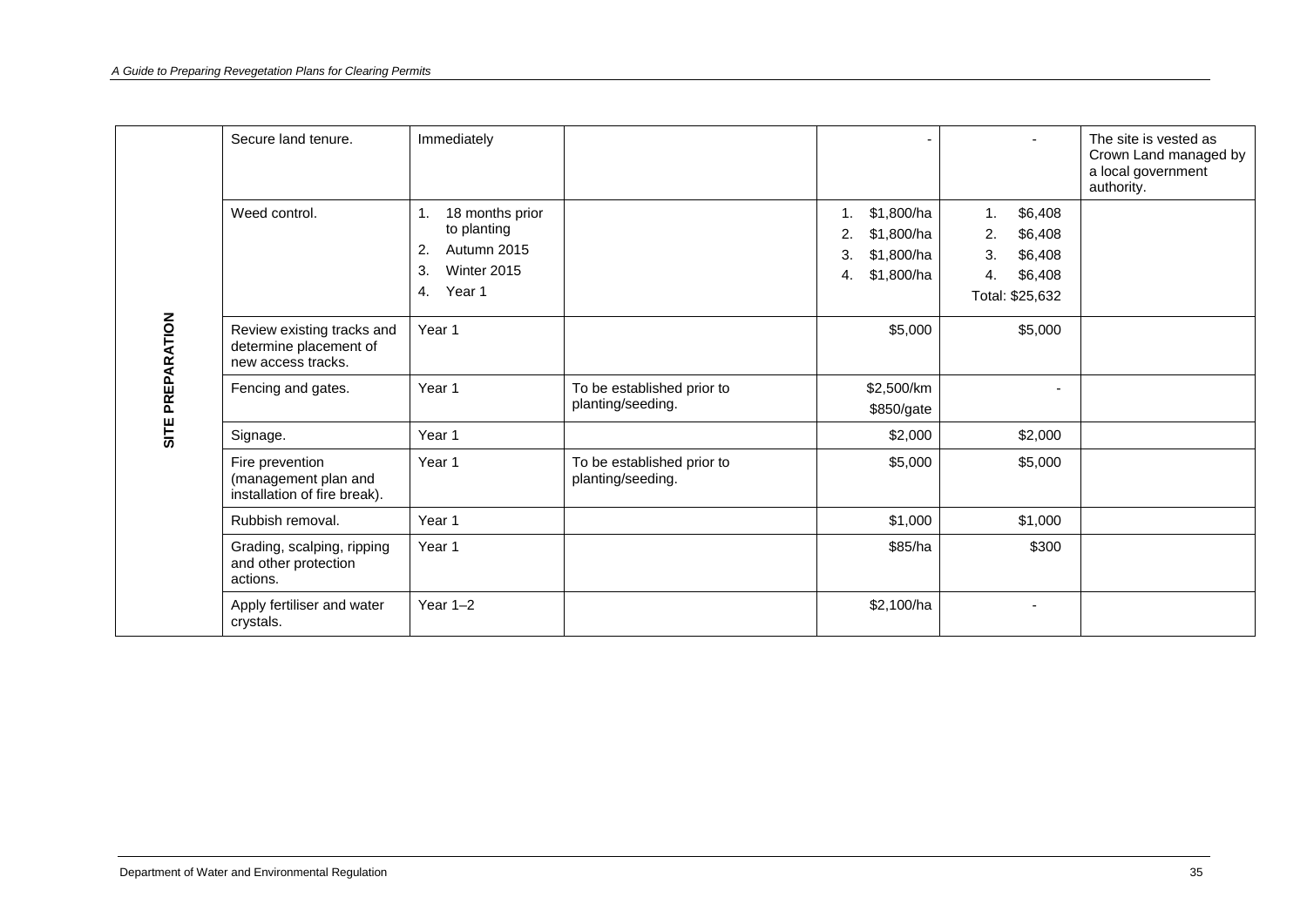|                             | Seed collection.                                                                                                  | Year 1    |                                                                                                                                       | \$250/kg        |                                                  |  |
|-----------------------------|-------------------------------------------------------------------------------------------------------------------|-----------|---------------------------------------------------------------------------------------------------------------------------------------|-----------------|--------------------------------------------------|--|
|                             | Treatment to break<br>dormancy and mulching for<br>direct seeding.                                                | Years 1-3 |                                                                                                                                       | \$275/ha        |                                                  |  |
|                             | Purchase and plant<br>seedlings.                                                                                  | Years 1-3 |                                                                                                                                       | \$2.80/seedling |                                                  |  |
|                             | Purchase and plant mature<br>shade trees around the<br>perimeter of the<br>revegetation site with 10m<br>spacing. | Years 1-3 | Target of 300 trees/ha of native plant<br>species preferred by Black Cockatoos<br>for foraging within 10 years of<br>planting/seeding | \$25/plant      |                                                  |  |
|                             | Replacement planting and<br>seeding, if necessary                                                                 | Years 2-3 | • No reduction in areas considered to<br>be in Good or Very Good condition<br>from baseline surveys.                                  | \$2.80/seedling |                                                  |  |
|                             |                                                                                                                   |           | • Target density of revegetation within<br>5 years of 40% of control site<br>coverage/ha of native plant species.                     |                 |                                                  |  |
| ESTABLISHMENT<br>VEGETATION |                                                                                                                   |           | • Target density of revegetation within<br>10 years of 75% of control site<br>coverage/ha of native plant species.                    |                 |                                                  |  |
|                             |                                                                                                                   |           | • Target species diversity of<br>revegetation within 5 years of 40% of<br>native species diversity at control<br>site.                |                 |                                                  |  |
|                             |                                                                                                                   |           | • Target species diversity of<br>revegetation within 10 years of 75%<br>of native species diversity at control<br>site.               |                 |                                                  |  |
|                             |                                                                                                                   |           | • Target overstorey, midstorey and<br>understorey ratios of revegetation<br>within 5 years of 40% of ratios at<br>control site.       |                 |                                                  |  |
|                             |                                                                                                                   |           | • Target overstorey, midstorey and<br>understorey ratios of revegetation<br>within 10 years of 75% of ratios at<br>control site.      |                 |                                                  |  |
|                             |                                                                                                                   |           |                                                                                                                                       |                 |                                                  |  |
|                             |                                                                                                                   |           |                                                                                                                                       |                 |                                                  |  |
| 36                          |                                                                                                                   |           |                                                                                                                                       |                 | Department of Water and Environmental Regulation |  |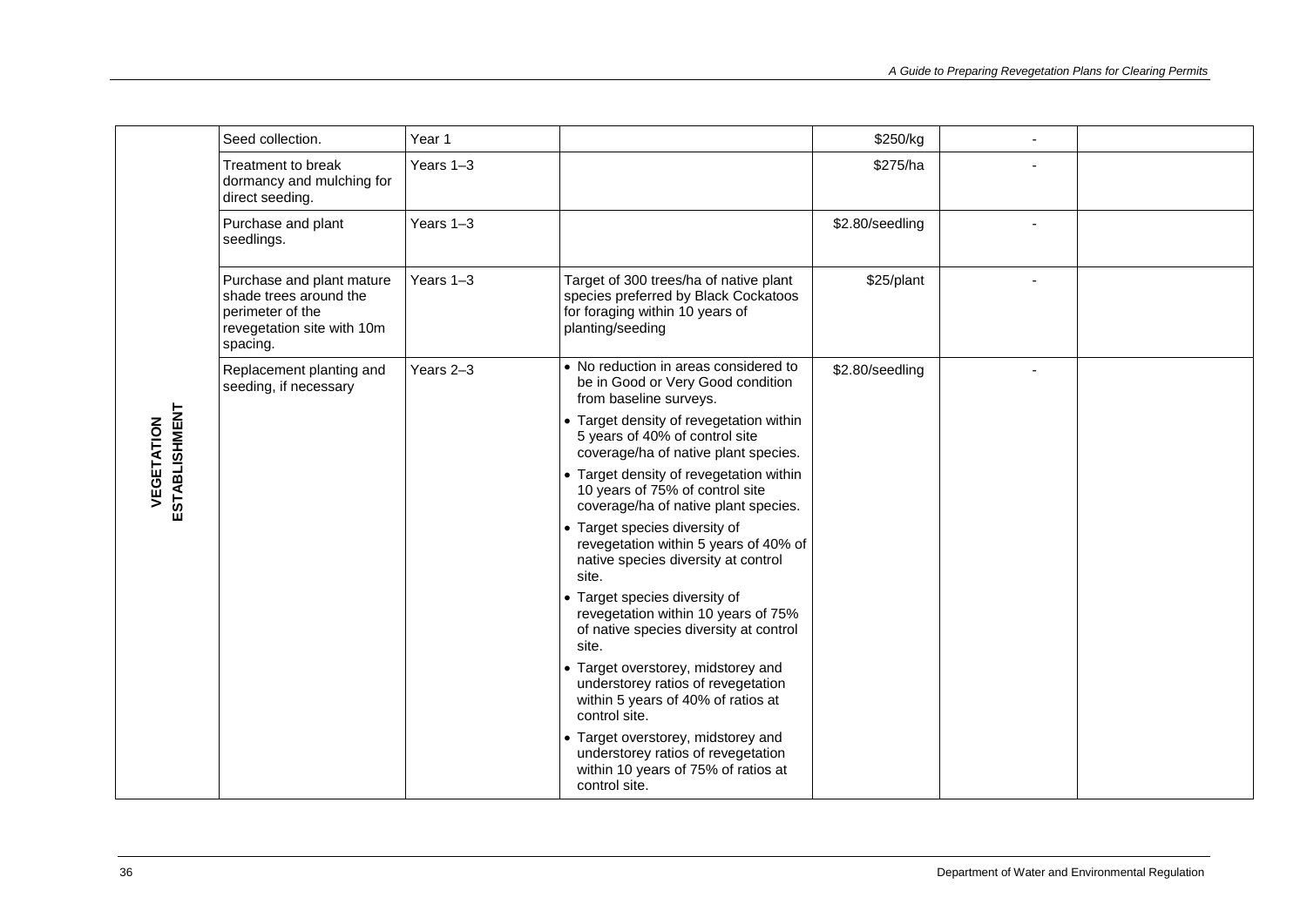| MONITORING                                             | Monitoring to be undertaken<br>for a period of 10 years. | Year 1 and ongoing |                                                                                                                                                                               | \$100,000  | \$100,000 | Examples: vegetation<br>quadrats, photopoint<br>monitoring, fauna habitat<br>assessment, weed<br>monitoring, fences and<br>firebreaks, and threatening<br>processes. |
|--------------------------------------------------------|----------------------------------------------------------|--------------------|-------------------------------------------------------------------------------------------------------------------------------------------------------------------------------|------------|-----------|----------------------------------------------------------------------------------------------------------------------------------------------------------------------|
|                                                        | Implement and maintain fire<br>management plan.          | Year 1 and ongoing |                                                                                                                                                                               | \$5,000    | \$5,000   |                                                                                                                                                                      |
|                                                        | Remove litter/rubbish on a<br>regular basis as required. | Year 1 and ongoing |                                                                                                                                                                               | \$3,000    | \$3,000   |                                                                                                                                                                      |
| MAINTENANCE                                            | Maintenance of fencing,<br>gates and signage.            | Year 2 and ongoing |                                                                                                                                                                               | \$5,000    | \$5,000   |                                                                                                                                                                      |
|                                                        | Weed control.                                            | Year 2 and ongoing | Target of less than 20% weed cover of<br>grassy weeds and less than 10% weed<br>cover of herbaceous weeds<br>(consistently) for the first 10 years after<br>planting/seeding. | \$1,800/ha |           |                                                                                                                                                                      |
| REPORTING                                              | Annual reporting to DWER.                                | Annually, ongoing  |                                                                                                                                                                               | \$5,000    | \$5,000   |                                                                                                                                                                      |
|                                                        |                                                          |                    |                                                                                                                                                                               |            |           |                                                                                                                                                                      |
|                                                        |                                                          |                    |                                                                                                                                                                               |            |           |                                                                                                                                                                      |
|                                                        |                                                          |                    |                                                                                                                                                                               |            |           |                                                                                                                                                                      |
|                                                        |                                                          |                    |                                                                                                                                                                               |            |           |                                                                                                                                                                      |
|                                                        |                                                          |                    |                                                                                                                                                                               |            |           |                                                                                                                                                                      |
| 37<br>Department of Water and Environmental Regulation |                                                          |                    |                                                                                                                                                                               |            |           |                                                                                                                                                                      |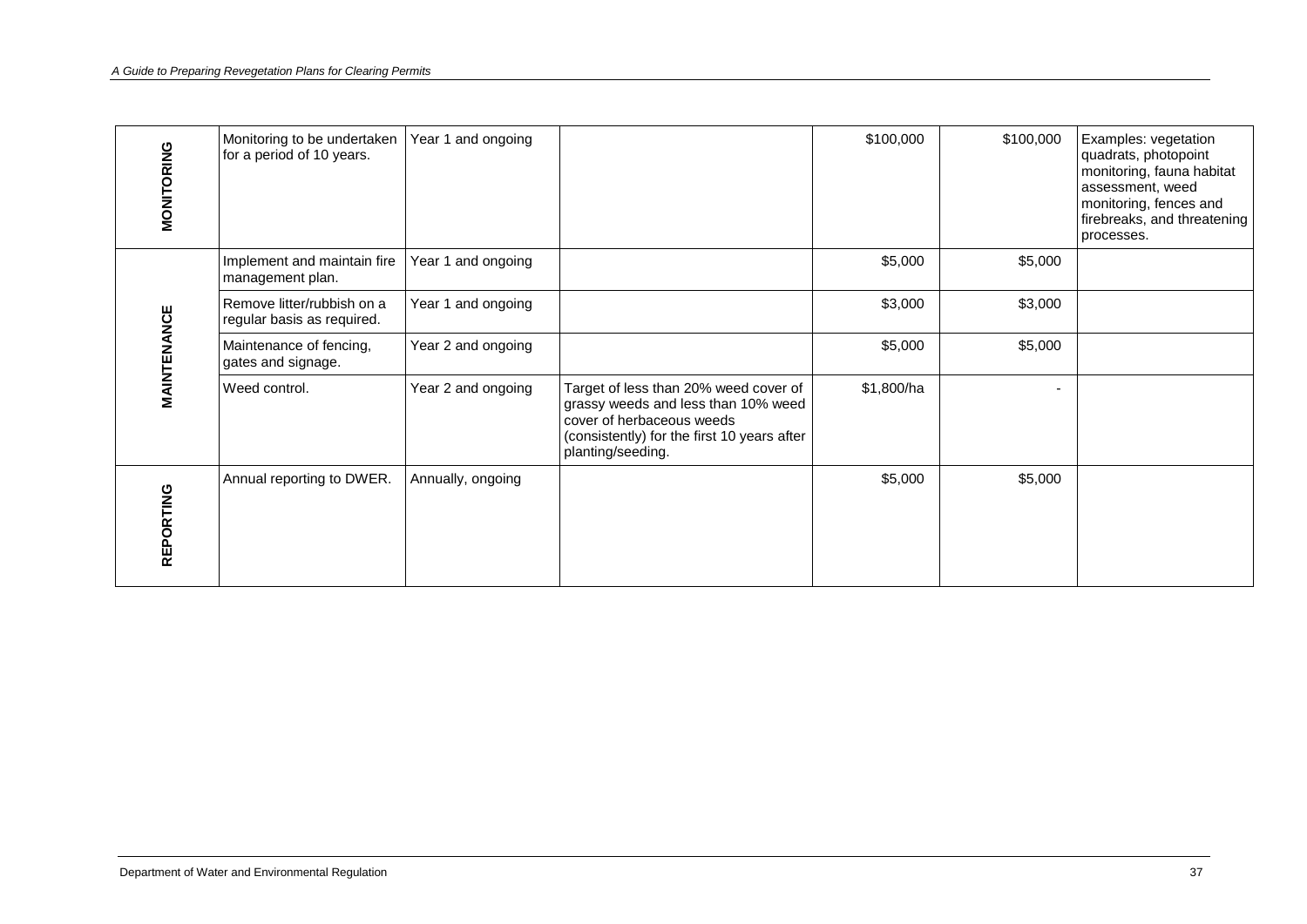### **Example 2**

### South West

Impact: Clearing of 6.7 hectares of native vegetation with environmental values Priority 4 conservation significant flora*,* Carnaby's Cockatoo, Forest Red-tailed Black-Cockatoo, Baudin's Black-Cockatoo, Western Ringtail Possum and Rainbow Bee-eater. The site is also in an area of vegetation identified as part of an ecological link.

Revegetation: 4.9 hectares; 3 hectares of offsite revegetation; and 1.9 hectares of onsite revegetation.

<span id="page-41-0"></span>

| <b>Stage</b>                                                  | <b>Actions</b>                                                       | Timing                         | Commitments / Completion criteria                                                    | <b>Estimated unit</b><br>costs | <b>Total estimated cost</b> | <b>Comments</b> |
|---------------------------------------------------------------|----------------------------------------------------------------------|--------------------------------|--------------------------------------------------------------------------------------|--------------------------------|-----------------------------|-----------------|
| <b>INITIAL<br/>DATA<br/>OLLECTI<br/>SURVEY</b><br>$\mathbf C$ | Reference site surveys and<br>development of completion<br>criteria. | Autumn                         |                                                                                      |                                |                             |                 |
|                                                               | Dieback survey.                                                      | Prior to seed<br>collection    |                                                                                      | \$1,500                        | \$1,500                     |                 |
| <b>ATION</b>                                                  | Fencing of Management<br>Zone 1.                                     |                                |                                                                                      |                                |                             |                 |
|                                                               | Weed control.                                                        | May                            | Reduce existing weeds in degraded<br>areas.                                          | \$750-\$1,000                  | \$750-\$1,000               |                 |
|                                                               | Mulch spreading.                                                     | May                            |                                                                                      |                                | $\overline{\phantom{a}}$    |                 |
| ቒ<br>EI<br>K<br>ᇎ<br>SITE                                     | Ripping and mounding.                                                | March-May from<br>2015 onwards |                                                                                      | \$3,000                        | \$3,000                     |                 |
|                                                               | Fencing and signage.                                                 |                                | Fence the boundary, restrict access<br>and install signage to revegetation<br>sites. |                                |                             |                 |
|                                                               | Apply fertiliser and water<br>crystals.                              |                                |                                                                                      |                                | ٠                           |                 |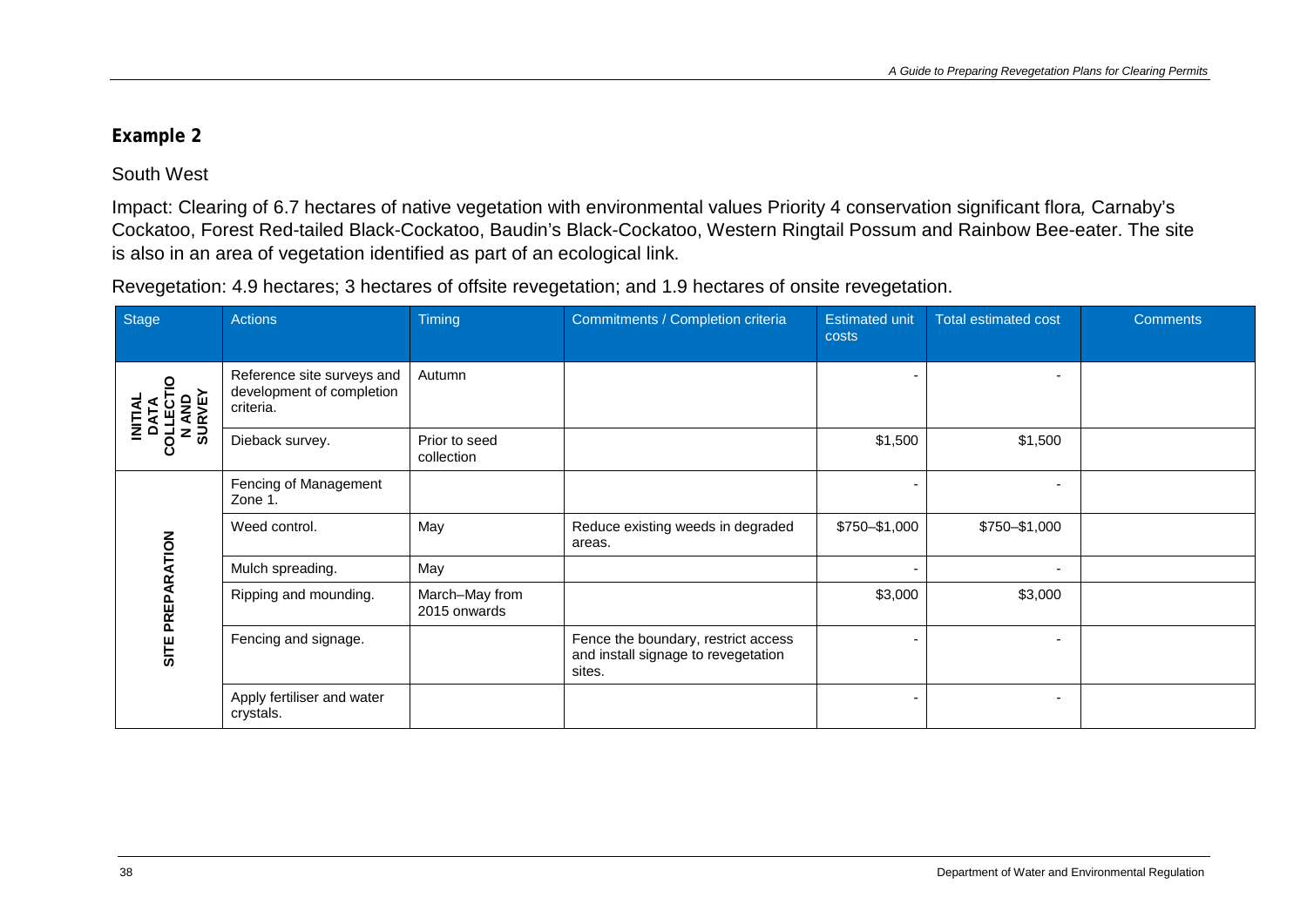|                                                        | Seed collection, sorting<br>and treatment. | Spring 2014 and<br>continuing for a<br>minimum of 3 years |                                                                                                                                                    | \$2,000/year | Minimum of \$6,000 |  |
|--------------------------------------------------------|--------------------------------------------|-----------------------------------------------------------|----------------------------------------------------------------------------------------------------------------------------------------------------|--------------|--------------------|--|
|                                                        | Purchase seedlings.                        |                                                           |                                                                                                                                                    |              | $\blacksquare$     |  |
|                                                        | Plant propagation.                         | June-July                                                 | 20% overstorey, 50% midstorey<br>$\bullet$<br>and 30% understory.                                                                                  | \$3,000      | \$3,000            |  |
|                                                        | June-July<br>Direct seeding.               |                                                           | Revegetate with endemic native<br>$\bullet$<br>species identified in the reference<br>site surveys. Plant density should<br>average 500 plants/ha. |              | $\sim$             |  |
|                                                        |                                            |                                                           | Use local provenance seed if<br>$\bullet$<br>available.                                                                                            |              |                    |  |
| ESTABLISHMENT<br>VEGETATION                            |                                            |                                                           | No introduction of dieback to the<br>$\bullet$<br>site.                                                                                            |              |                    |  |
|                                                        |                                            |                                                           | Retain large trees where<br>$\bullet$<br>possible.                                                                                                 |              |                    |  |
|                                                        |                                            |                                                           | 1 year (2 years; 3 years; 5 years)<br>after planting:                                                                                              |              |                    |  |
|                                                        |                                            |                                                           | 95% (90%; 90%; 75%) survival of<br>$\bullet$<br>planted seedlings.                                                                                 |              |                    |  |
|                                                        |                                            |                                                           | 5% (10%; 25%; 50%) native plant<br>$\bullet$<br>cover.                                                                                             |              |                    |  |
|                                                        |                                            |                                                           | 30% (40%; 40%; 70%) plant<br>$\bullet$<br>diversity.                                                                                               |              |                    |  |
|                                                        |                                            |                                                           |                                                                                                                                                    |              |                    |  |
|                                                        |                                            |                                                           |                                                                                                                                                    |              |                    |  |
| Department of Water and Environmental Regulation<br>39 |                                            |                                                           |                                                                                                                                                    |              |                    |  |